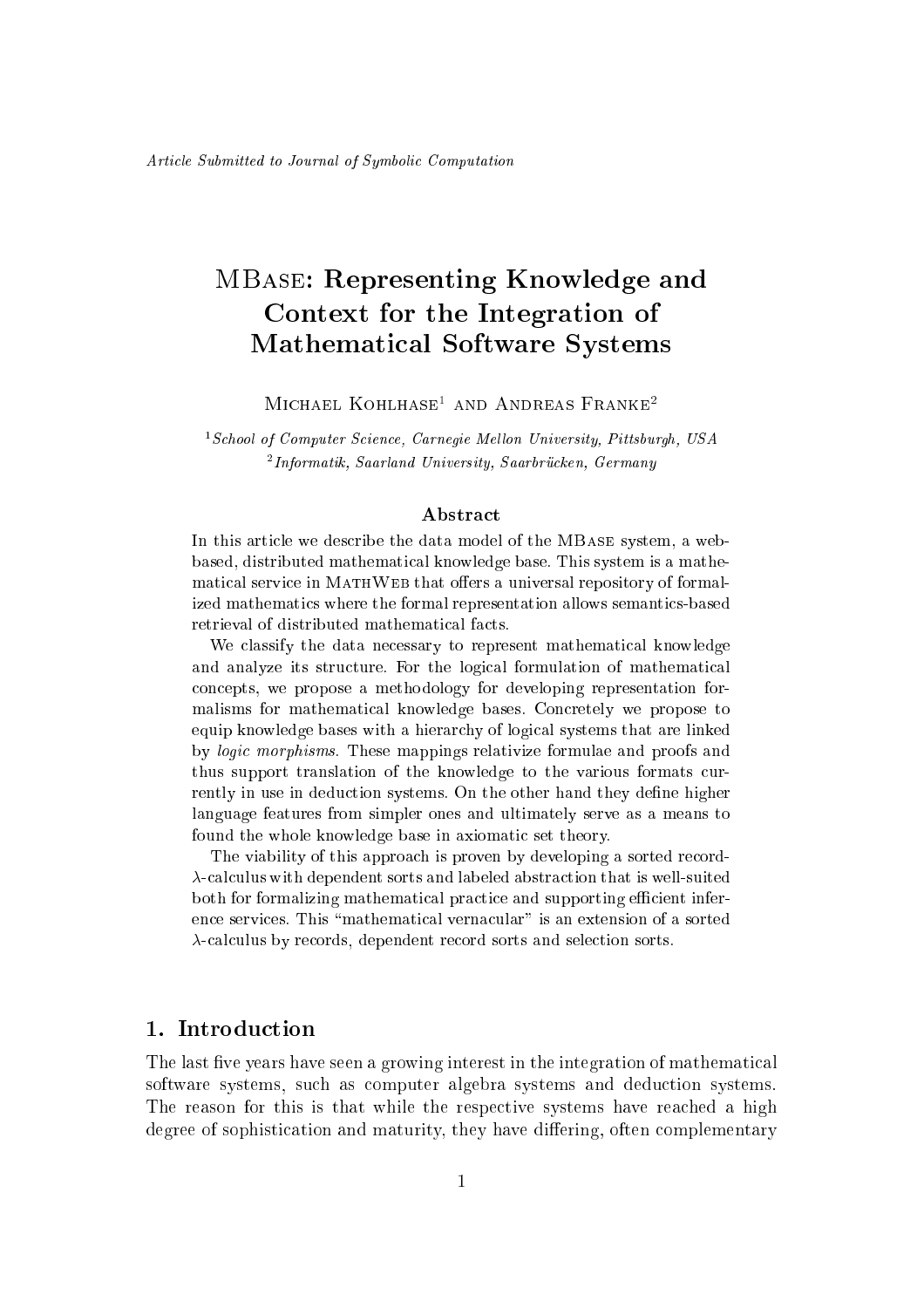M. Kohlhase, A. Franke: MBASE: Mathematical Knowledge and Context 2

strengths and weaknesses, and no single system is strong enough to tackle all problems. Moreover, sin
e many of the problems are very omputation-intensive, distributing sub-problems to mathemati
al servi
es over the Internet seems a promising approa
h.

Particular interest is in the combination of computer algebra systems (CAS) and deduction systems (DS), either for the purpose of enhancing the computational power of the DS (30; 39; 7) or in order to strengthen the reasoning apabilities of a CAS (1; 8).

We can distinguish four kinds of problems that have to be overcome for an integration of two mathemati
al software systems:

- Syntax Though most systems have a term-based interfa
e language, normally all systems will have their own particular variant. This problem can be solved by establishing representation standards, such as the emerging OPEN-MATH standard  $(15)$ , which uses XML  $(13)$  to define a general term language. With the imminent wider acceptance of this standard, this problem will soon be solved.
- **Protocol** The problems of low-level communication and common control proto cols have been explored e.g. in (14) and have to be decided upon in the concrete application. Empirically, all such protocols and architectures can be flexibly modeled by agent-oriented programming; we have used this in the MATHWEB system  $(27; 26)$ , an agent-based implementation of a mathematical software bus that uses the current de-facto standard KQML (24) for interaction agent-languages. Even though the KQML-support in MATH-WEB is not fully implemented, we can see this problem as solved in principle  $(see (5)).$
- **Semantics** For the integration of systems it is crucial to specify concisely and without ambiguity the meaning of the ex
hanged formulae, i.e. there is the problem of establishing a semantics for the communicated mathematical ob je
ts. Otherwise the results of the integrated system an be arbitrary: Recall the recent incident of the NASA Mars lander, where NASA specified rocket thrust in metric units but the contractor used pounds and inches (as a result the probe rashed on Mars instead of landing). This is well-known as the so-called *ontology problem* in distributed artificial intelligence, the accepted solution to this is to either take recourse to a common set of concepts (the ontology, see (39) for a proposal wrt. the integration of computer algebra with proof planning) or to negotiate a private ontology for the communication. The OPENMATH standard recognizes this and offers the mechanism of "content dictionaries": machine-readable, but *informal* definitions of the mathematical concepts involved. Note that in contrast to the practice in distributed artificial intelligence (agent-oriented programming), the ontology is determined lo
al to the symbols of the terms instead of globally for the ommuni
ation, whi
h seems mu
h more appropriate for the application in mathematics.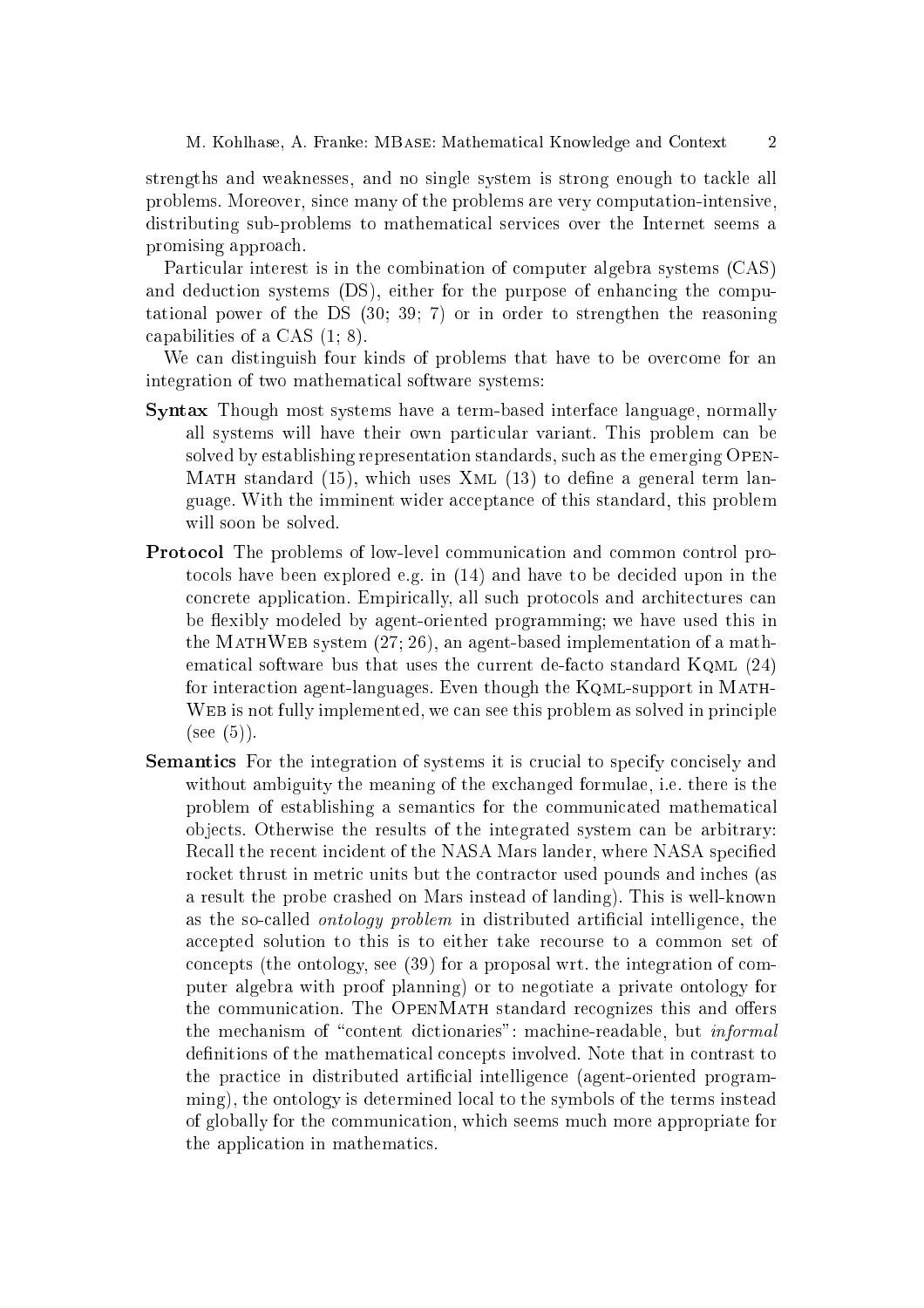This is at best a partial solution to the semantics problem, since the OPEN-MATH framework does not offer any support for ensuring consistency, coniseness, or manipulation of ontologies.

Context The ontext problem is a variant of the semanti
s problem, i.e. in the ommuni
ation of two mathemati
al software systems (or more generally agents) it is advantageous to maintain a sense of shared state. For instan
e, the state can be used to refer back to (parts of) previous formulae, that are kept in the soalled ontext. Of ourse it is possible to eliminate state from the ommuni
ation by retransmitting the relevant parts of the ontext, but this an lead to an exponential in
rease in osts. As a onsequen
e almost all intera
tive mathemati
al software systems use some form of ontext for the ommuni
ation with the user. Current approa
hes to integration of mathemati
al software systems annot deal with ontext, or use it in a very in
exible way, for instan
e the Clam-Hol intera
tion (12), or the mega-TPS (10) integration have to retransmit all the necessary definitions and subgoals on every round of interaction.

This arti
le addresses the last two problems. We ontend that a so
iety of distributed knowledge base agents in MATHWEB  $(27; 26)$  can be used to establish both the semantics of communicated formulae as well as provide a flexible notion of ontext. To substantiate this laim, we will present and dis
uss the MBase system, a web-based, distributed knowledge base for mathematics that is universally accessible through MATHWEB on the Internet.

The mathematical knowledge in MBASE can be used to establish a centralized reference point that establishes the *semantics* of formulae, since it is both ma
hine-readable and fully-formal. Moreover, the knowledge base agents in MATHWEB can be used as ontology servers for agent communication, in particular, they can manipulate small private knowledge bases as a service for other MATHWEB services, effectively providing a flexible notion of *context*. In the rest of the arti
le, we will des
ribe the MBase server and its underlying data model. In particular, we address the question of how to divide the task of representing and reasoning with omplex knowledge base entries, su
h as logi
al formulae in a data base application. These are typically very complex (possibly cyclic) graph structures that cannot be represented or reasoned about adequately in current SQL-based data base systems. On the other hand, high-level programming languages an do this, but the amount of data that an be pro
essed is basi
ally limited to the size of main memory. MBASE adopts a hybrid approach that tries to ombine the strengths of both worlds, eliminating their relative limitations.

The current implementation (see http://www.mathweb.org/mbase) is still largely a prototype for testing the design decisions. It consists of the MBASE server, which acts as a MATHWEB service, and an http server that dynamically generates presentations based on HtML or Xml forms. Other mathemati
al services can access MBASE through a system of *mediators* that are also integrated into MBase.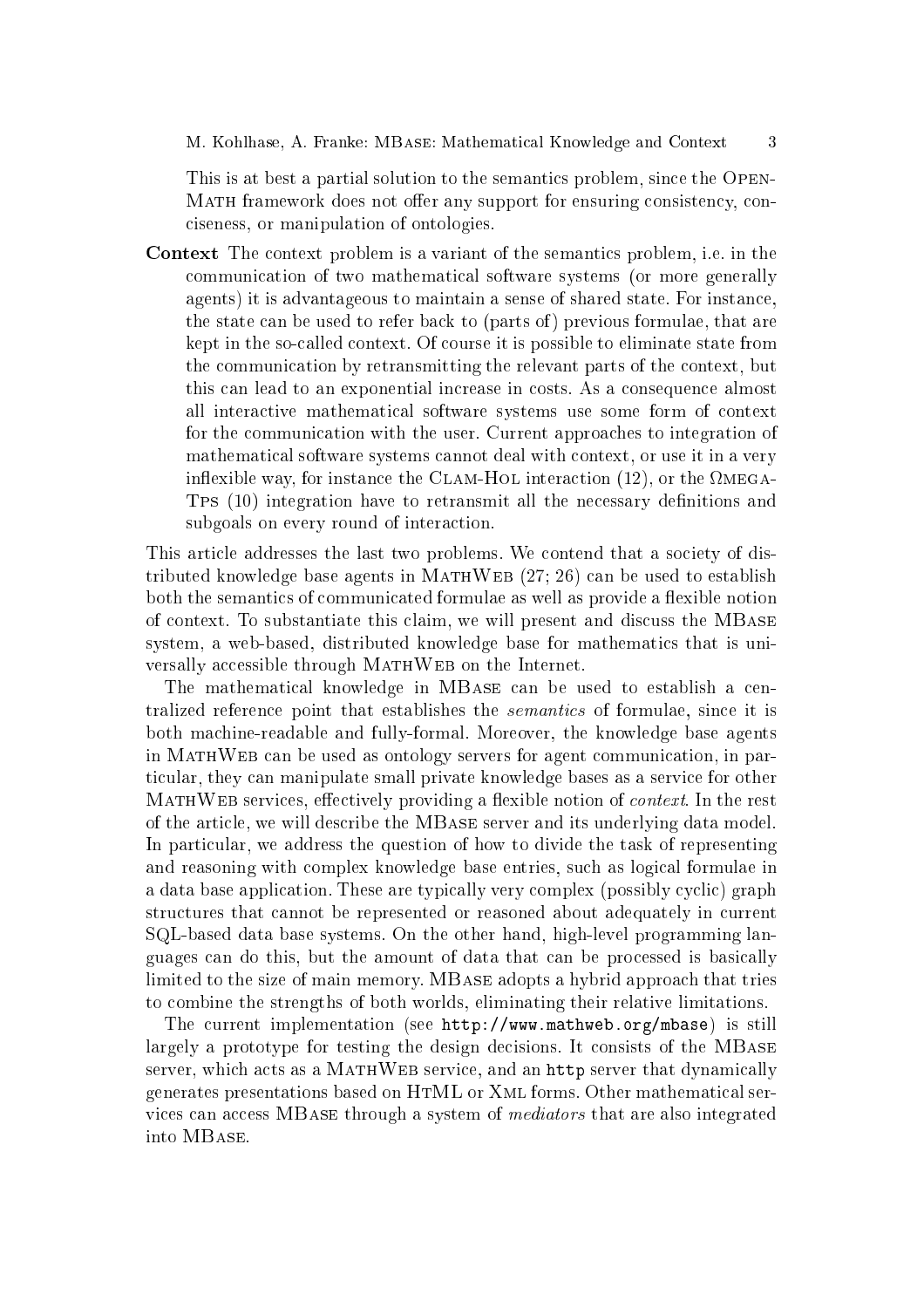The primary interface format of MBASE is ODOC (43; 42), an XML-based representation language for MBase ontent. Sin
e this is an extension of the emerging OPENMATH standard (15) for web-based mathematics, its syntax is logic-independent. So the mediators can first do the logic-transformation, then generate the ODOC representation, and then create the concrete input syntax of the respe
tive reasoning system by invoking a standard Xml style sheet pro
essor with a specialized XSL style sheet.

once the time that the time the state  $\{0,1\}$  and  $\{0,1\}$  , the set of  $\{1,2\}$ systems are being actively developed. Semi-automated reasoning systems like these usually store large amounts of mathematical data in a file-oriented library storage me
hanism. For solving a given problem, all knowledge in the library that is possibly relevant must be loaded into main memory, obviously a very inefficient usage of this resource. In this situation, the MBASE service, which uses data base te
hnology for the storage aspe
t allows to load the knowledge incrementally, to perform finer-grained reasoning as to which knowledge will be relevant, and to browse the knowledge beforehand, so that the user can determine the a
tual desired knowledge elements.

#### 1.1. Ar
hite
ture: Division of Labor

The MBase system is realized as a distributed set of MBase servers (see Fig. 1.1). Ea
h MBase server onsists of a Relational Data Base Management System (RDBMS), e.g. ORACLE, which is connected to a MOZART (53) proess via a standard data base interfa
e (in our ase JDBC). Clients an a

ess MBase servers as MathWeb servi
es, and for browsing the MBase ontent, any MBase server provides an http server (see http://mbase.mathweb.org: 8000 for an example) that dynami
ally generates presentations based on HtML or Xml forms.

This ar
hite
ture ombines the storage fa
ilities of the RDBMS with the flexibility of a concurrent, distributed, logic-based programming language (see http://www.mozart-oz.org).

Most importantly for MBASE, MOZART offers a mechanism called **pickling**, which allows for a limited form of persistence:  $MOZART$  objects can be efficiently transformed into a soalled pi
kled form, whi
h is a binary representation of the (possibly cyclic) data structure. This can be stored in a byte-string and efficiently read by the MOZART application effectively restoring the object. This feature makes it possible to represent complex objects (e.g. logical formulae) as Oz data structures, manipulate them in the MOZART engine, but at the same time store them as strings in the RDBMS.

The current implementation of MBASE can be used together with different kinds of data base engines: e.g. INSTANTDB (see http://www.instantdb.co. uk), a lightweight open-sour
e java based program for s
rat
h-pad databases, and ORACLE for archive MATHWEB servers. Thus the use of JDBC as a standardized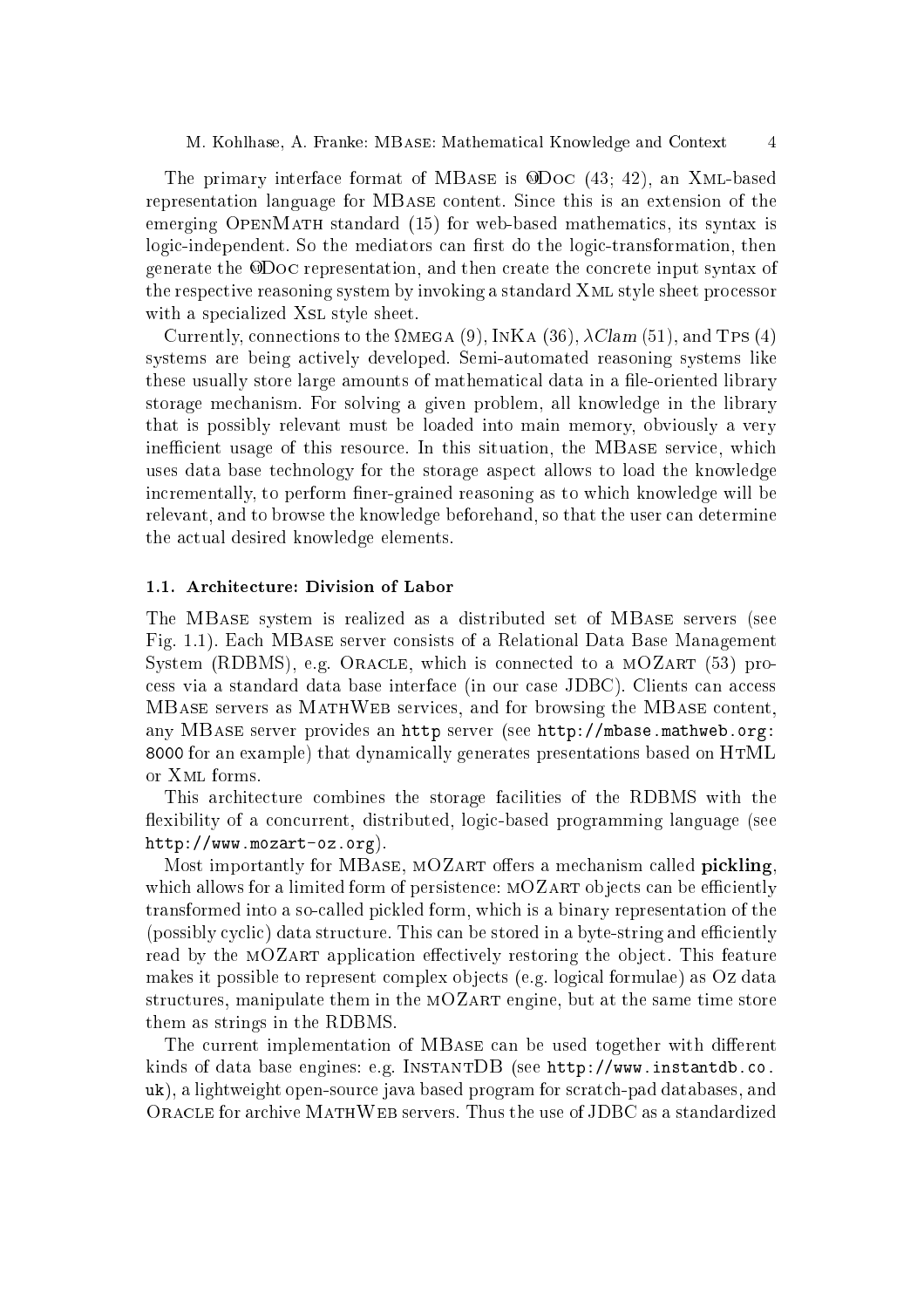interface allows to achieve the somewhat conflicting functionalities needed for the distributed nature of MBASE (see section 3).



Figure 1: General System Ar
hite
ture

## 1.2. An Example

In this section we will discuss a simple mathematical example (a version of Cantor's theorem), which will be used in the following.

**Theorem 3.1.7** (Cantor): Let S be a set, then S has a smaller cardinality than its power set  $\wp(S)$ .

**Proof:** We prove the assertion by diagonalization. Assume that there is a surjective mapping  $F: S \longrightarrow \varphi(S)$ . Now let D be the set  $\{a \mid a \notin S\}$  $F(a)$ ; we show that  $D \notin \text{Im}(F)$ : if there were a pre-image  $b \in S$  (i.e.  $D = F(b)$ , then assuming  $b \in D$  we can obtain  $b \notin D$ , which is a ontradi
tion.

The assertion of the theorem is about cardinalities of sets. Usually, the cardinality of a set S is defined to be smaller than that of  $T$ , iff there is no *surjective* mapping  $F: S \longrightarrow T$ . Alternatively, smaller cardinality can be defined as the absence of *injective* functions from T into S. A function  $f: S \longrightarrow T$  is called surjective, iff for all  $b \in T$ , there is an  $a \in S$  (called its pre-image), such that  $f(a) = b$ . The power set  $\wp(S)$  of a set S is the set of all subsets of S. To illustrate these concepts it may be useful to look at a simple example: If  $S$  is the singleton set  ${a}$ , then the power set  $\wp(S)$  is  ${\emptyset, S}$ ; there are only two mappings from S to  $\wp(S)$ ,  $f_{\emptyset} : a \mapsto \emptyset$  and  $f_S : a \mapsto S$ , which are not surjective  $(S \notin f_{\emptyset}(a) = {\emptyset}$  and  $\emptyset \notin f_S(a) = \{S\}\)$ . Thus our example supports Cantor's theorem.

In a formal reasoning system like mega, Isabelle or Pvs, the theorem would be stated in a suitable logic, e.g. in the simply typed  $\lambda$  calculus

$$
\forall S_{\alpha \to o}
$$
.smaller-card $(S, \text{powerset}(S))$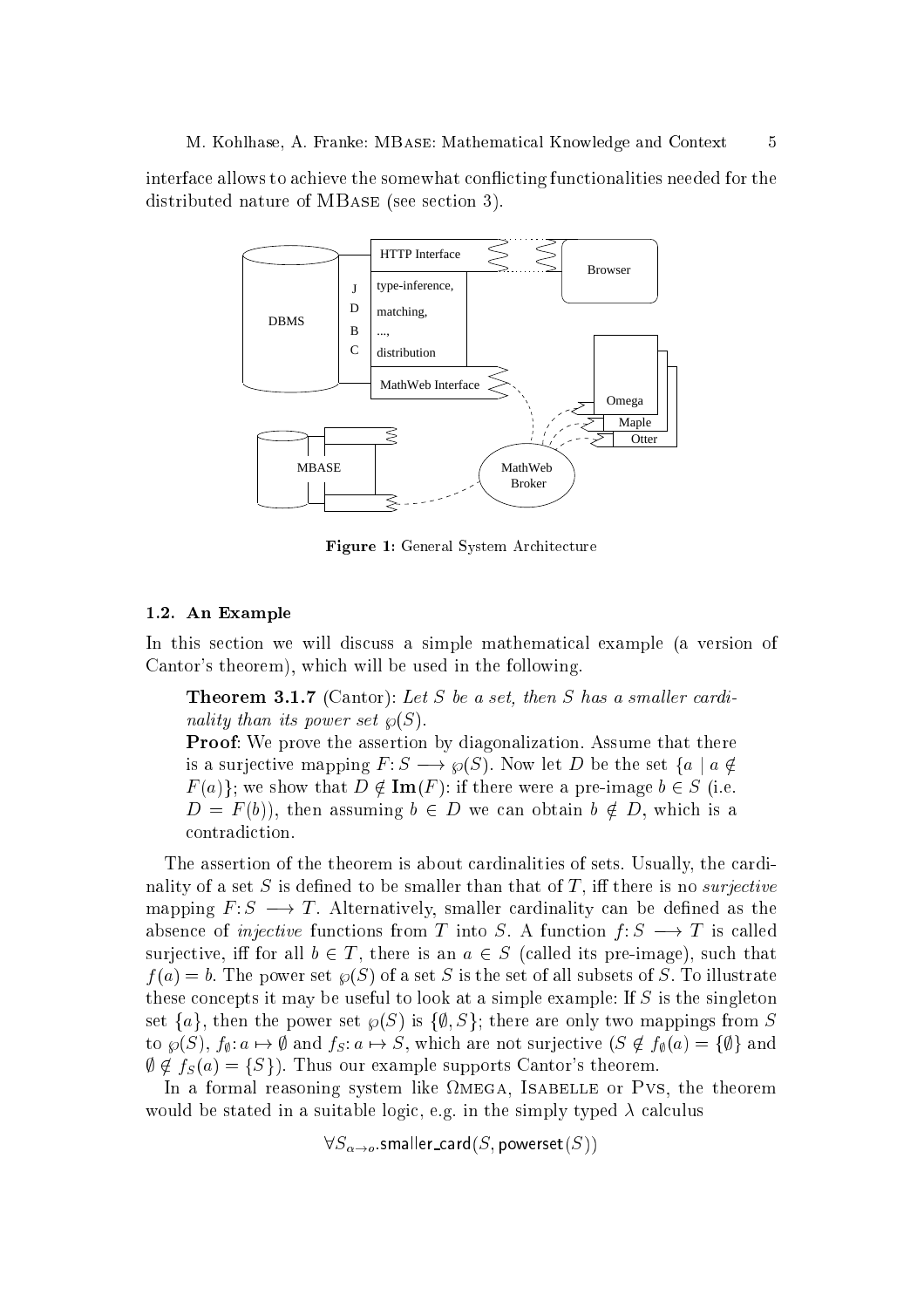where the symbols (constants of the logic) smaller\_card and surj are defined as the  $\lambda$ -terms

smaller-card := 
$$
\lambda M_{\alpha \to 0} \lambda N_{\beta \to 0} \neg \exists F_{\alpha \to \beta} \text{surj}(F, M, N)
$$
  
surj :=  $\lambda F_{\alpha \to \beta} \lambda M_{\alpha \to 0} \lambda N_{\beta \to 0} \forall X_{\beta} \cdot N X \Rightarrow (\exists Y_{\alpha} M Y \wedge FY = X)$ 

Again, the symbol smaller card could have been defined in terms of injectivity by a similar  $\lambda$ -term.

Based on this knowledge, the reasoning systems mentioned above an prove the theorem (fully automatically  $[TPs(11)]$  or interactively) by eliminating the definitions (substitution of the  $\lambda$ -term and subsequent  $\beta$ -reduction) and solving the problem at the level of the underlying calculus.

Another way to arrive at the proof is to encode the human problem solving knowledge for diagonalization proofs explicitly in the *proof planning* paradigm and use this method- and control knowledge to prove the theorem in much the same way as humans would. This results in a different, more structured proof of the theorem (16). Note that the textbook proof above also has two levels of description of the proof: one with the keyword "by diagonalization" which is sufficient for the expert to reconstruct a more detailed proof.

## 1.3. A Classification of the Relevant Knowledge

Already in the small example discussed above, we see that the statement of a mathematical theorem can depend on the availability of a (large) set of definitions of mathematical concepts (that in turn depend on other concepts). Furthermore, the proof an use previously proven theorems and lemmata, or even introduce new concepts. In addition to this purely mathematical data, a formal reasoning system needs access to other forms of knowledge (e.g. flag settings for automated theorem provers or method- and ontrol knowledge in proof planning). For presentation to human users, other (human-related) presentation knowledge is needed. See e.g.  $(52)$ , where we use MBASE as a basis for the flexible presentation of an an interactive mathematics book (18).

The purpose of the MBase system is to store and manipulate all these kinds of knowledge with an emphasis on the use of structure to support an adequate information retrieval and search restriction. In this section, we will try to classify and structure them (see Fig. 1.3). This classification will serve to structure the database model presented in the next section.

As we have already seen above, we have to distinguish between purely mathematical knowledge (primary objects) and secondary objects that provide humanand machine-oriented or even administrative information or give additional structure. Concretely, we distinguish the following five categories in Fig. 1.3.

**Primary objects** for purely mathematical knowledge like symbols, their definitions, and theorems, lemmata, etc. and their proofs (cf. section 2.1).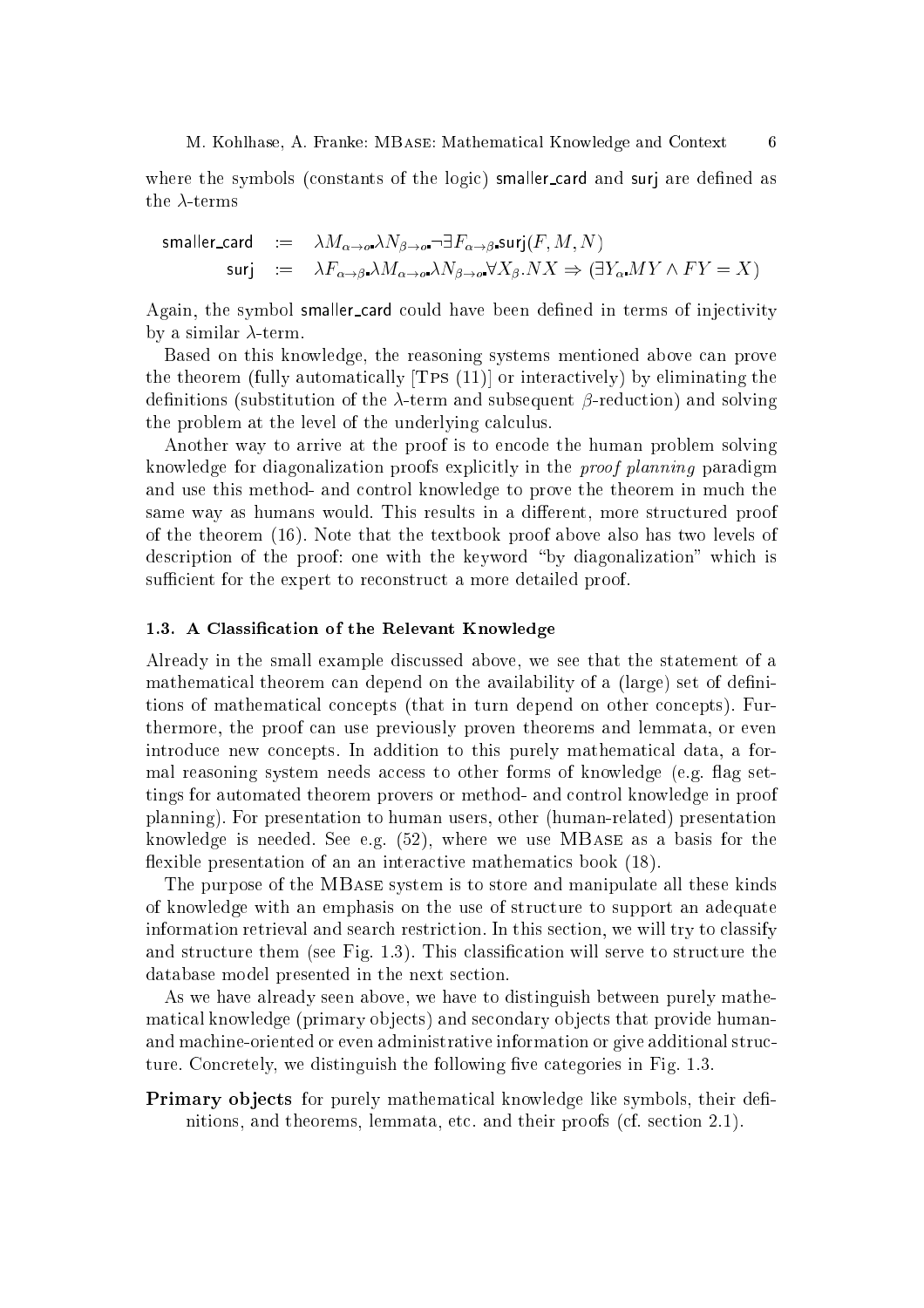

Figure 2: The structure of MBASE Data

- Human-oriented additional information, like names of theorems, spe
ial mathematical notations, or special linguistic specifications for text or speech generation systems (
f. se
tion 2.2).
- Ma
hine-oriented additional information, provides similar knowledge for the interaction with automated reasoning services (cf. section 2.3).
- **Structuring Objects** MBASE uses a system of theories to reflect the largescale structure of mathematics. Furthermore, special constructs for abstract data types and inductive definitions are supplied to ease and structure the specification of the mathematical objects (cf. section 2.4).
- Relations to external knowledge resources like journals, citation databases et
.

## 2. The Database Models and Database Models

In this se
tion we will formalize and further elaborate the data base model of MBASE discussed above. In particular, we make the model explicit by giving a set of data base declarations. Let us first concentrate on the primary data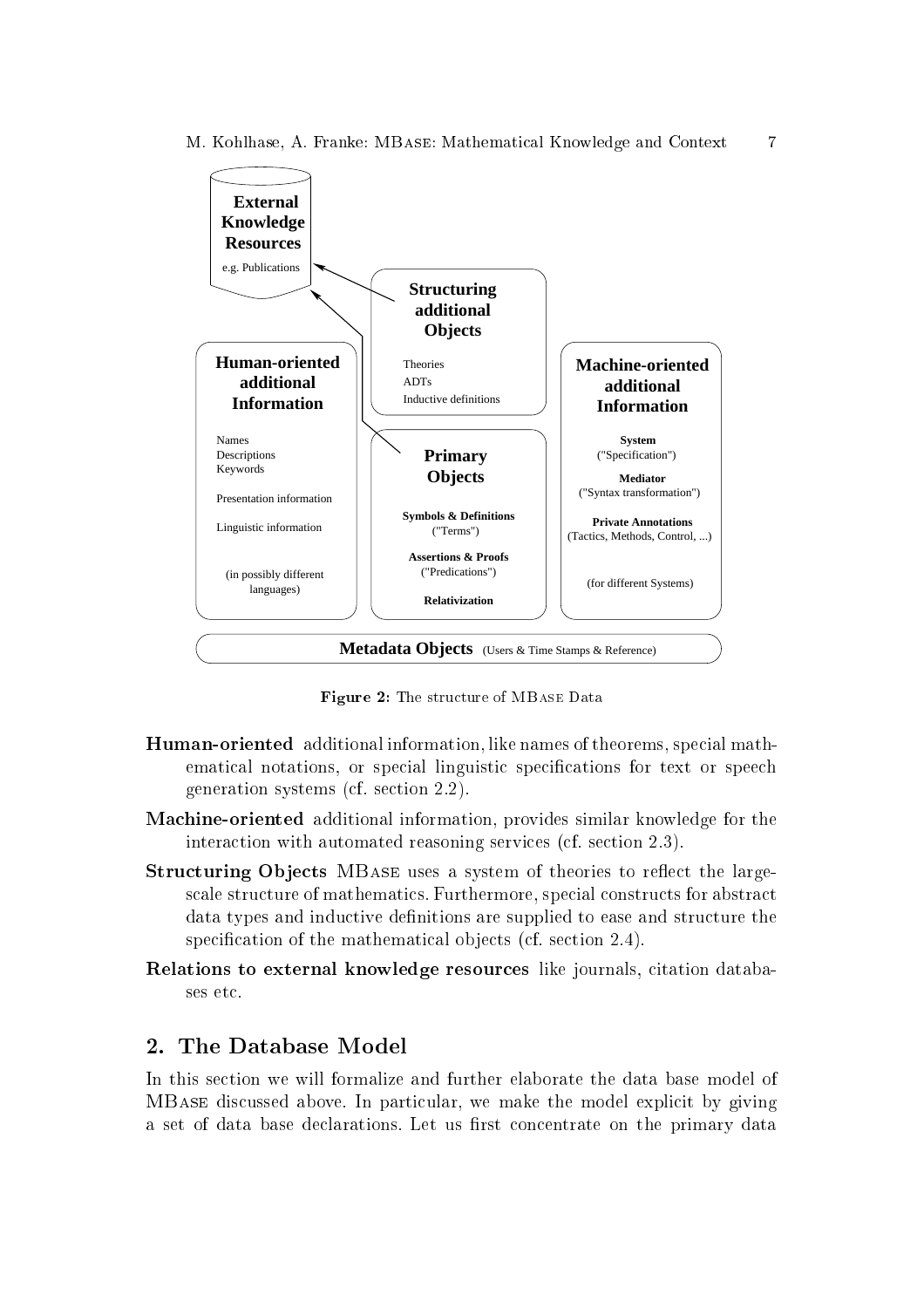M. Kohlhase, A. Franke: MBASE: Mathematical Knowledge and Context

base ob je
ts; before we present the data model, let us further lassify them and discuss their relations.

- Symbols for mathematical concepts, such as 1 for the natural number "one",  $+$  for addition,  $=$  for equality, or group for the property of being a group. Furthermore, there are symbols for kinds, types and sorts.
- **Definitions** give meanings to symbols in terms of already defined ones. For example the number 1 can be defined as the successor of 0 (specified by the Peano axioms). Addition is usually defined recursively, etc. Definitions are separated from the symbols they define in MBASE, since there can be more than one (equivalent) definition for a symbol in a mathematical theory, e.g. the smaller ardinality relation dis
ussed in se
tion 1.2. This phenomenon is made explicit in the relation def-entails.

A second reason for this division of concepts is that "universal" constants can be introduced as symbols without definition.

- Assertions are axioms, theorems, conjectures, lemmata, etc. They all have the same structure: they are basically logical sentences. Their differences are largely *pragmatic* (theorems are normally more important in some theory than lemmata) or proof-theoretic (conjectures become theorems once there is a proof in the knowledge base).
- Proofs are representations of evidence for the truth of *assertions*. Like in the case of definitions, there can in general be more than one proof for a given assertion. Furthermore, it will be initially infeasible to totally formalize all mathemati
al proofs needed for the orre
tness management of the knowledge base in one universal proof format, therefore MBase supports multiple formats for proofs or *evidence* such as e.g. a calculus-level proof, various protection process ( ), replay to the contract protection protection and the contract of the contract of the co published proofs, resolution proofs, et
. Therefore, a proof an have several
- **Proof Objects** encapsulate the actual proof objects in the various formats. There can be more than one proof object for a given proof. Informal proofs an be formalized, formal proofs an be transformed from one format to the other (e.g. from resolution style to natural deduction style), and can even be presented in natural language by a proof presentation system like PROVERB (34). Even so they represent the same "proof". In our example in se
tion 1.2, we have des
ribed four proof ob je
ts for the same proof: the sketch consisting only of phrase "we prove the assertion by diagonalization", its elaboration in the textbook example, the Tps proof and the proofplanning proof.

The universal proof format used in MBASE is derived from the **Proof** plan  $\mathcal{L}$  to factor (9) to factor (9) to factor (9) to factor (9) to factor (9) to factor (9) to factor (9) to factor (9) to factor (9) to factor (9) to factor (9) to factor (9) to factor (9) to factor (9) to factor (9) to hierarchical proof planning and proof presentation at more than one level of abstraction. In a  $PDS$ , nodes justified by tactic applications are expanded, but the information about the tactic itself is not discarded in the process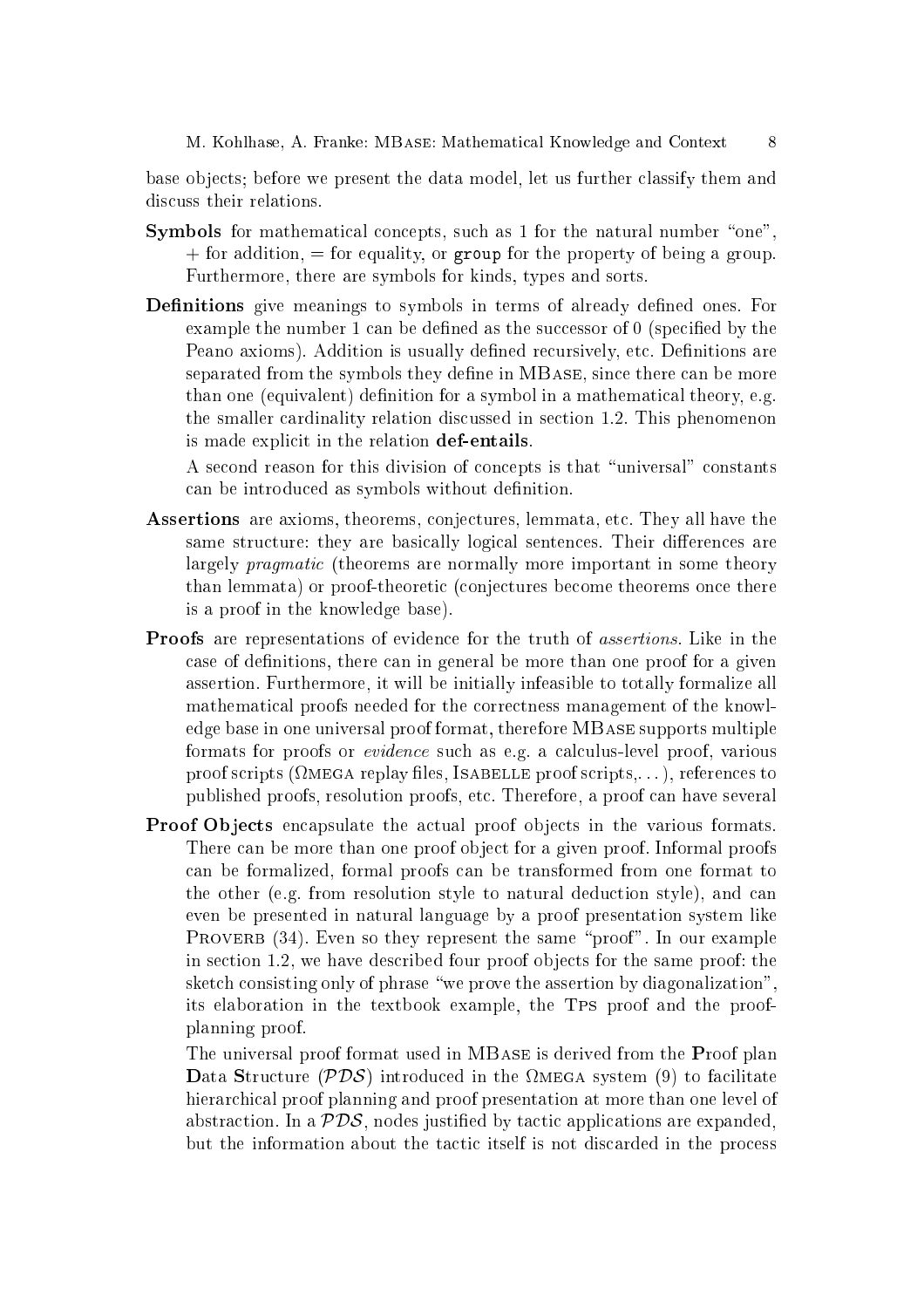as in tactical theorem provers like ISABELLE or NUPRL. Thus proof nodes may have justifications at multiple levels of abstractions in a hierarchical proof data stru
ture.

Examples In mathematical practice, examples play an important role just as proofs, e.g. in concept formation (as witnesses for definitions or as either supporting evidence, or as counterexamples for conjectures). Therefore, examples are given status as primary objects in MBASE, even though they are still very seldom a
tually used in me
hanized reasoning systems. Conceptually, we model an example for a mathematical concept C as a triple  $(W, \mathbf{A}, \mathcal{P})$ , where  $W = (W_1, \ldots, W_n)$  is an *n*-tuple of mathematical objects, **A** is an assertion of the form  $\mathbf{A} = \exists W_1 \dots W_n \mathbf{B}$ , and  $\mathcal{P}$  is a proof that shows A by exhibiting the witnesses  $\mathcal{W}_i$  for  $W_i$ . The example  $(W, \exists W_1 \dots W_n \neg B, \mathcal{P})$  is a counter-example to an assertion of the form  $\mathbf{T} := \forall W_1 \dots W_n \mathbf{B}$ , and  $(\mathcal{W}, \mathbf{A}, \mathcal{P})$  a supporting example for **T**.

Consider for instance the structure  $\mathcal{W} = (A, \circ)$  of the set of words over an alphabet A together with word concatenation  $\circ$ . Then  $(W, \exists W \text{mon}(W), \mathcal{P}_1)$ is an example for the concept of a monoid (with the empty word as the neutral element), if e.g.  $\mathcal{P}_1$  uses W to show the existence of W. The example  $(W, \exists V_{\text{mon}}$ -group(V),  $\mathcal{P}_2$  and a proof that uses W as a witness for V, it is a counterexample to the conjecture  $\mathbf{C} = \forall V_{\text{mon}}$  group(V), since  $\mathbf{Q} \Rightarrow \neg \mathbf{C}$ .

All in all, we have the structure given in Fig. 2 for the primary objects. In the following we will briefly discuss the concrete realization of the primary objects in MBASE and then go on to discuss the other categories of database objects from Fig. 1.3. The metadata used in MBase is relatively standard, they in clude things like bibliographic reference (we use the well-known Dublin Core schema, cf. http://purl.org/dc/ or see (43) and things like time stamps and user reference for creation and modification of objects.

## 2.1. Modeling Primary Database Objects

To implement the primary knowledge elements described above, MBASE currently uses tables for the six primary objects and a variety of relations. This realization of the data model is geared towards an underlying SQL data base, and can be subject to change, when suitable object-oriented DBMS become available.

- symbol The type of a symbol must be unique, it is represented as a pi
kled MOZART object (indicated in the data type OzPickle). For the data base, this is a string of arbitrary length. MBASE uses OzPickles for complex (logical) data structures, which can be read into the MOZART process for logical processing.
- tive and the moment and moment, and many property simple, induced in the moment of many implicit definitions as primary objects. In the latter case, the content of the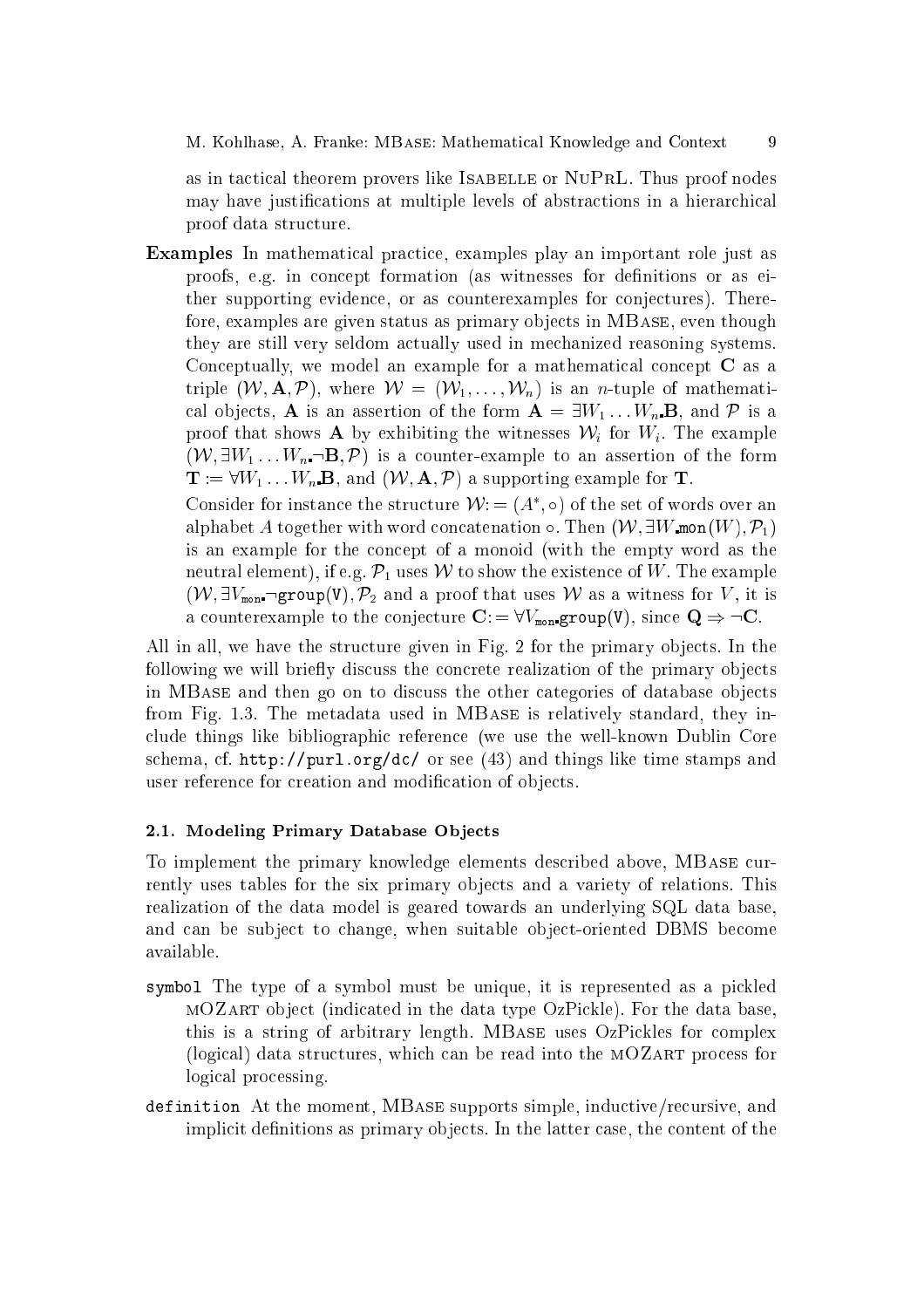

Figure 3: The structure of MBASE

definition, which is a complex term (and therefore expressed as an OzPickle) can define more than one the symbol.

- assertion assertions are longitude as oppositions and the state  $\mu$  that have  $\mu$ a status flag that represents the pragmatics of theorem-hood. At the moment MBase supports the values problem, axiom, theorem, lemma for the
- proof Proofs are general des
riptive ob je
ts that represent proof ideas. They serve as objects that for the relations proof-depends-on and proved-by. The intuition behind this decision is that if two proof objects depend on different definitions/assertions, then they are different "Platonic" proofs. In particular, if an informal proof (say from a mathematical textbook) is formalized in some calculus and additional dependencies become apparent. then these are also (implicit) dependencies of the original, informal proof.
- proof-obje
t Sin
e there are as many proof formats as dedu
tion systems and mathemati
al traditions, we annot make any assertion about the representation of proof objects at the moment. Instead we assume the least common denominator and provide strings of unbounded length for the proof objects assuming that deduction systems can always write proofs to files.

Certain proof formats, like ND proofs and  $PDS$  can be represented as  $\lambda$ terms, which are supported by the MBASE logic, so these can be encoded as Oz-pi
kles. This has the advantage that the depends-on-relations an be automati
ally he
ked or omputed by MBase. It is intended to support more and more proof formats directly in MBASE in the future, so that ma
hine support an be extended.

example As examples are just triples onsisting of an ob je
t, an assertion and a proof, their stru
ture is very simple. The three relations of illustrating a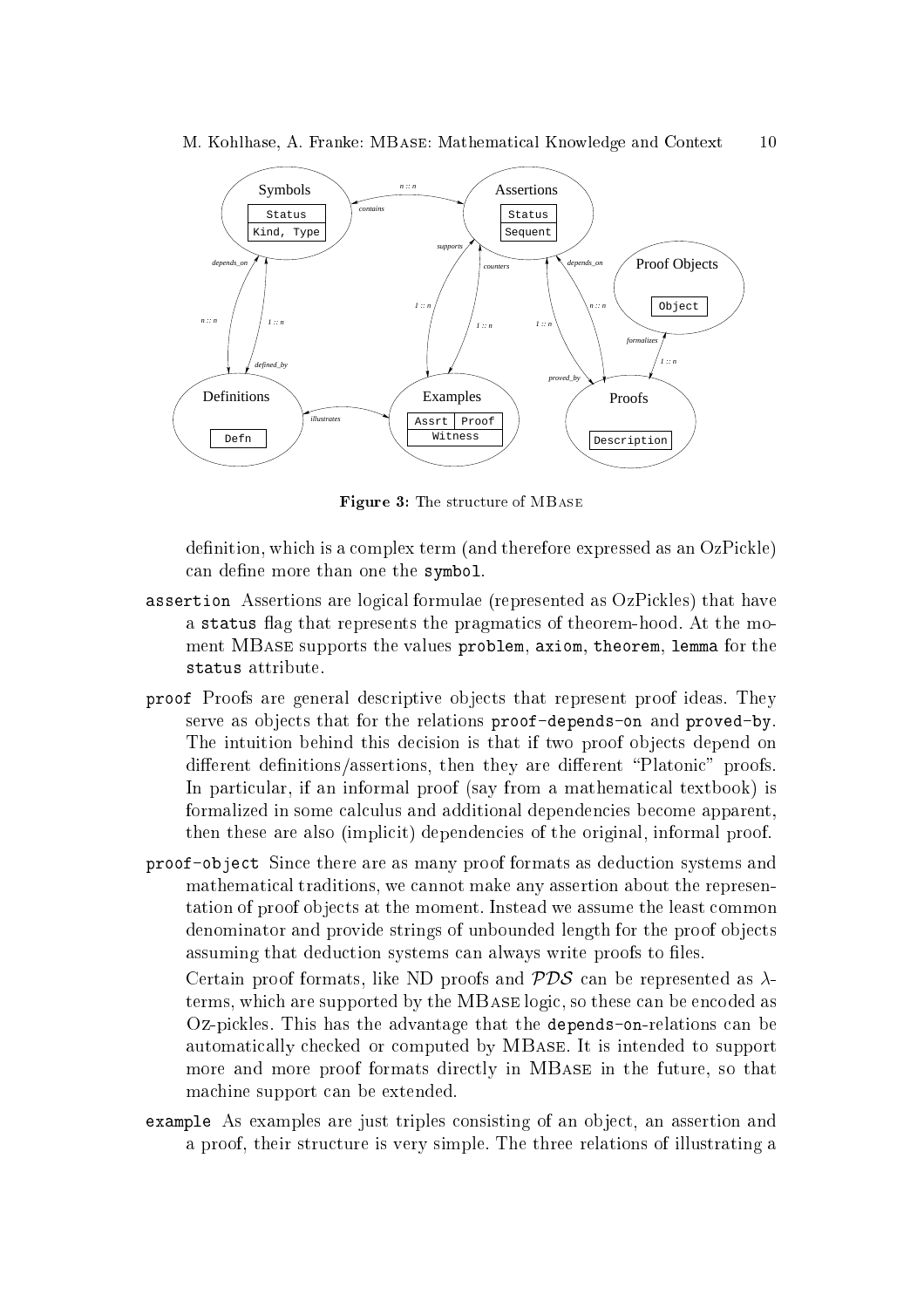on
ept, supporting/
ountering a universal theorem mentioned above are condensed in to one, with intended meaning specified by a role attribute.



Figure 4: Example Records for "surjective" and Cantor's Theorem

The relations in Fig. 2 ontain the data for the list-valued slots in the primary objects. When we upgrade the database model to an object-oriented paradigm, e.g. the emerging standard OQL, the binary many-to-many relations will be represented as methods.

definition-entailment A symbol may be primitive (in which case its status must be primitive) or defined. In the latter case, it can have more than one definition, all of which must be proven equivalent. MBASE stores these equivalen
e theorems as the set of entailment theorems for a given symbol given by the relation def-entails, where the value of the theorem attribute must be of the form "Item  $\Rightarrow$  Entailed-Item".

The DBMS ensures that for any defined symbol, the def-entails relation must be connected on the set of its definitions (i.e. any pair  $(a, a$  ) of definitions must be in the transitive closure of **definition-entailment**).

depends-on/local-in These relations specify dependency and locality information for primary knowledge elements. These are invaluable for definition and proof expansion, e.g. during proof verification and for structuring the knowledge in the repository (see section 2.4).

Actually, this relation is currently implemented by sub-relations  $def-de$ pends-on, proof-depends-on, and contains, which make explicit which symbols/lemmata are used in a definition or assertion, and a relation theorydepends-on, which specifies the inheritance relation among theories.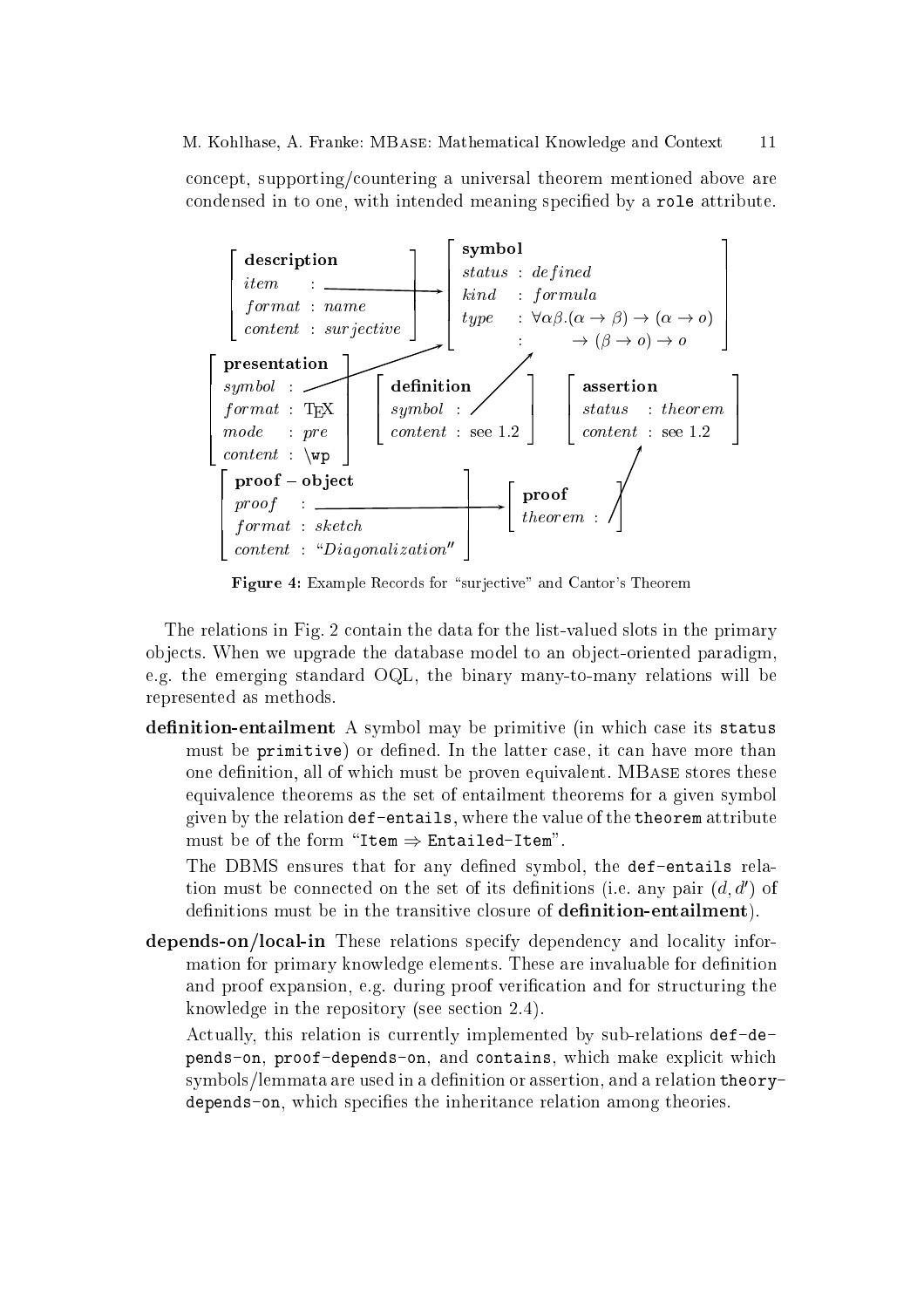## 2.2. Human-Oriented Information

In this section we will address the database facilities that provide the knowledge ne
essary for presenting the primary knowledge to humans, whi
h will serve as input to mediators between the MBase and the presentation servi
es. The intention of storing such knowledge (even the choice of the mediator itself) in a entralized knowledge base server is that this information serves only as a default, whi
h an be overridden by lo
al personal preferen
es. The mediators, which we envision as  $Oz$  functors  $(Oz$  are a good tool to implement a flexible and ustomizable presentation omponent.

- description This relation annotates primary objects with descriptive strings. the format slot specifies whether the string is a proper description, a name (e.g. for a named theorem like Gentzen's \Hauptsatz"), keywords and the like. They give sets of supplementary (administrative and search) information for the objects.
- **presentation** These objects represent the presentation information for symbols in various natural languages, presentation formalisms (su
h as ASCII, MATHML  $(37)$ , L<sup>AT</sup>FX, HTML  $(50)$ , ...) or fonts. It is a central concern in MBase to separate ontent information from presentation information, therefore, we have not in
luded the presentation information into the symbols themselves.

As we have mentioned above, the primary interface language for MBASE is the XML-based ODOC, which is geared towards semantical markup. The presentation markup in formats as the ones mentioned above is often generated using a so-called XsL (20) style sheet (i.e. a set production rules for presentation markup) by an Xsl transformer (the rule interpreter). The upcoming generation of Internet browsers like MOZILLA, NETSCAPE NAVIGATOR 6, or MS INTERNET EXPLORER 5 contain integrated XSL transformers and an thus be used to view the presentation form of the **@Doc** representations directly.

The information needed for the Xsl style sheets is partly global (mostly pertaining to the grammar of the format and the default appearan
e of symbols; this is specified by the style sheet designers), and partly local to the symbols (a spe
ialized produ
tion rule whose head mat
hes the Xml element for the respective symbol; and can specified in the presentation objects). Thus a presentation object normally contains an XSL production rule tailored to a particular format.

Thus for each  $\Theta$ DOC document  $\mathcal D$  generated by the appropriate mediator for the interaction with a human user, MBASE also generates a specialized style sheet from the presentation objects of all the symbols used in  $\mathcal{D}$ . Together these result in a presentation in the desired output format.

MBASE also supports an abbreviated form of the presentation objects, that only contains a string (e.g. the string \subseteq for representing the subset relation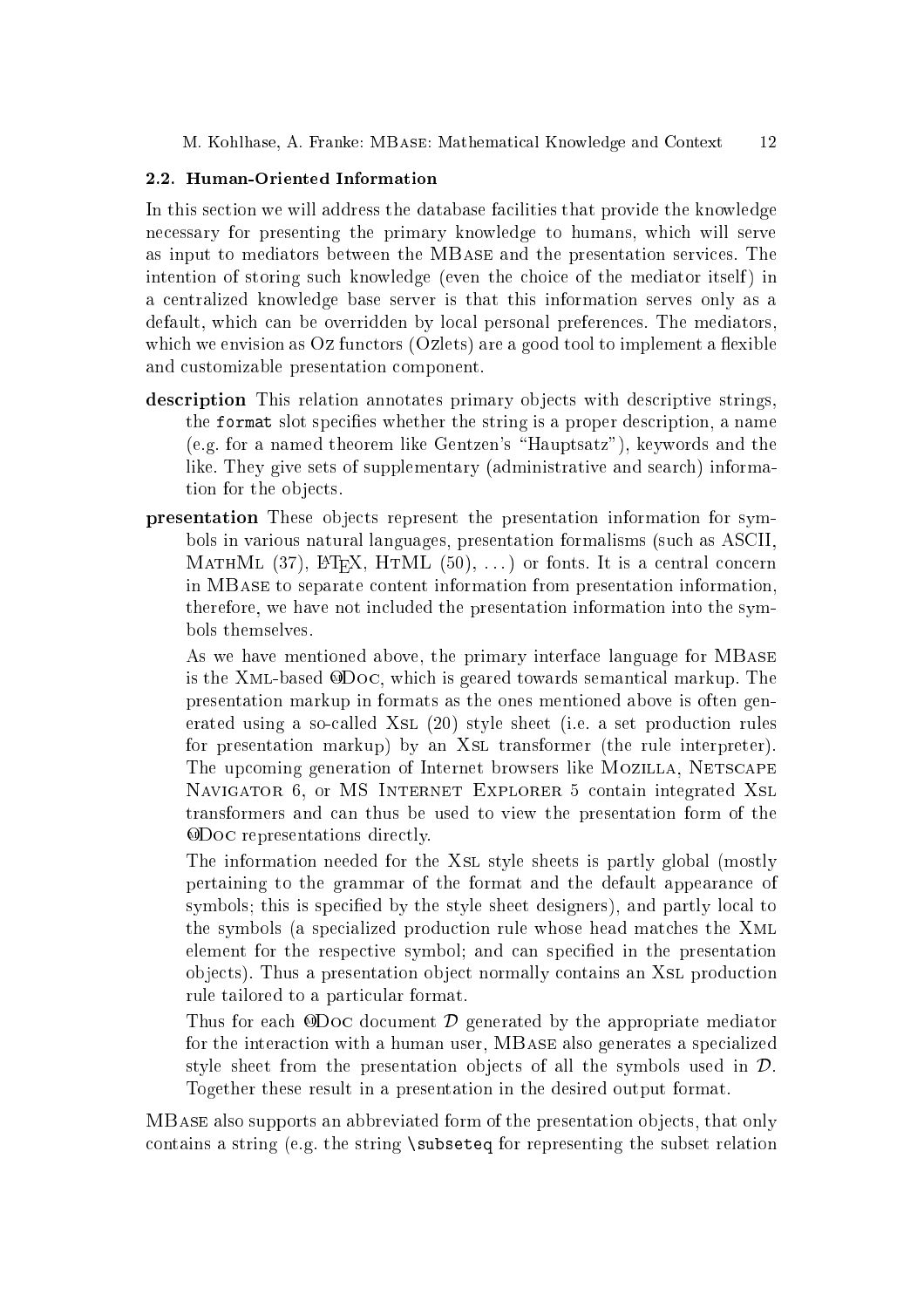$\sim$  10 MeV and a mode token which the string is inserted in string is inserted in a prefix/infix/postfix way. The appropriate XSL-presentation is then computed from these values on the fly. Finally, if the mode is def, then the presentation object can be an Oz-functor that produces the presentation object from the necessary arguments. This possibility for writing presentation objects is more flexible than the one above, but certainly less declarative and portable.

## 2.3. Ma
hine-Oriented Information

Next to the presentation of knowledge to human users, the presentation of formulae to different *mathematical services* is a central issue in MBASE. Different theorem provers currently have vastly differing communication formalisms, which may differ both in the underlying logic, as well as in the concrete syntactical representation used. The latter issue is a largely software-te
hnologi
al issue that can be solved by either standardizing the language (e.g. by our  $\Theta$ DOC format), and/or by the mediator approach (implementing a translating mediator for any language pair). The issue of the underlying logic is more serious, since the nature of the logic directly influences the applicability and efficiency of a given mathemati
al servi
e.

In section 4 we present a system of languages interconnected by relativizations, i.e. logi
al morphisms that map formulae and proofs from more expressive languages to less expressive ones. Since so far, all occurring logical morphisms could be given in terms of definition expansions, MBASE provides a grouping onstru
t for logi
al morphisms, and a mediator that does denition expansion wrt. to this set of definitions. In this architecture, MBASE keeps a table that maps mathemati
al servi
es to logi morphisms, and when it outputs formulae to this system first applies the appropriate logic morphism (by the relativization mediator) and then the appropriate syntax generator for this system. For input from another mathemati
al servi
e, it only uses the parser.

Furthermore, many of the mathematical services that will use MBASE as clients maintain specialized mathematical knowledge which they need for theorem proving. For instance, INKA and  $\lambda$ Clam annotate terms with so-called wave-fronts/holes, or more generally colors. Tactical theorem provers need to keep store and retrieve their tactics, whose format differs from system to system. Proof planners like mega, Clam or Clam furthermore have spe
ialized methods and ontrol knowledge. Proof presentation systems like Proverb (34) need to store linguistic knowledge about the mathematical concepts they present in natural language.

All of this "private" supplementary information shares the fact that it is intimately onne
ted to the knowledge elements already in MBase. Moreover, most of this knowledge is now stored in special files in the respective systems. Therefore MBASE offers the possibility to store these files in special knowledge elements that can store long byte strings. Storing this knowledge in MBASE as opposed to storing it in the servi
e has the advantage that the knowledge an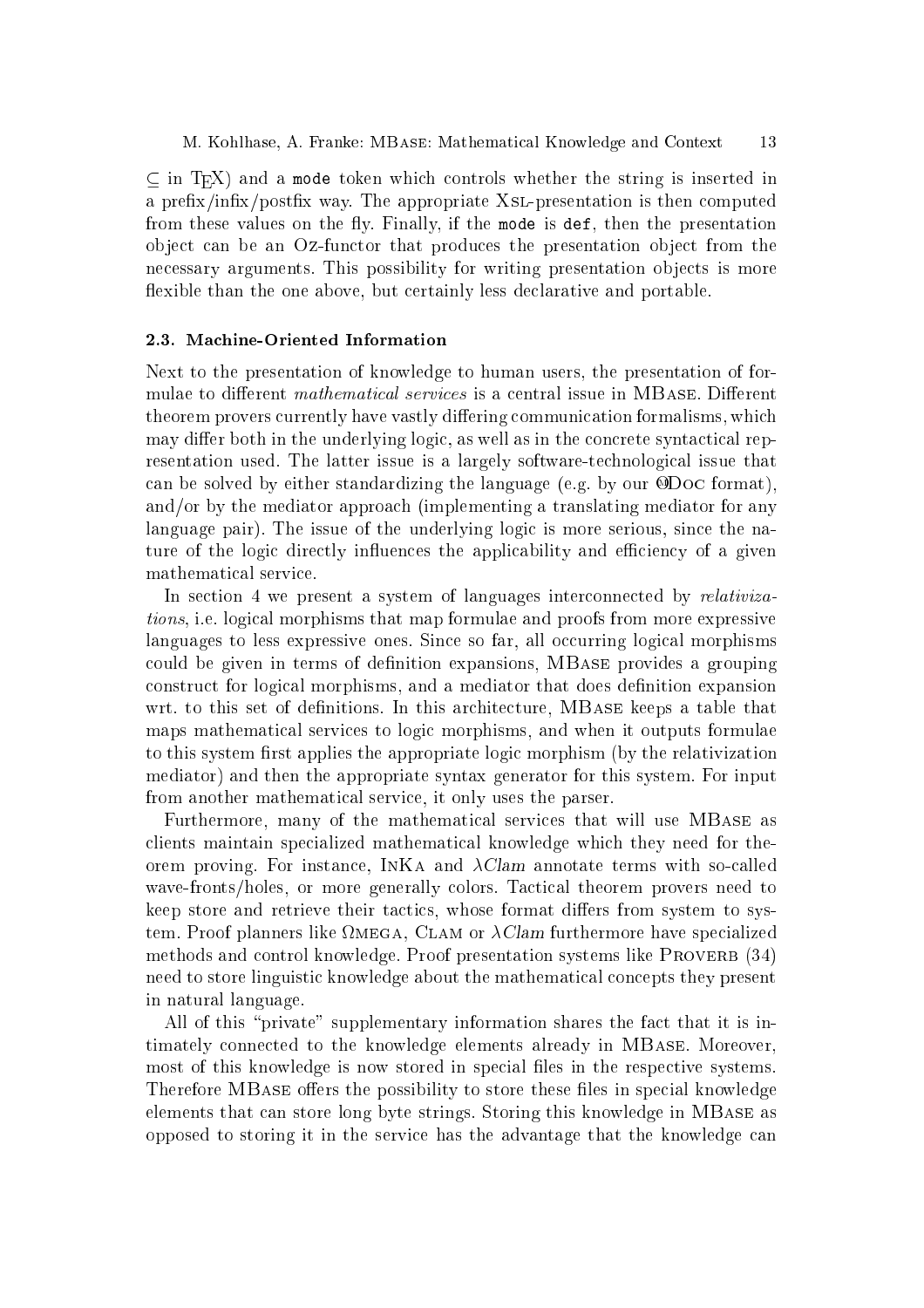participate in the structuring mechanisms provided by MBASE, thus enabling "just-in-time" loading of the necessary information. Note that MBASE does not make an efficient management in the theorem prover unnecessary, but only gives the ne
essary infrastru
ture to ope with large sets of information.

Over time, the general availability for study of the data for private annotations may even lead to cross-system adoption of the underlying intuitions and in the long run even to standards in representing the involved knowledge.

### 2.4. Structuring the Knowledge base

In almost all library systems of proof development environments (see e.g. (IMPS; IsabelleKB; ILF; PVS), the set of knowledge elements is structured by a socalled "theory" concept. Theories group sets of knowledge elements into subsets that e.g. are to be loaded at the same time. In some systems, like mega and IMPS (23), theories are simple sets of elements, in others, like ISABELLE or Pvs, they can be parameterized. In MBASE we use techniques from the field of algebraic specification (see for instance  $(45)$ ), where the structure of large-scale formalizations (of the intended meaning of programs) have been studied in detail. Concretely, we adopt the concept of a "development graph" put forward by Dieter Hutter (35), since this supplies a simple set of primitives for structured specifications and also supports management of theory change. Furthermore, it is logically equivalent to a large fragment of the emerging CASL standard (17) for algebraic specification (see  $(6)$ ).

A development graph specifies the large-scale structure of a set of theories (i.e. sets of symbol de
larations, their denitions, and axioms). It is a graph where the nodes are theories and the ar
s are given by theory morphisms. The latter come in two categories: **import morphisms** and **inclusions**, both of which can be local and global. A set of import morphisms  $define$  (part of) a theory by specifying what material (symbols, definitions, axioms) is imported from existing theories. Sin
e the material an be imported modulo a language morphism (i.e. it is translated before it is in
luded into the new theory), this is a very powerful definition mechanism. We can for instance define a theory of rings given as a tuples  $(R, +, 0, -, *, 1)$  by importing from a group  $(M, \circ, e, i)$  via the morphism  $\{M \mapsto R, \circ \mapsto , e \mapsto 0, i \mapsto -\}$  and from a monoid  $(M, \circ, e)$  via the  $\{M \mapsto K, \circ \mapsto \ast, e \mapsto 1\}$ , where  $K$  is  $K$  without  $0$  (as defined in the theory of monoids).

Inclusions are of a different nature: instead of defining a theory, they state structure information that can be inferred about a theory hierarchy. Like the import morphisms, in
lusions are theory morphisms (the translations of all theorems of the sour
e theory must be theorems of the target theory). Only that in contrast to the former, who have this property by definition, the inclusions have to be veried. On
e they are established, they an be used to transport results and proofs from the source to the target theory, for instance, many algebraic domains like groups have a self-in
lusion that is indu
ed by the involution with the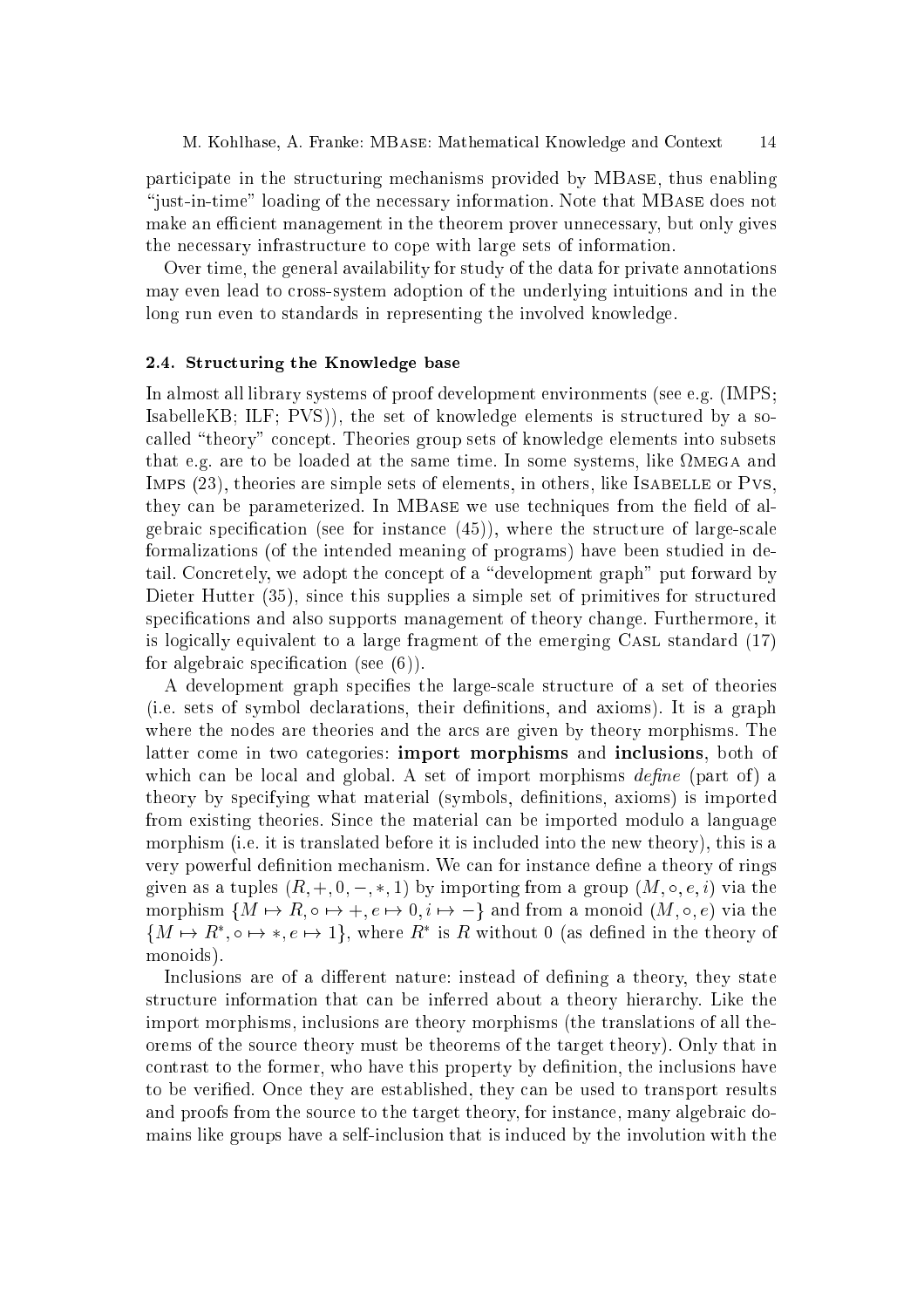15

inverse element. In many proofs, this in
lusion an be used to transport proofs for symmetric cases instead of re-proving them. Moreover, the structure of the development graph can be used to support a "management of change" (see (35)). For instan
e it is often ne
essary during theory exploration and development to change definitions and axioms, invalidating proofs of theorems that use them. The theory structure can be used to specify the dependency relations and save valuable theorem proving time, the more (redundant) structure we have in a development graph, the more reusable and less brittle proofs be
ome. To pinpoint the the contribution of individual axioms and definitions, the development graph divides morphisms and inclusions into global and local variants. The local versions only concern the axioms and definitions directly defined in the source theory, as a onsequen
e, the global ones an be seen as transitive ompletions of the local ones. The user only specifies the global morphisms, while the system mainly works with the local decompositions that allow a more fine-grained analysis of the theory stru
ture.

MBase provides data stru
tures for the development graph and implements Hutter's "management of change"

Like the library systems of many practically used deduction systems, MBASE views abstract data types as abbreviations for sets of definitions, axioms and theorems. For example, the abstract data type Nat that is specified by the constructor definitions for zero and the successor corresponds to the well-known Peano Axioms for the natural numbers. If we also specify the selector function "predecessor" for the successor function, then e.g. the corresponding commutation laws can be automatically generated. Again, we represent this by introducing data base objects for ADTs and group the corresponding definitions and using the local-in for grouping. Other definition mechanisms, such as those for e.g. the various lasses of re
ursive fun
tions an be handled in the same way.

## 3. Distribution of the MBase of the MBase of the MBase of the MBase of the MBase of the MBase of the MBase of

In this section, we will extend the MBase data model presented above to support a distributed data model, and we will spe
ify some of the management routines pertaining to distribution.

With the distribution MBASE supports repositories from the archive server level, where large parts of formalized mathematics are kept centrally, to the personal level, where a resear
her has a personal MBase to manage her mathemati
al theories under development. Inbetween there may be workgroup or institute servers, that support ollaborative development of mathemati
al theories.

To get a feeling for the requirements of distributing MBase, let us take a look at a likely research communication scenario: We will first describe the communi
ation pattern as it ould have happened in the era when mathemati
s was done with pen and paper (around 2001), and then model it using distributed MBases (about 2005).

classical, see Fig. 3 Researcher R works on Theory T together with his col-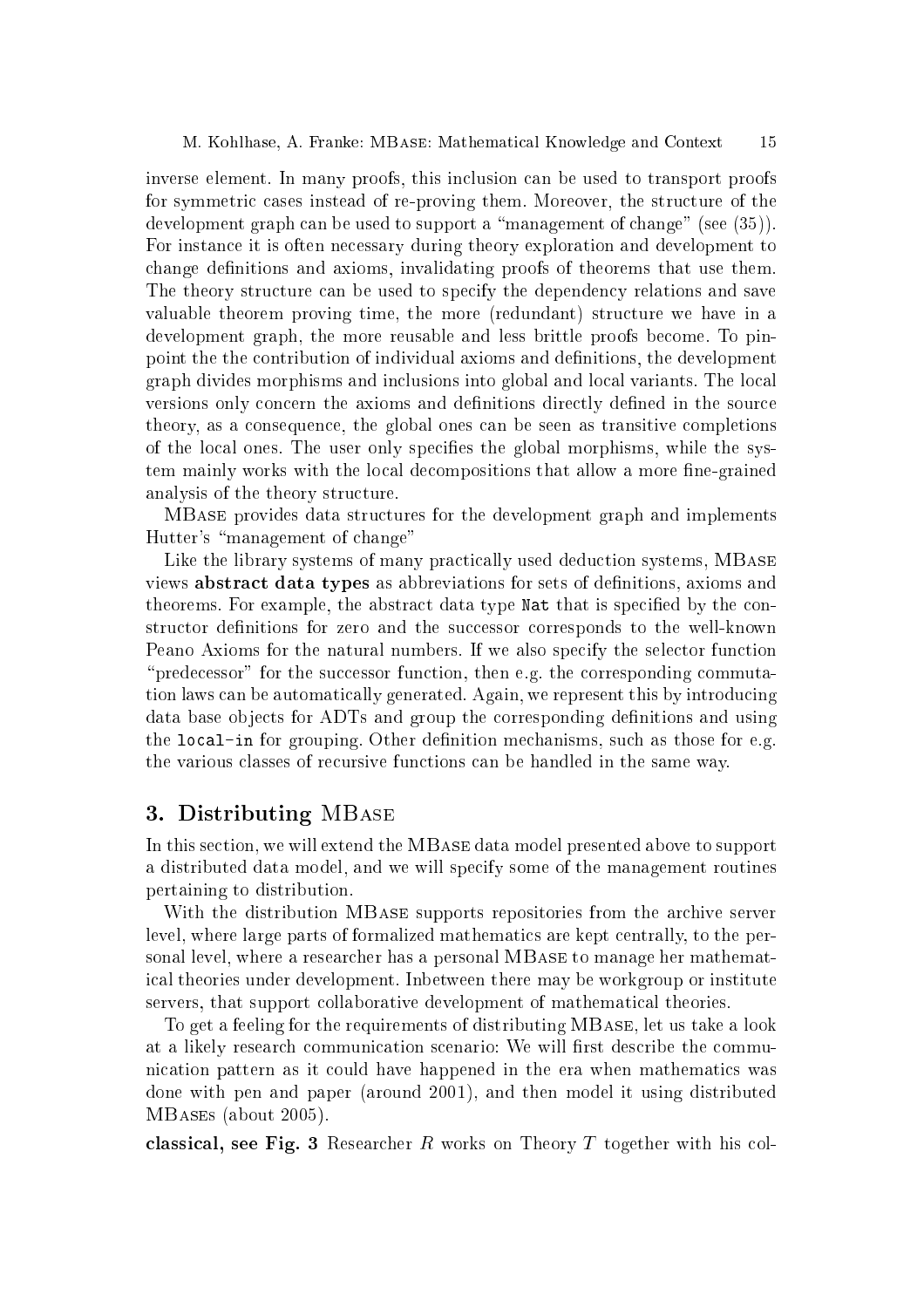ieague  $\kappa$  at institute  $\iota$ . The theory  $\iota$  is a body of mathematics faid down in an article A published in journal J. Now, R extends theory  $T$  by a new definition D (say for a mathematical object O), proves a set P of theorems about  $O$ , and calls the resulting extended theory  $E$ . After that,  $R$  tells her colleague  $R$  at I about  $D$  and  $P$  (say by circulating a memo in I), who gets interested and proves a set  $P$  -of useful properties of  $O$ . Together,  $R$ and  $R$  -put the theory  $E$  into mial form  $F$  , and submit it to journal  $J$  . This accepts  $F$  and publishes it.



Figure 5: Classi
al Resear
h Cooperation

with MBase, see Fig. 3 In 2005, J and I have joined the MATHWEB initiative, in particular, J has established an MBASE server  $MJ$  for the journal J and has formalized (with the help of researchers from  $I$ ) theory  $T$ , which now resides in the MBASE server  $MJ$ . Furthermore, the institute has its own departmental MDASE *M1* and the researchers  $R$  and  $R$  have the personal MDASES MR and MR . Now, R develops the formalization F D of  $U,$ stores it in  $MR$  and formalizes the set  $P$  of theorems by formalizing them and formally proving them (yielding  $FP$  in  $MR$ ). To do so, R may need to revise the initial version of D several times in order to be able to prove the desired theorems (reproving the already obtained results that depended on a previous version of  $D$  every time). This process will be supported by MBase based on te
hniques presented in (35), but this is outside of the s
ope of this arti
le. Instead of sending around an internal note about D and  $P$  in  $I$ ,  $R$  moves their formalizations  $FD$  and  $FP$  into the institute IN DASE SETVET M I , from where  $R$  -can import them into his personal mbase  $M\,R$  . Alternatively,  $R$  could leave  $F\,D$  and  $F\,F$  in  $M\,R$  and tell  $R$  personally about them, allowing him to import them from  $M\bar{R}$  into  $M\bar{R}$  ; but this is a matter of institute poli
y, whi
h we will not address in this arti
le. On this basis  $R$  formally proves  $\Gamma$  P , and adds it to theory  $\Gamma$  E, yielding F F the formal version of theory  $F$  . Then  $R$  and  $R$  submit  $F$  to journal  $J$  , who evaluates it (possibly via his own personal MBASE) and finally accepts  $F$ . To publish F on  $MJ$ , it requests FF from MI, which moves it there.

We believe that the latter (more complicated) picture is better than the sim-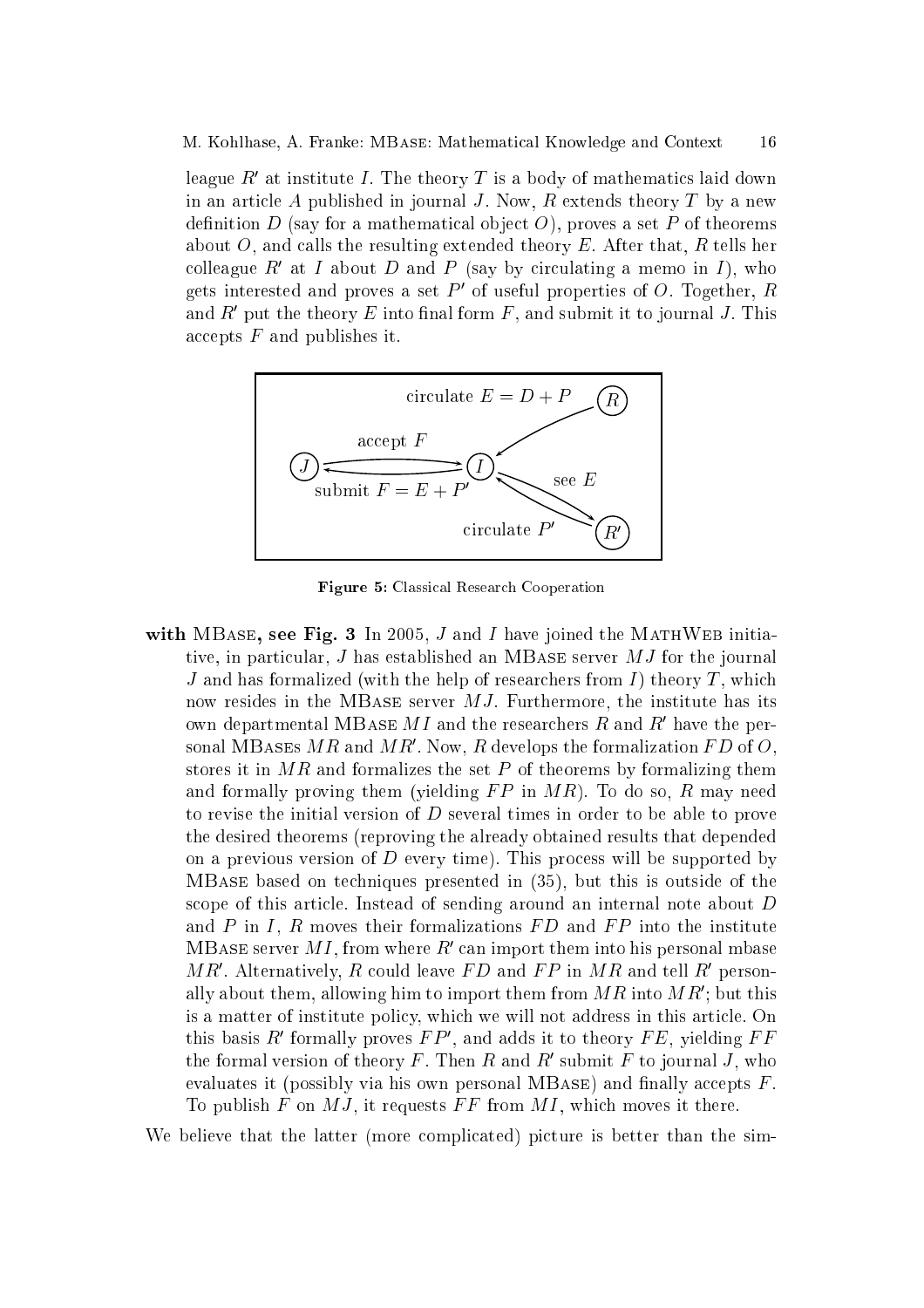

Figure 6: Research Cooperation with distributed MBASEs

ple pen-and paper method for managing, archiving and communicating mathematical theories, since the formalization gives more precision to mathematical arguments and the identification of mathematical concepts. In pen and paper mathematics intuitively clear and commonplace concepts like the natural numbers  $(\mathbb{N})$  are often used without a precise definition, which can even result in mis-quotation or mis-appli
ation of theorems, sin
e it is un
lear whether zero is included in the set  $\mathbb{N}$ .

Many of the advantages that an be reaped from the MBase s
enario for mathemati
s ome from the hyperlinking possibility given by distribution and Internet-availability of MBASE  $-$  most importantly by the unique referencing scheme – developed in this article.

There are other issues to be onsidered for this vision: For instan
e, mathematics communication is very document-centered (articles, books, technical reports), and there should be a way to map MBase ontents to some form of documents. In (43) we develop an XML-based meta-language ODOC (this is an extension for the emerging OPENMATH standard  $(15)$  for annotating mathemati
al do
uments that also serves as a ommuni
ation interfa
e to MBase. As a consequence it will be possible e.g. to generate customized ODoc documents from MBase, whi
h an then be presented in one of the more standard presentation media (e.g.  $\text{MTFX}$ ,  $\text{HTML}$ , or  $\text{MATHML}$ ).

## 3.1. The Distributed Data Base Model

For distributing MBase, we make four assumptions (we will relax the last two below):

A1 the distributed MBASE processes can be reached via the Internet (by URL).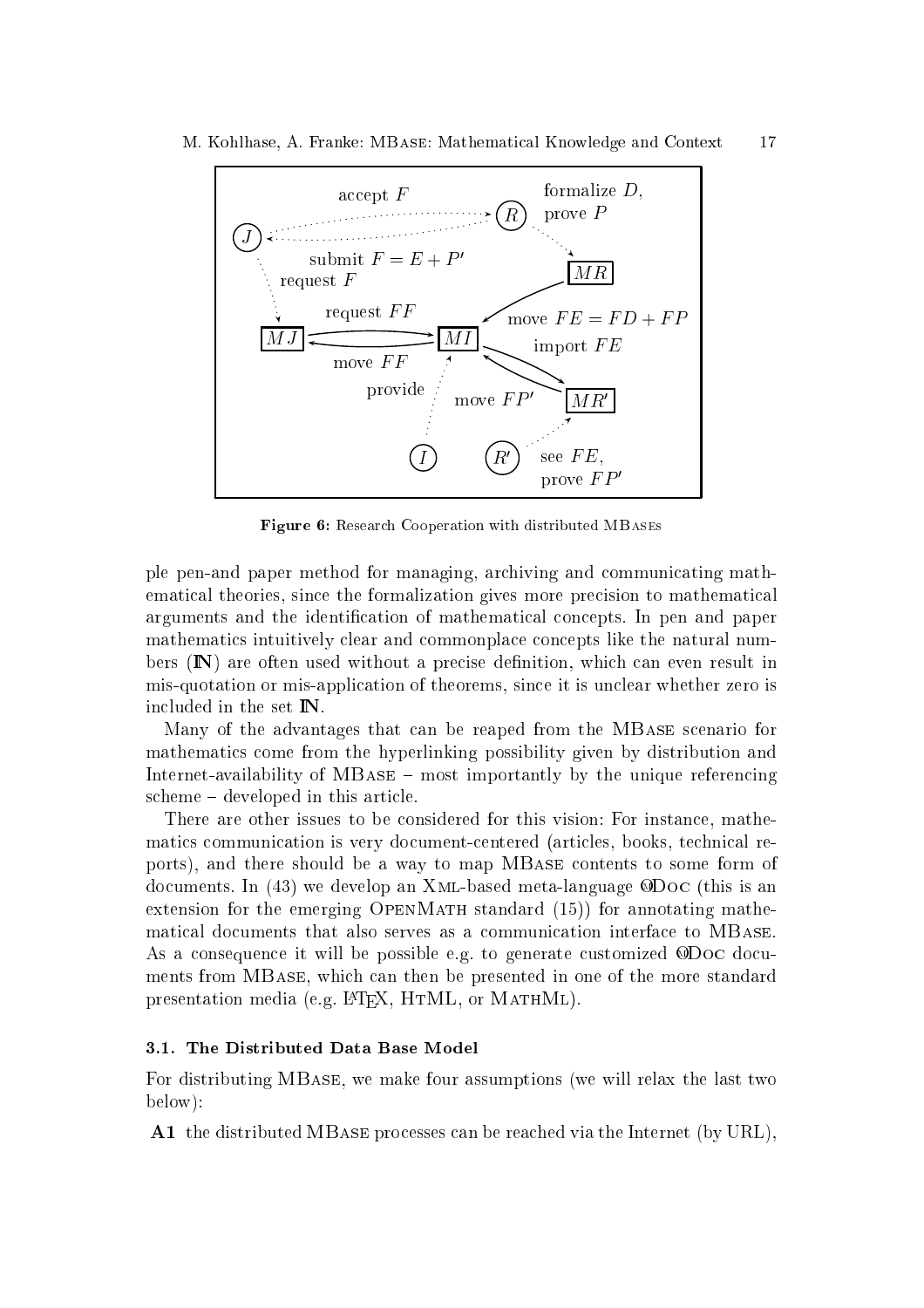- A2 they are essentially uniform; e.g. realized by the same program, or at least communicate by the same protocol (see (5) for one based on KQML).
- A3 primary objects are realized only once in the network of MBASES. With this we mean that there is one "defining" instance of each primary object. As a consequence, every primary MBASE object has a unique description: a pair consisting of the URL of the MBASE and the unique identifier of the ob je
t there.
- A4 primary objects are never changed. This assumption is useful, since it makes a
hing and maintenan
e mu
h simpler. It is reasonable, at least for published mathematics, since changing e.g. a definition or theorem that other mathematical objects depend on is desasterous for overall consistency.

Note that we cannot make a unique representation assumption similar to A3 for relations between objects. For instance the definition  $D$  of the object  $O$  from the example above will probably contain symbols that reside in  $MI$  or  $MJ$ , therefore, the depends-on relation for D cannot be localized to  $MR$ . The solution here is to introduce **reference** objects into  $MR$ , that point to objects, say in MI or  $MJ$ .

DEFINITION 3.1 (REFERENCE OBJECT): Reference objects are database objects that refer to primary objects located in remote MBASES. Technically, they are pairs  $(M, I)$  that consist of the URL M of the remote MBASE and the unique object identifier  $\mathcal I$  there.

If M is the current MBASE and  $\mathcal I$  is the unique identifier of a reference object  $(\mathcal{M}, \mathcal{L})$  in  $\mathcal{M}$  (i.e. instead of a primary object itself,  $\mathcal{M}$  has a reference to an object  $\bm{\cup}$  stored in the remote MBASE  $\bm{\mathcal{M}}$  under the unique identiner  $\bm{\mathcal{L}}$  ), and M is queried for I, then M, an forward the query (e.g. using the Kqml forward performative; cf. (24)) to M as a query for  $L$ , to which M would answer by sending  $\mathcal O$  to the original querying agent. Of course there is no guarantee that  $\overline{\nu}$  points to a primary object in  $\overline{\nu}$ , so that the process might be iterated. Therefore,  $M$  also tells the querying agent that it only has a reference object, so that it can  $-e.g.$  if it is also an MBASE  $-\text{ update reference information.}$ 

#### 3.2. Managing distributed MBases

Let us now look at the management of distributed MBASES. In this article, we do *not* specify policies for managing MBASE contents, but discuss the infrastructure and processes necessary to efficiently manage the distribution aspects of a distributed mathemati
al knowledge base.

One of the most basic procedures is that of moving data between MBASEs, e.g. of the theory  $FF$  from MI to MJ after the submission described in our scenario. This is realized by "moving" the primary objects and parts of the relations from  $MI$  to  $MJ$ .

Concretely, a primary object  $\mathcal O$  (with unique identifier  $\mathcal I$ ) is moved from  $\mathcal M$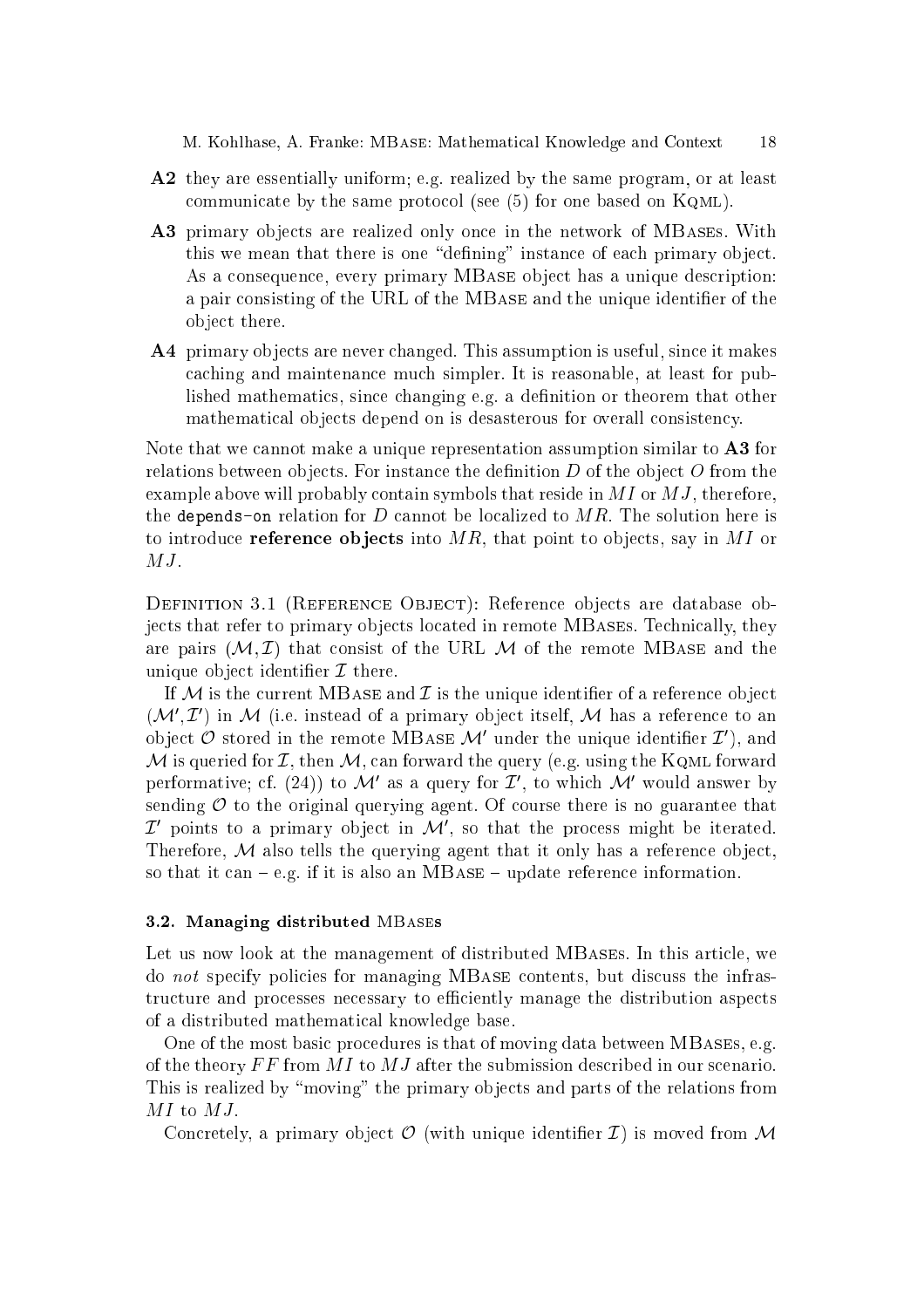to  $\mathcal{M}$  by creating a new object  $\mathcal{O}$  (with identifier  $L$  ) in  $\mathcal{M}$  , and replacing  $\mathcal{O}$ in  $\mathcal M$  by a reference object  $\mathcal O^+ = (\mathcal M, \mathcal L^+)$ . Now, all tuples in relations that are anchored in  $\mathcal{O}$ , are moved to  $\mathcal{M}$  by defeting the tuple in  $\mathcal{M}$  and augmenting the corresponding relation in  $\mathcal M$  .

DEFINITION 3.2 (ANCHORED): Every MBASE relation defined in section 2 has an anchor feature. This is the first feature in the attribute value-maps (e.g. in Fig. 2.1) of the database re
ords representing the relations. If <sup>f</sup> is the an
hor feature of a relation  $R$ , then we say that  $R$  is **anchored** in f.

With assumption A4, we can use a very simple model for caching. Since primary objects never change, they can be cached, and cache-consistency is never a problem. To allow caching, we simply relax assumption  $\bf{A3}$ , and permit *cached* copies of primary objects to exist in other MBASES. We still insist on a variant of  $\bf{A3}$ , i.e. that there is only one **defining instance** of a given primary object; all others are called cached.

We implement the caching scheme by augmenting the primary objects by a flag t a that may be a primary ob jet to the state of the state of the state of the state of the state of the state of instance, and the reference objects defined in 3.1 by a cache reference feature that points to (contains the unique identifier of) a cache copy object. We assume that the database maintenance algorithm, whenever it decides to make a cache copy of an object  $\mathcal{O}$  (copying it from MBASE  $\mathcal{M}$ ), also copies from M all relation tuples anchored at  $\mathcal O$  and augments the local relations with them. Now, the knowledge base algorithms can access cache objects just like defining instances: whenever they hit a reference object, they either access the cache copy object specified in the cache reference feature or (if that is empty) access the remote opy of the ob je
t. Ca
hed ob je
ts an be removed without loss of information as long as the cache reference feature of the corresponding object is reset.

Sometimes there are situations where it is necessary to change a definition, e.g. if an error occurred in the formalization. We have assumed in  $\mathbf{A4}$  that primary objects may not change, so the only way to repair the error is to create a new definition object in the knowledge base and only use that subsequently. This is possible and even feasible, since mathematical concepts in MBASE are not primarily identified by their technical names but by their identifiers (which will be different by  $\mathbf{A3}$  even if the technical names coincide. We could even give the old object the status "obsolete" to warn anyone against using the old definition. Even if this is successful, it is in principle impossible to determine when it is possible to delete the old definition, since other MBASEs might still be referen
ing it.

A similar situation occurs when a primary object is moved from MBASE  $\mathcal M$ to /v; and is not referenced in /v; anymore (this will frequently happen, if completed theories are moved to higher-level MBASE servers, such as the archive server  $MJ$  in our scenario). Therefore an MBASE M keeps a record of all the MBASEs referring to it: we call those MBASEs dependent on  $M$ . When an m DASE TVI creates a reference object pointing to a primary object in TVI, and it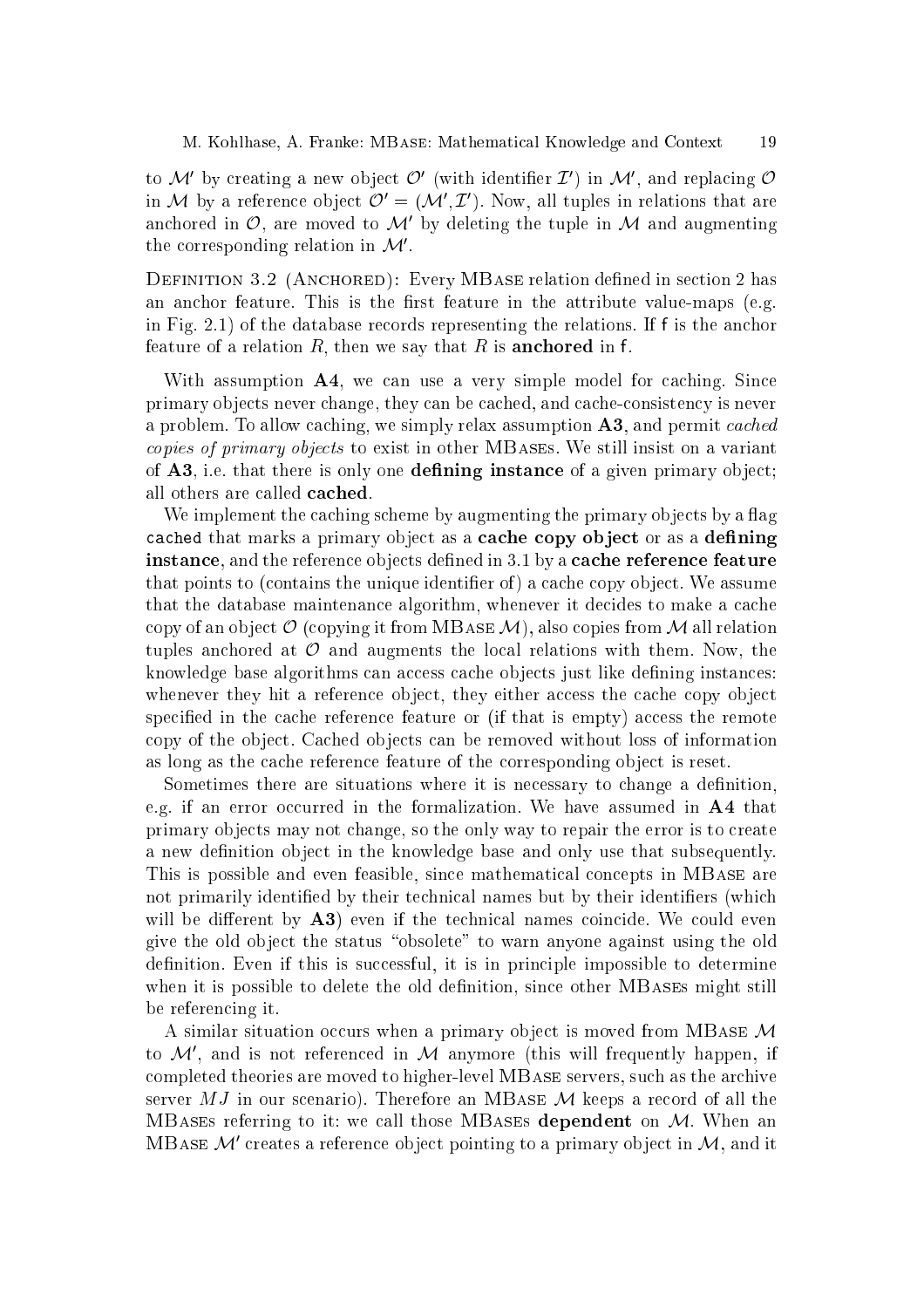is not afready dependent on  $\mathcal{M},$  then  $\mathcal{M}$  sends  $\mathcal{M}$  a message introducing itself as a new dependent. This list of dependent MBases allows two optimizations:

- 1. Whenever  $\mathcal{M}$  moves an object  $\mathcal{O}$  to some MDASE  $\mathcal{M}$  , creating a reference object  $(n, \mathcal{M}_\cup, \mathcal{L}_\cup)$ , then it can send the new location of  $\mathcal{O}_\cup$  to all dependent MBASES, asking them to update their reference objects and thus shielding itself from future requests to  $\mathcal{O}$ .
- 2. If M itself does not reference an object  $\mathcal{O}$ , it can ask all its dependents whether they do. If not,  $M$  can delete  $O$ .

In particular if an MBASE  $M$  does not have dependents, then we are totally free to change, delete, or otherwise manipulate data, as long as internal consistency is guaranteed.

## 3.3. Managing Context with MBase

Conceptually, there are two kinds of MBASEs that differ in their policy towards data change, we call them **archive** and **scratch-pad** MBASEs.

- 1. An archive MBASE is epitomized by the Journal MBASE MJ in our scenario above, it ar
hives un
hanging mathemati
al knowledge and is referenced by many other MBASES.
- 2. A scratch-pad MBASE is epitomized by the personal MBASES MR and  $M\kappa$  , these do not have any dependents and are primarily used for theory development.

Since they have different purposes, they have will have different structures. For example, the amount of data ontained in an ar
hive server will in general be much larger, making sophisticated database support necessary, while scratch-pad databases will have to support theory revision algorithms like the "management" of hange" (35) alluded to in se
tion 2.4, but the InstantDB database support currently implemented in MBASE may be sufficient.

The two classes of MBASEs will have radically different policies towards deleting and hanging data, one way to implement these is to disallow dependent MBases in s
rat
h-pads.

In particular, the lightweight scratch-pad MBASEs can be used to emulate ontext server agents. Whenever a set of mathemati
al servi
es needs a notion of shared ontext (as opposed to a private notion of state, e.g. in a onstraint solver service), then they can request an MBASE to store it, e.g. as a special theory. Whenever a participating service needs to access the context, it will just issue a knowledge base query or manipulation ommand.

This approach, where the context is stored externally to the participating mathematical services is more flexible (e.g. services can be called into, or leave the problem solving at arbitrary times) than a more classical approach, where ontext is stored and manipulated inside the servi
es. Furthermore, it redu
es context manipulation to knowledge base access and thus reduces implementation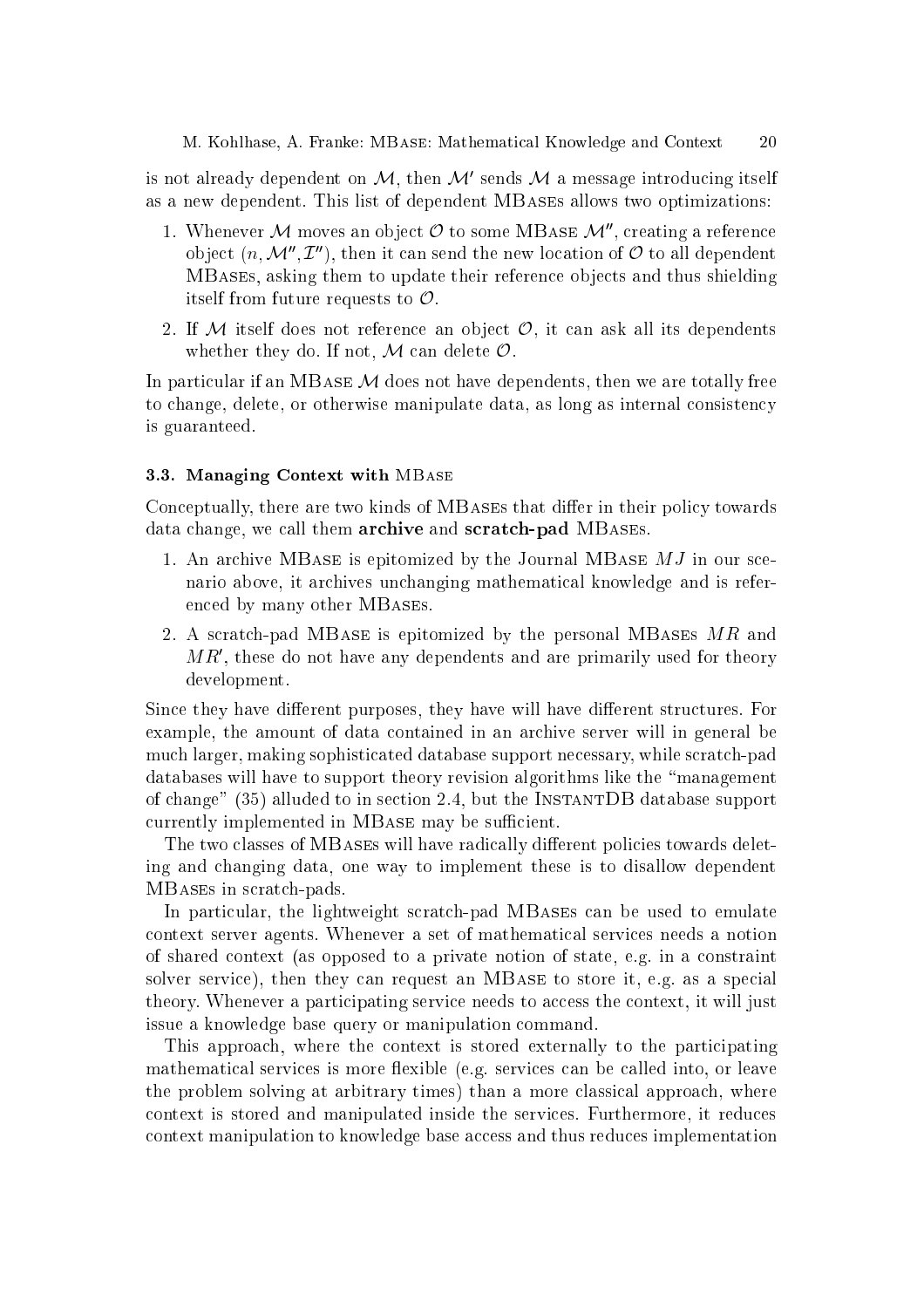complexity. Finally, knowledge base services could ultimately offer added-value services, such as proxying or pro-active lookup.

## $\mathcal{L} = \mathcal{L} \cap \mathcal{L}$  , which are defined and  $\mathcal{L} = \mathcal{L} \cap \mathcal{L}$

The logical language supported by MBASE is a polymorphically typed, sorted record  $\lambda$ -calculus modeled after the mathemati
al everyday language (often alled "mathematical vernacular", e.g.  $(19)$ ). It is a joint generalization of the ML-polymorphic  $\lambda$ -calculus with kinds as used in ISABELLE and Hashimoto & Ohori's polymorphic record calculus (47). Records allow a clean formalization of mathemati
al stru
tures, su
h as groups or fields, polymorphism is needed to reuse definitions and theorems in the knowledge base and ensure a modular stru
ture of the theory. Finally the me
hanism of "kinds" adds to the practical expressivity of the polymorphism and is used in many theorem proving systems ( $\lambda Clam$ , ISABELLE,...). Finally, the MBASE logic supplies the infrastructure for sorted  $\lambda$ -calculi (see section 5). Conceptually, sorts are unary predicates (corresponding to often-used sets in mathemati
s) that are



Figure 7: Hierar
hy

treated specially in the inference procedures (sorted matching and unification). This added stru
ture leads to a more on
ise representation and a more guided search. For clients that cannot manipulate sorts, types, records, or higher-order quantification, the mediators built into MBASE can relativize these language features away, retaining the intended meaning.

We will use a variant of the theory interpretation approach proposed in  $(22)$ for relativization mappings, that an be used to transport meanings and proofs between logical formalisms. In fact, in the rest of the article, we will describe a whole hierar
hy of representation languages (see Fig. 7), where relativizations an be used to arrive at various representation formalisms for mathemati
s, down to axiomatic (Zermelo-Fraenkel) set theory. Before we formally define the notion of relativization by the concept of **logical morphism** in the next section, let us discuss the consequences for the architecture of MBASE.

The defining intuition for logic morphisms is that

**Logic Morphisms Transport Proofs**: Let  $f: S \longrightarrow S$  be a logic morphism and  $\bf A$  an  $\cal S$ -theorem, then  ${\cal F}(\bf A)$  is an  $\cal S$  -theorem.

This already suggests the logical structure of a mathematical knowledge base: Orthogonal to the usual theory hierar
hy (indu
ed by theory interpretation morphisms; we will not go into in this article, see  $(22)$ , there is a hierarchy of logical system induced by logic morphisms. In Fig. 7, we have specified some of the logical systems we will discuss in this article.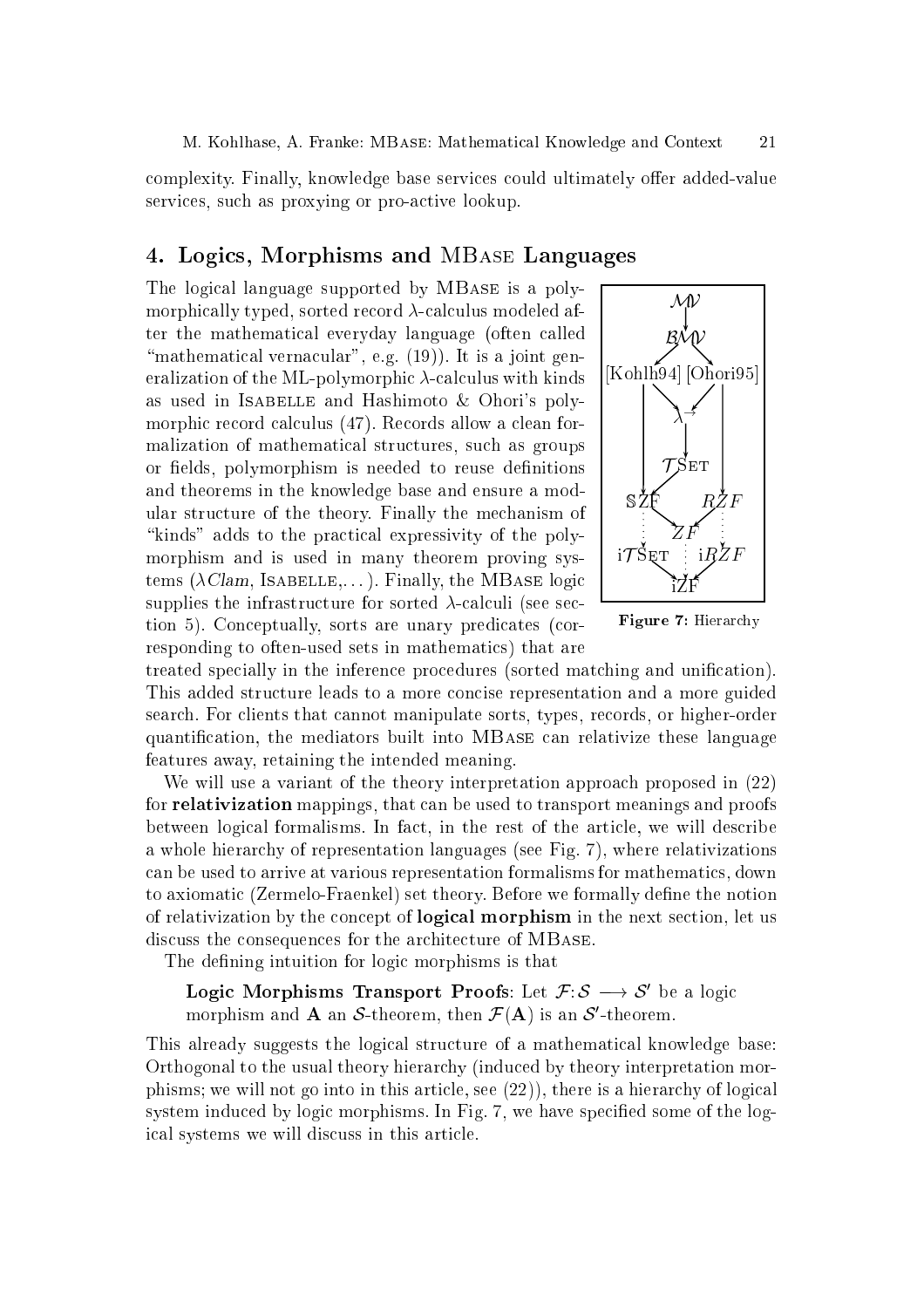Mathematical knowledge can be specified in any of the logical systems; it can be queried and retrieved in any logical system that is downward accessible from this one. Furthermore, ommuni
ation of mathemati
al software systems is possible by way of the "least common denominator logic". This may seem as a severe restriction of applicability of the approach, but it is not since the set of logical systems and morphisms in the hierarchy is not necessarily fixed:

- al system and a logic contract the interesting and a logically contract to the contract of the contract of the to any of the existing systems.
- an be added, if it is it is interesting to it is it is a consistent with the interesting the information of th already present in the structure, i.e. if it is redundant.

Of ourse these hierar
hy extensions generate proof obligations (determining the logic morphism property and redundancy), which will have to be supported in a system like MBase. We leave a dis
ussion of this to another arti
le.

The practical usefulness of a language hierarchy will depend very much on the existence of such redundant morphisms. In particular for the "least-commondenominator – problem between languages  $\boldsymbol{\mathcal{L}}$  and  $\boldsymbol{\mathcal{L}}$  we can have two kinds of situations:

- If there is a good and well-understood way to translate formulae from language  $L$  to  $L$  , then we can implement this as a redundant logic morphism in MBASE bypassing the need of an intermediate "communication logic". Moreover, making the logi morphism available in MBase will allow other users to use it.
- If there is no support in the interesting of its very domain-species  $\mathbf{r}$  is very domain-species of  $\mathbf{r}$ ourse) logi morphisms will not help (only further resear
h into the semantic relation between the logics and possible translations will).

In the rest of this section, we will make the relativization approach concrete. We will first look at the elimination of sorts from sorted first-order logic by relativization. Based on the this guiding example, we we discuss the logical foundations and the relation to set-theoretic semantics in section 4.2. We will on
lude this se
tion by a dis
ussion of the relativization of higher-order logi into first-order logic, in order to complete the lower half of the diagram in figure 7, before turning to the upper half in section 5.

## 4.1. Example: Relativizing Sorted First-Order Logi

In this section, we will consider relativization from sorted first-order logic to classical first-order logic. We will use the simply typed  $\lambda$ -calculus (32) as a meta-logi
al framework for representing the logi
al systems, sin
e it gives us substitution, repla
ement and the treatment of bound variables for free. This is only a notational onvenien
e and of no fundamental importan
e. In parti
 ular, this does not make any prerequisites on the part of the logical systems like first-order logic presented in this chapter.  $FOL = (L^{FOL}, ND(FOL))$  is the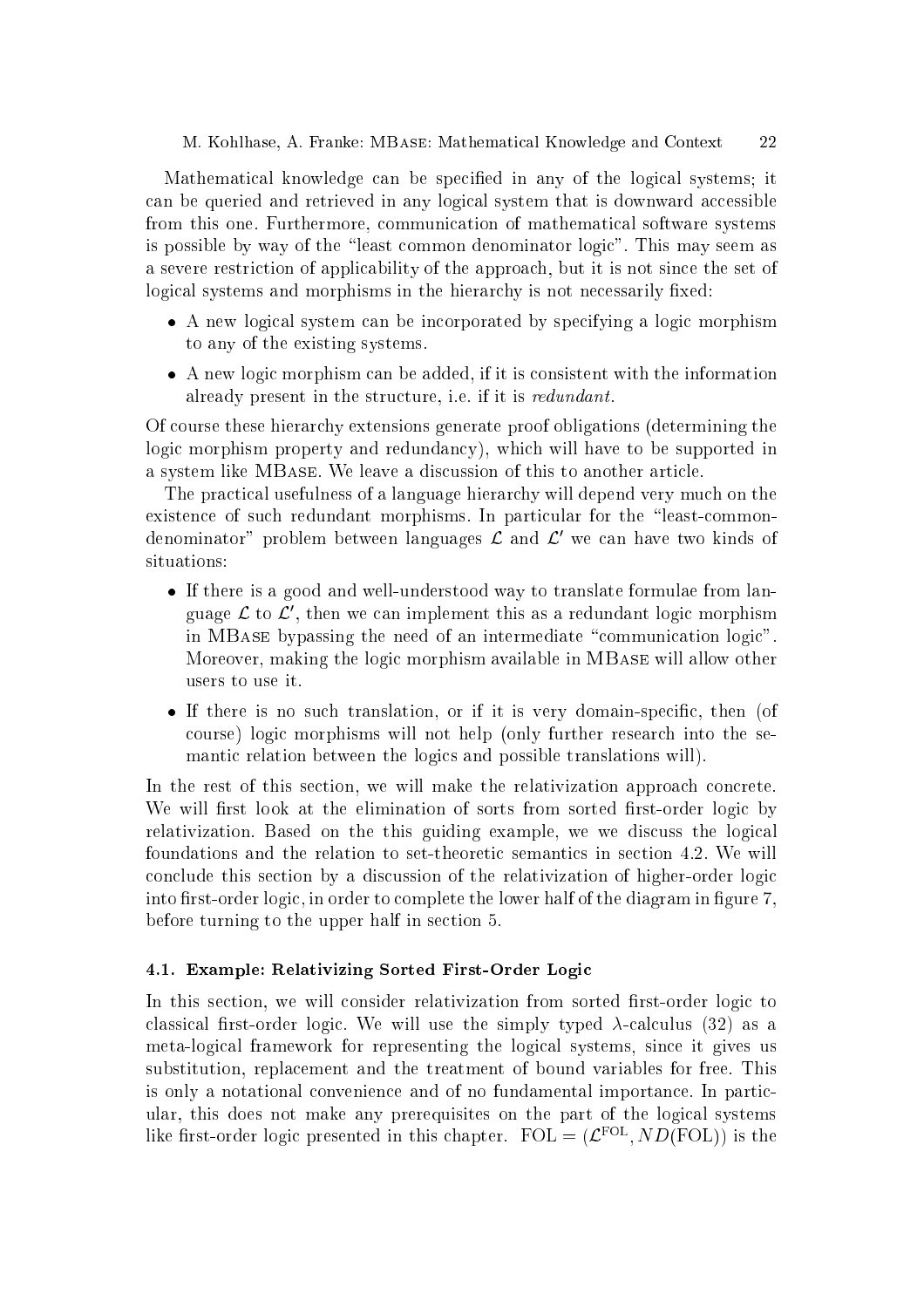| FOL                        | $=$ $(\mathcal{L}^{\text{FOL}}, ND(\text{FOL}))$                                                                                                                                                                                                                                                                                                                |                                       |                                                      |
|----------------------------|-----------------------------------------------------------------------------------------------------------------------------------------------------------------------------------------------------------------------------------------------------------------------------------------------------------------------------------------------------------------|---------------------------------------|------------------------------------------------------|
| Signature                  | $\iota$                                                                                                                                                                                                                                                                                                                                                         | Type                                  | Individuals                                          |
|                            | $\overline{O}$                                                                                                                                                                                                                                                                                                                                                  |                                       |                                                      |
|                            |                                                                                                                                                                                                                                                                                                                                                                 |                                       |                                                      |
|                            |                                                                                                                                                                                                                                                                                                                                                                 |                                       |                                                      |
|                            | $\Pi^{\iota}$                                                                                                                                                                                                                                                                                                                                                   |                                       |                                                      |
| $\mathcal{L}^{\text{FOL}}$ | Type<br>$o \rightarrow o \rightarrow o$<br>$\begin{array}{c} \text{Truth Values} \\ o \rightarrow o \rightarrow o \\ \text{Population} \\ (t \rightarrow o) \rightarrow o \end{array}$<br>$\begin{array}{c} \text{Truth Values} \\ \text{Conjunction} \\ \text{Negation} \\ \text{Universal Quantification} \end{array}$<br>$=$ well-typed formulae of type $o$ |                                       |                                                      |
|                            |                                                                                                                                                                                                                                                                                                                                                                 |                                       |                                                      |
|                            |                                                                                                                                                                                                                                                                                                                                                                 |                                       |                                                      |
| ND(FOL)                    |                                                                                                                                                                                                                                                                                                                                                                 |                                       |                                                      |
|                            |                                                                                                                                                                                                                                                                                                                                                                 | $\mathbb{E} \prod^{\iota} \mathbf{B}$ | $\mathbb{E}$ $\mathbf{A}X$                           |
|                            |                                                                                                                                                                                                                                                                                                                                                                 | – $\Pi^{\iota}E$                      | $\frac{1}{\mathbb{H} \cdot \Pi \cdot A} \Pi \cdot I$ |
|                            |                                                                                                                                                                                                                                                                                                                                                                 |                                       |                                                      |

M. Kohlhase, A. Franke: MBase: Mathemati
al Knowledge and Context 23

Figure 8: First-Order Logi

logical system, where the logical part of the signature consists of the type constants o and  $\iota$  (for truth values and individuals) and the term constants  $\wedge$ ,  $\neg$ . and  $\Pi$  (see Fig. 4.1, all other connectives can be defined from  $\neg$  and  $\wedge$ , by De Morgan rules, and quantification can be regained by treating  $\forall X \cdot \mathbf{A}$  as an abbreviation of  $\Pi(\lambda X \mathbf{A})$ . The signature of first-order logic can contain further non-logical constants (called **parameters**) that model mathematical structures. In the following, all arguments and constructions will be parametric in the choice of parameters in the signature, and we will use the more precise  $FOL(\Sigma)$  for the instance of FOL that contains the parameters declared in the signature  $\Sigma$ .

e tion is the well-known all the well-known introduced all the second control to the second of  $\mathcal{C}$ Gerhard Gentzen in (29). We will use  $\frac{1}{k_2}$  to abbreviate  $\sqsubset_{ND(FOL)}$  (in Fig. 4.1, we have only depicted the quantifier rules, since they will be the only interesting ones for the discussion in this article).

The logical system SFOL (see Fig. 4.1) is an extension of FOL, where the signature is extended by an order-sorted set  $S$  of sorts, a sorted quantifier  $\Pi^*$  and a set of onstant- and subsort de
larations (again, we will make use of higherorder abstract syntax here and write the traditional  $\forall X_{\mathbb{A}}\mathbf{B}$  as  $\Pi^*\mathbb{A}(\lambda X.\mathbf{B}).$ The language  $\mathcal{L}^{\text{SFOL}}$  is the set of well-sorted formulae, i.e. formulae, where for all applications  $f(a)$  the argument a has a sort that is an argument sort of the function f. We specify this by the sort judgment  $\Gamma \xi$  A::A (A has sort A under the sort assumptions for the variables in  $A$  given in the variable context ). The subsort relation and the property of being well-sorted are given by the judgments  $\frac{1}{2}$  A  $\leq$  B and  $\Gamma$   $\frac{1}{2}$  A::A, which are proven by the subsorting and well-sortedness sub-calculi of  $ND(\text{SFOL})$ . We will use  $\frac{1}{\sqrt{2}}$  for the propositional part of  $ND(\text{SFOL})$ .

The logical morphism  $\mathcal{R}_{\mathcal{S}}$  from SFOL to FOL interprets the sorts in  $\mathcal{S}$  as unary predicates (parameters of type  $\iota \to o$ ) in FOL. Note that with the definitions in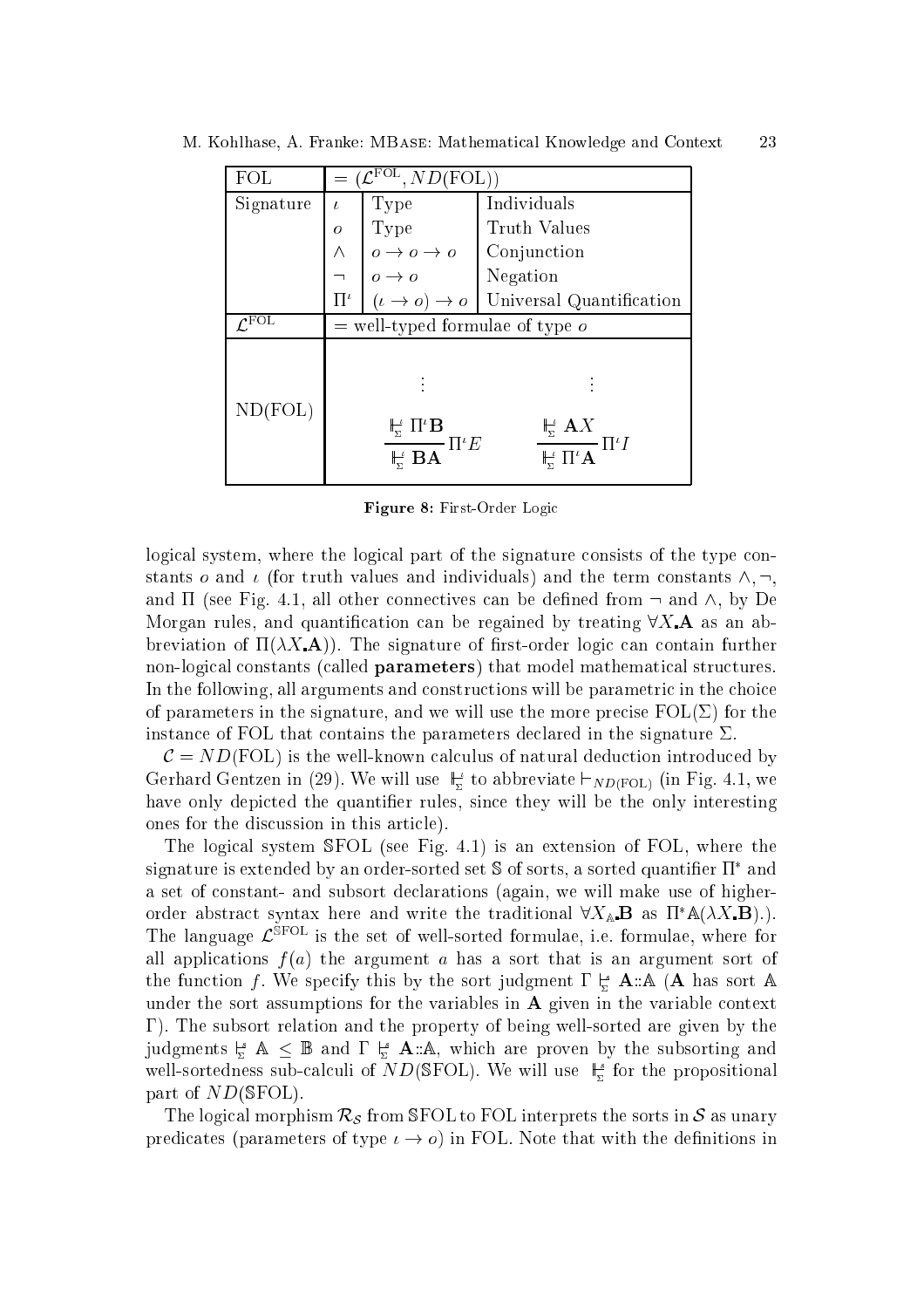| <b>SFOL</b>                 | $= (\mathcal{L}^{\mathbb{S}\overline{\text{FOL}}}$<br>$(ND(SFOL)) = FOL +$ |                                                                                           |                                            |                       |                                                                                                                                                            |
|-----------------------------|----------------------------------------------------------------------------|-------------------------------------------------------------------------------------------|--------------------------------------------|-----------------------|------------------------------------------------------------------------------------------------------------------------------------------------------------|
| Signature $\Sigma$          | $A, B, \ldots$                                                             | $\iota \to o$                                                                             |                                            |                       | Sorts $\hat{=}$ Subsets of individuals                                                                                                                     |
|                             | $\mathbb{A} \leq \mathbb{B}$                                               |                                                                                           |                                            | Subsort declarations  |                                                                                                                                                            |
|                             | [c::A]                                                                     |                                                                                           |                                            | Constant declarations |                                                                                                                                                            |
|                             | $\Pi^*$                                                                    | $(\iota \to o)^2 \to o$                                                                   |                                            |                       | Sorted Universal Quantification                                                                                                                            |
| $\mathcal{L}^{\text{SFOL}}$ | $Well-formed = well-typeed$                                                |                                                                                           |                                            |                       |                                                                                                                                                            |
|                             |                                                                            | $[A \leq \mathbb{B}] \in \Sigma$                                                          |                                            |                       | $\n  \n  \in \mathbb{A} \leq \mathbb{B} \n  \n  \in \mathbb{B} \leq \mathbb{C}$                                                                            |
| Subsorting                  |                                                                            | $\frac{1}{2} \mathbb{A} \leq \mathbb{B}$                                                  | $\frac{s}{b}$ $\mathbb{A} \leq \mathbb{A}$ |                       | $L^s$ $\mathbb{A} \leq \mathbb{C}$                                                                                                                         |
|                             | $[c::A] \in \Sigma$                                                        |                                                                                           |                                            |                       | $\Gamma \vdash_{\Sigma}^{\mathscr{E}} \mathbf{A} \colon \mathbb{B} \to \mathbb{C} \quad \Gamma \vdash_{\Sigma}^{\mathscr{E}} \mathbf{B} \colon \mathbb{B}$ |
| Well-sorted                 | $\Gamma \vdash c : A$                                                      | $\Gamma$ , $[X:\mathbb{A}] \stackrel{s}{\in} X:\mathbb{A}$                                |                                            |                       | $\Gamma \models A B :: \mathbb{C}$                                                                                                                         |
| $ND$ (SFOL)                 |                                                                            | $\Gamma \models \Pi^* \mathbb{A} \mathbf{B} \quad \Gamma \models \mathbf{A} : \mathbb{A}$ |                                            |                       | $\Gamma, [X:\mathbb{A}] \models AX$                                                                                                                        |
|                             | .                                                                          | $\Gamma \models BA$                                                                       |                                            |                       | $\Gamma \vdash \Pi^* A A$                                                                                                                                  |

M. Kohlhase, A. Franke: MBASE: Mathematical Knowledge and Context

Figure 9: Sorted First-Order Logic

Fig. 4.1, the universal  $\forall X_{\mathbb{A}}.\mathbf{A}$  in  $\mathcal{L}^{\text{SFOL}}(\Sigma)$  is relativized to the FOL $(\overline{\Sigma})$ -formula  $\forall X \mathbb{A}(X) \Rightarrow A$  (if A is a base sort). This is just the well-known relativization morphism for sorted first-order logics. Function sorts are relativized into firstorder assertions about the domains and ranges of functions. The second part of Fig. 4.1 defines the **signature axioms** generated by a declaration in a sorted signature  $\Sigma$ . We will denote the set of all signature axioms by  $\mathcal{R}_{\mathcal{S}}(\Sigma)$ . Similarly, we can define the set  $\mathcal{R}_{\mathcal{S}}(\Gamma)$  of sort assumptions generated by a sorted context  $\Gamma$  by setting  $\mathcal{R}_{\mathcal{S}}([X:\mathbb{A}]) := \mathcal{R}_{\mathcal{S}}(\mathbb{A})(X)$  for a declaration  $[X:\mathbb{A}],$  we will use  $\mathcal{R}_{\mathcal{S}}(\Gamma, \Sigma)$  for  $\mathcal{R}_{\mathcal{S}}(\Gamma) \cup \mathcal{R}_{\mathcal{S}}(\Sigma)$ .

| $\mathcal{R}_s^l: \mathcal{L}^{\text{SPOL}} \longrightarrow \overline{\mathcal{L}^{\text{FOL}}}$ |                                                                                                                                          |
|--------------------------------------------------------------------------------------------------|------------------------------------------------------------------------------------------------------------------------------------------|
| Signature $\Sigma$                                                                               | $\mathcal{R}_{\mathcal{S}}$ -image                                                                                                       |
| $a, f, g, \ldots$                                                                                | $a, f, g, \ldots \in \overline{\Sigma}$                                                                                                  |
| $A, B, \ldots$                                                                                   | $\mathcal{P}_{A}, \mathcal{P}_{B}, \ldots \in \overline{\Sigma}$                                                                         |
| $\mathbb{A} \to \mathbb{B}$                                                                      | $\lambda F_{\iota \to \iota}(\forall X. \mathcal{R}_{\mathcal{S}}(\mathbb{A})(X) \Rightarrow \mathcal{R}_{\mathcal{S}}(\mathbb{B})(FX))$ |
| $\Pi^*$                                                                                          | $\lambda S_{\iota \to o} \lambda T_{\iota \to o} \forall X_{\iota} SX \Rightarrow TX$                                                    |
| Signature $\Sigma$                                                                               | Signature Axioms $\mathcal{R}_{\mathcal{S}}(\Sigma)$                                                                                     |
| $[A \leq \mathbb{B}]$                                                                            | $\mathcal{P}_{\mathbb{A}} \subseteq \mathcal{P}_{\mathbb{B}}$                                                                            |
| [c::A]                                                                                           | $\mathcal{R}_\mathcal{S}^l(\mathbb{A})(c)$                                                                                               |

**Figure 10:** Formula Relativization from SFOL to FOL:  $\mathcal{R}_s^l$ 

24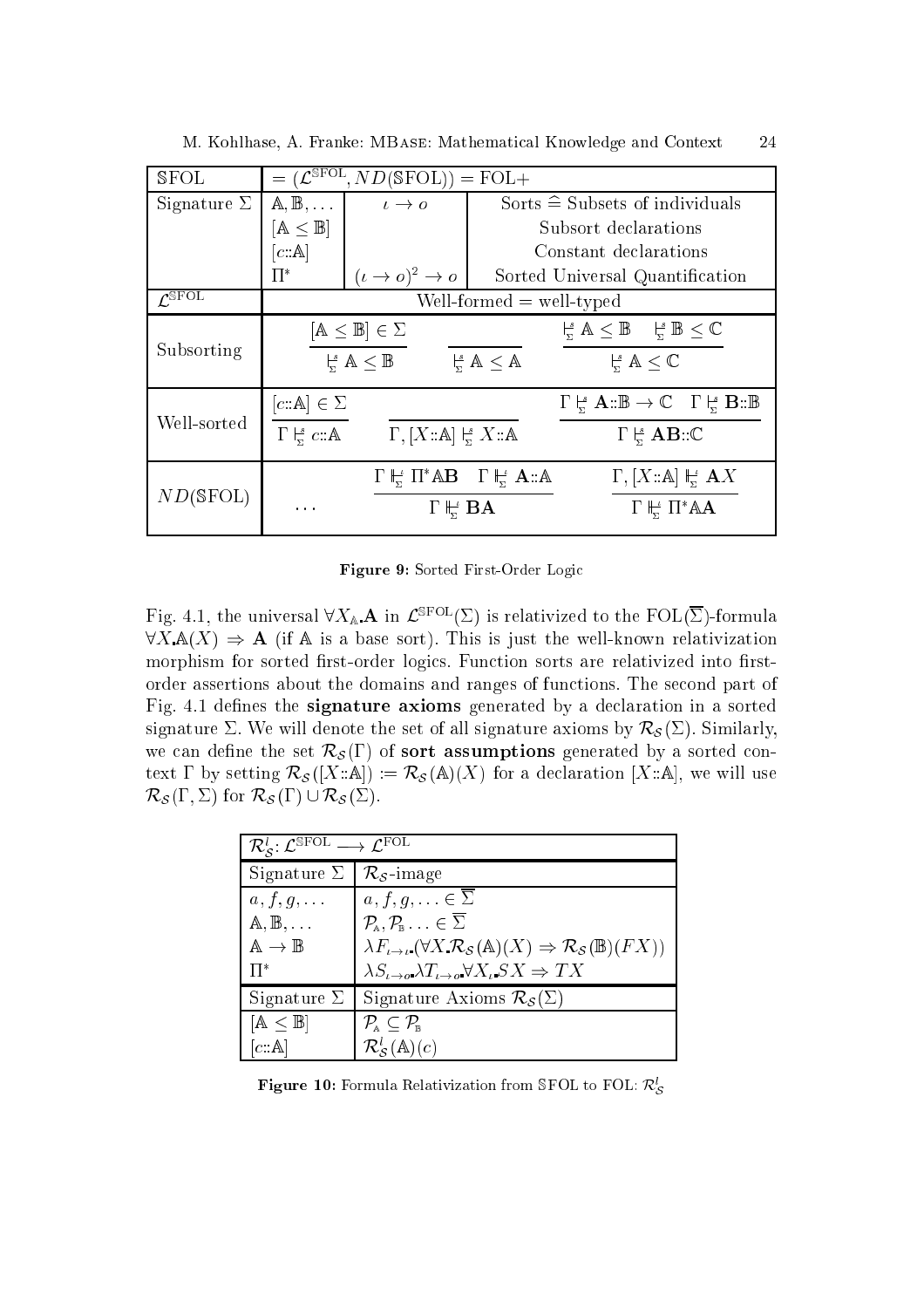Their significance is that they encode all the information of the sorted signature in first-order logic, so that we have the following theorem:

## THEOREM 4.1 (SORT RELATIVIZATION THEOREM): If  $\Gamma \Vdash_{\Sigma} \mathbf{A}$ , then  $\mathcal{R}_{\mathcal{S}}(\Sigma, \Gamma) \vDash \mathcal{R}_{\mathcal{S}}(\mathbf{A})$

The proof is a direct consequence of the definition of  $\mathcal{R}_{\mathcal{S}}^l$ , defined in Fig. 4.1:<br>Let  $\mathcal{D}:\Gamma \Vdash_{\Sigma}^s \mathbf{A}$ , then  $\mathcal{D}_{\mathcal{S}}orts^{ND(SFOL)}: \mathcal{R}_{\mathcal{S}}(\Sigma,\Gamma) \Vdash_{\Sigma}^t \mathcal{R}_{\mathcal{S}}(\mathbf{A})$ , since  $\mathcal{R}_{\mathcal{S}}^l$  morphism from SFOL to FOL.

All the discussion so far has been purely syntactic, we will come to semantic questions in the next section.

| $[A \leq \mathbb{B}] \in \Sigma$<br>$L_n^s \mathbb{A} \leq \mathbb{B}$                                                                                                                                                                                                        | $\mathcal{R}_{\mathcal{S}}(\Sigma,\Gamma)\stackrel{\overbrace{\Vdash}{\models}}{\Vdash\!\!\!\to}\mathcal{P}_{\mathbb{A}}\subseteq\mathcal{P}_{\mathbb{B}}\ \ \mathrm{since}\ (\mathcal{P}_{\mathbb{A}}\subseteq\mathcal{P}_{\mathbb{B}})\in\mathcal{T}_{\Sigma}$                                                                                                                                                                                            |                                                                                                                        |
|-------------------------------------------------------------------------------------------------------------------------------------------------------------------------------------------------------------------------------------------------------------------------------|-------------------------------------------------------------------------------------------------------------------------------------------------------------------------------------------------------------------------------------------------------------------------------------------------------------------------------------------------------------------------------------------------------------------------------------------------------------|------------------------------------------------------------------------------------------------------------------------|
| $\n  \n  < \mathbb{A} \leq \mathbb{A}$                                                                                                                                                                                                                                        | $\mathcal{P}_{\mathbb{A}}X \vDash \mathcal{P}_{\mathbb{A}}X$<br>$L \nightharpoonup R X \Rightarrow P_{\mathbb{A}} X$<br>$L \ncong \forall X \mathcal{P}_{\mathbb{A}} X \Rightarrow \mathcal{P}_{\mathbb{A}} X$                                                                                                                                                                                                                                              |                                                                                                                        |
| $\label{eq:3.1} \begin{array}{ll} \natural^s \mathbb{A} \leq \mathbb{B} & \natural^s \mathbb{B} \leq \mathbb{C} \end{array}$<br>$\n  F\n  F\n  F\n  F\n  F\n  F\n  F\n  F\n  F\n  F\n  F\n  F\n  F\n  F\n  F\n  F\n  F\n  F\n  F\n  F\n  F\n  F\n  F\n  F\n  F\n  F\n  F\n  $ | transitivity of $\Rightarrow$                                                                                                                                                                                                                                                                                                                                                                                                                               |                                                                                                                        |
| $[c::A] \in \Sigma$<br>$\Gamma \models c : A$                                                                                                                                                                                                                                 | $\overline{\mathcal{R}_{\mathcal{S}}(\Sigma) \Vdashq_{\Sigma} \mathcal{P}_{\mathbb{A}} c} \text{ since } \mathcal{P}_{\mathbb{A}} c \in \mathcal{R}_{\mathcal{S}}(\Sigma)$                                                                                                                                                                                                                                                                                  |                                                                                                                        |
| $\Gamma, [X::A] \Leftrightarrow X::A$                                                                                                                                                                                                                                         | $\mathcal{R}(\Gamma), \mathcal{P}_{\mathbb{A}}(X) \not\models \mathcal{P}_{\mathbb{A}} X$                                                                                                                                                                                                                                                                                                                                                                   |                                                                                                                        |
| $\Gamma \underset{\Sigma}{\upharpoonright} \mathbf{A} : \mathbb{B} \to \mathbb{C} \quad \Gamma \underset{\Sigma}{\upharpoonright} \mathbf{B} : \mathbb{B}$<br>$\Gamma \nvdash$ $AB::C$                                                                                        | $\mathcal{R}_{\mathcal{S}}(\Sigma,\Gamma) \not\models \forall X \mathcal{R}_{\mathbb{R}} X \Rightarrow \mathcal{R}(\mathcal{R}_{\mathcal{S}}(\mathbf{A} X))$<br>$\mathcal{R}_{\mathcal{S}}(\Sigma,\Gamma) \not\models \mathcal{R}(\mathcal{R}_{\mathcal{S}}(\mathbf{B})) \Rightarrow \mathcal{R}(\mathcal{R}_{\mathcal{S}}(\mathbf{AB}))$<br>$\mathcal{R}_{\mathcal{S}}(\Sigma,\Gamma) \not\models \mathcal{P}_{\mathbb{C}}(\mathcal{R}_{\mathcal{S}}(AB))$ | $\mathcal{R}_{\mathcal{S}}(\Sigma,\Gamma) \not\models \mathcal{P}_{\mathbb{B}}(\mathcal{R}_{\mathcal{S}}(\mathbf{B}))$ |
| $\Gamma \nightharpoonup$ <b>BA</b>                                                                                                                                                                                                                                            | $\mathcal{R}_{\mathcal{S}}(\Sigma,\Gamma) \not\models \Pi(\lambda X \land \Delta X) \Rightarrow (\mathbf{B}X))$<br>$\mathcal{R}_{\mathcal{S}}(\Sigma,\Gamma) \models \mathbb{A}\mathbf{A} \Rightarrow \mathbf{B}\mathbf{A}$<br>BA                                                                                                                                                                                                                           | $\mathcal{R}_{\mathcal{S}}(\Sigma,\Gamma) \not\models \mathbb{A}\mathbf{A}$                                            |
| $\Gamma$ , $[X::A] \not\models_{\Sigma} \mathbf{A} X$                                                                                                                                                                                                                         | $\mathcal{R}_{\mathcal{S}}(\Sigma,\Gamma),\mathcal{P}_{\mathbb{A}}X \models X$<br>$\mathcal{R}_{\mathcal{S}}(\Sigma,\Gamma) \not\models \mathbb{A} X \Rightarrow \mathbf{A} X$<br>$\mathcal{R}_{\mathcal{S}}(\Sigma,\Gamma) \not\models \Pi(\lambda X \land X \Rightarrow \mathbf{A}X)$                                                                                                                                                                     |                                                                                                                        |

**Figure 11:** Proof Relativization from SFOL to FOL:  $\mathcal{R}_{\mathcal{S}}^c$ .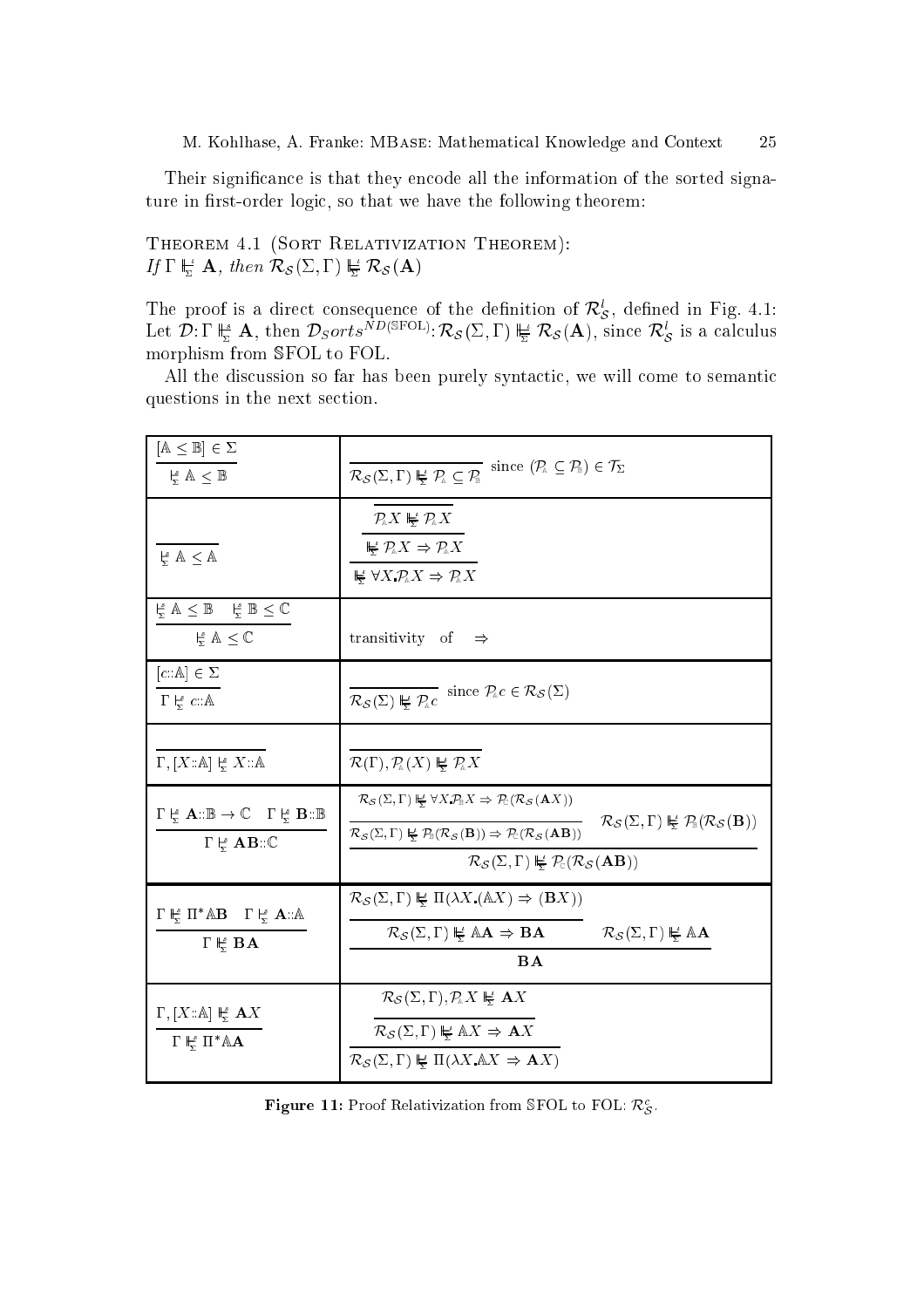## 4.2. Logi
al Morphisms

The fundamental logi
al notions for relativizations like the ones dis
ussed in the last section are logical systems and logic morphisms. For the purposes of this article, we will call a pair  $\mathcal{S} = (\mathcal{L}, \mathcal{C})$  a logical system, if  $\mathcal{L}$  is a logical language (set of well-formed formulae) and  $\mathcal C$  is a calculus i.e. a set of inference rules defined in usual way as  $n$ -ary relations over well-formed formulae; formally  $\mathcal{C} \subseteq \mathcal{L}^* = \bigcup\nolimits_{i \in {\bf N}} \mathcal{L}^i.$ 

Given a logical system  $S = (\mathcal{L}, \mathcal{C})$ , we define an S-derivation D of an assertion A from a set  $\mathcal{A}$  from a set  $\mathcal{B}$  as a tree D  $\mathcal{A}$  as a tree D  $\mathcal{A}$  as a tree D  $\mathcal{A}$ directed acyclic graph), where the leaves of  $\mathcal D$  are labeled with the formulae from H and the root is labeled with A. Furthermore, all nodes of <sup>D</sup> are labeled by assertions C and inference rules  $\mathcal{R} \in \mathcal{C}$ , such that the for the labels  $H_1, \ldots, H_n$ of the daughters of a node we have  $\mathcal{R}(\mathbf{H}_1, \ldots, \mathbf{H}_n, \mathbf{C})$ . Thus a calculus C defines a relation  $\mathcal{S}$  (or variable arity) on L, which will derive an limit arithmetic relation relation  $\mathcal{S}$ of S. We will use the terms like  $S\text{-proof}$  (for a derivation of an assertion A from the empty set of hypotheses) and  $S$ -theorem (for an assertion for which there is a  $S$ -proof) in the usual way.

we say that a logical system  $\delta = (L, C)$  is a **subsystem** of  $\delta = (L, C)$ , in  $L \subseteq L$  and  $\sqsubset_S \sqsubset_{\sqsubset_S} S$ . We call S equivalent to S, if  $L = L$  and  $\sqsubset_S = \sqsubset_{S'}$ , or equivalently, if they are subsystems of ea
h other.

A calculus comes with a natural notion of composition of derivations: If  $\mathcal{L} = \mathcal{L} \mathcal{L} = \mathcal{L} \mathcal{L} = \mathcal{L} \mathcal{L} = \mathcal{L} \mathcal{L}$  then we obtain a C-derivation from D and D and D and D and D and D and D and D and D and D and D and D and D and D and D and D and D and D and D and D and D and  $\varepsilon$  (we denote it with  $D \oplus_A \varepsilon$ ) by attaching  $\varepsilon$  at the leaf  $A$  of  $D$ ; we have  $\nu \oplus_A c : \pi, \kappa \vdash_{\mathcal{C}} \mathbf{D}$ . Note that any calculus  $c$  can be augmented with combinations of the inference rules without changing the derivability relation (the logical systems are equivalent, which really interests us for our applications). We will therefore assume that calculi are minimal in the following sense: If  $\mathcal{D}, \mathcal{E} \in \mathcal{C}$ , then  $\mathcal{D} \oplus_A \mathcal{D} \notin \mathcal{C}$ .

Let  $\phi = (\mathcal{L}, \mathcal{C})$  and  $\phi = (\mathcal{L}, \mathcal{C})$  be logical systems and  $\iota : \mathcal{L} \longrightarrow \mathcal{L}$  a total function, then we call a total function  $g$  that maps  $\mathcal{S}\text{-}\alpha$ erivations to  $\mathcal{S}\text{-}\alpha$ erivations also more to f all and the form in the first contract of the state of the state of the state  $\omega$  and it is have  $g(D)$ :  $f(H) \sqsubset_{S'} f(A)$ . A logic morphism  $f: S \longrightarrow S$ , is a pair  $(f^*, f^*)$ of mappings, such that  ${\cal F}$  is a calculus morphism with respect to  ${\cal F}$  , we call  ${\cal F}$ a logic nomomorphism, if  $\mathcal{F}(\mathcal{E} \oplus_A \mathcal{D}) = \mathcal{F}(\mathcal{E}) \oplus_{\mathcal{F}^l(A)} \mathcal{F}^l(\mathcal{D})$ . Note that a logi homomorphism is determined by its behavior on C.

In analogy to the Sort relativization theorem (4.1), we have to following metatheorem.

THEOREM 4.2 (GENERAL RELATIVIZATION THEOREM): If  $S = (\mathcal{L}, \mathcal{C})$  and  $\mathcal{S}' =$  $(\mathcal{L}\; , \mathcal{C}\;)$  are logical systems,  $\mathcal{R}:\mathcal{S}\longrightarrow\mathcal{S}\;$  is a logic morphism, and  $\mathcal{H}\sqsubset_{\mathcal{C}}\mathbf{A},$  then  $\mathcal{R}(\Sigma)$ ,  $\mathcal{R}(\mathcal{H}) \vdash_{\mathcal{C}'} \mathcal{R}(\mathbf{A})$ .

The existence of such theorems is the guiding intuition behind our setup of the lands
ape of representation languages in Fig. 7. Any theorem that is provable in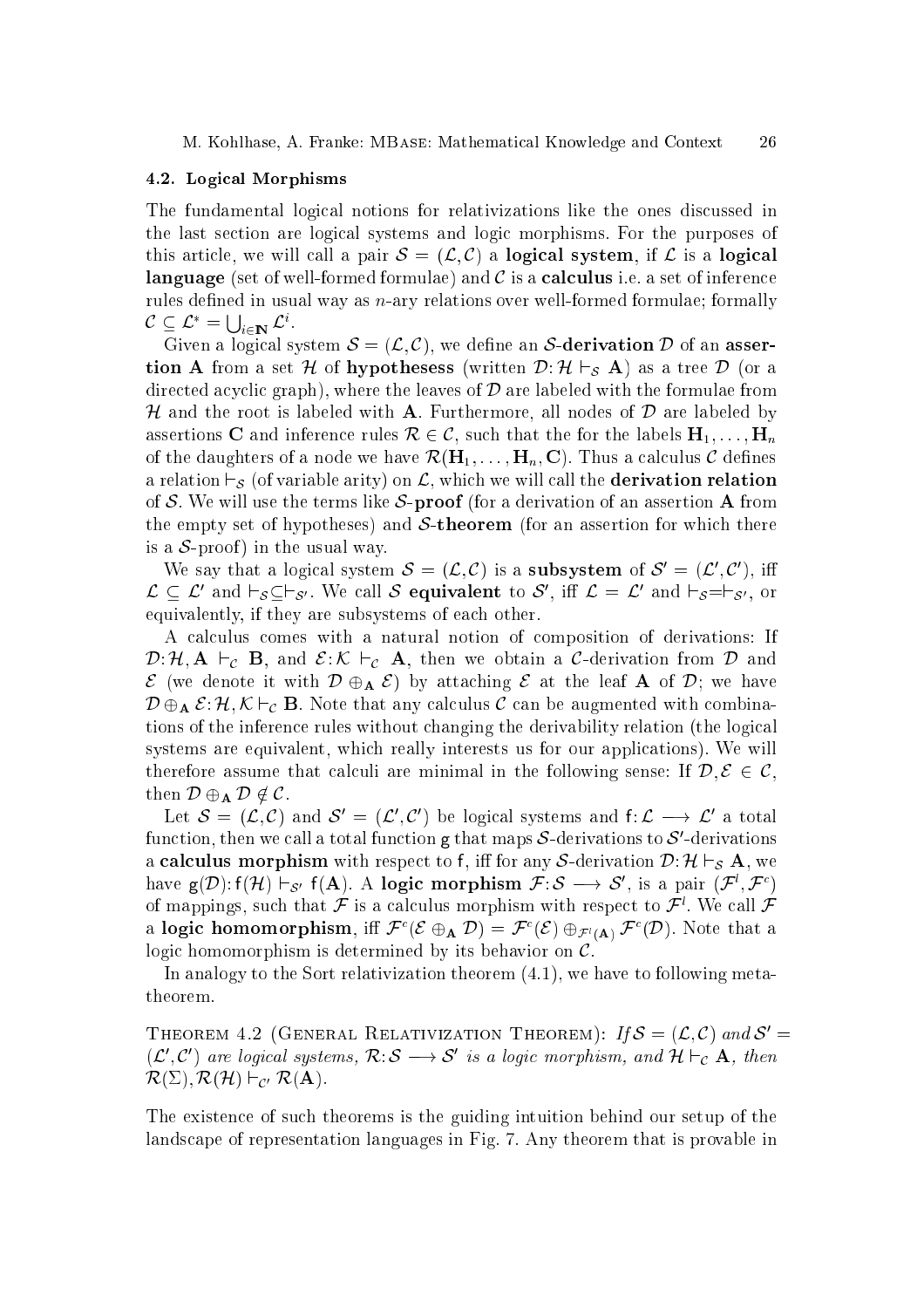a higher representation language will be provable (and indeed the proof can be onstru
ted by relativization) in the basi logi
s. Let us now investigate how we an build logi
al morphisms.

Let  $\mathcal{S} = (\mathcal{L}, \mathcal{C})$  be a logical system and  $f: \mathcal{L}' \longrightarrow \mathcal{L}$  a total function, then i induces a calculus C on L by setting  $\pi \vdash_{\mathcal{C}^f} A$ , in  $(\pi) \vdash_{\mathcal{C}} (\mathbf{A})$ . We call  $\mathcal{S}^+ := (\mathcal{L}^-, \mathcal{C}_f)$  the logical system induced by f. Moreover, f induces a logical nomomorphism  $\mathcal{F}^f = \mathcal{S}^f \rightarrow \mathcal{S}$ , in the obvious way  $(\mathcal{F}^f = (f, g)$ , where  $g$  is the homomorphism on derivations induced by the translation f). Note that a function  $\mathcal{F} := (\mathcal{F}^{\dagger}, \mathcal{F}^{\dagger}) : \mathcal{S} \longrightarrow \mathcal{S}^{\dagger} = (\mathcal{L}, \mathcal{C}^{\dagger})$  is a logical morphism, in  $\sqcap_{\mathcal{S}^{\dagger}} \subseteq \sqcap_{\mathcal{S}^{\dagger}}$ , or in other words,  $\mathcal{S}$  is a subsystem of  $\mathcal{S}$  .

We will call a set  $\mathcal H$  of logical systems together with a set of logical morphisms a **logical hierarchy**, if the set of logical morphisms is closed under composition (note that the omposition of two logi
al morphisms is again one). The formal notions introduced so far are sufficient to introduce a methodology of maintaining logical hierarchies. We can start out with a logical system, (say FOL as in the last section), and introduce another logical system by inducing it from formula mapping.  $ND(\text{SFOL})$  is induced by  $\mathcal{R}^{\iota}_{\mathcal{S}}$  in the following way: let us consider the case of universal instantiation we need an  $ND(\text{SFOL})$  rule that proves  $\forall X_{\mathbb{A}}\mathbf{A}$ , so we look for a  $ND(FOL)$  proof of  $\forall X \cdot P_A X \Rightarrow A$ , we identify the smallest subtree, such that all of the leaves are in  $\mathbf{Im}(\mathcal{K}_{\mathcal{S}}),$  and arrive at the last but one in Fig. 4.1. If we pro
eed similarly with the other inferen
e rules, we arrive at  $ND$ (SFOL).

So we can see that we can introduce a new logical system with a logic morphism into a hierarchy by specifying the language (morphism) and inducing the calculus (this situation is similar to the ase of import morphisms in the theory hierar
hy in se
tion 2.4). If we want to introdu
e a new logi morphism between existing logical systems, we have to be more careful, since the calculus in the source system is already fixed. In order to prove that the defining pair  $\mathcal{F} = (\mathcal{F}, \mathcal{F}^*)$ of mappings is really a logic morphism we have to check that logical system induced by  $\mathcal F$  is a subsystem of the original target system. Note that we even have to check these conditions for logical endomorphisms (logical morphisms from a logical system to itself), since we always have the identity morphism, to which a new logical morphism has to be compatible. Thus the case of adding a new (redundant) logical morphism to a hierarchy is similar to the case of the theory-in
lusions dis
ussed in se
tion 2.4. We expe
t that we an develop a calculus for the "management of logical hierarchies" based on the Dieter Hutter's ideas for theory hierarchies, but we leave that to further work.

Let us now see how the ideas of linking logics relates to semantics. In this example, we take the semantics of first-order logic as given. It is just the classical Tarski-style semantics: A model is a pair  $(\mathcal{D}_{\iota}, \mathcal{I})$ , where  $\mathcal{D}_{\iota}$  is an arbitrary set of individuals and  $\mathcal I$  is a function that maps individual constants in  $\Sigma$  to members of  $\mathcal{D}_{\iota}$ , functions in  $\Sigma$  to functions/relations on  $\mathcal{D}_{\iota}$  (of appropriate arities). Variables are evaluated by a variable assignment  $\varphi$ , so that the value function  $\mathcal{I}_{\varphi}$  is just the homomorphism determined by  $\mathcal I$  and  $\varphi$ . Note that this semantics is absolutely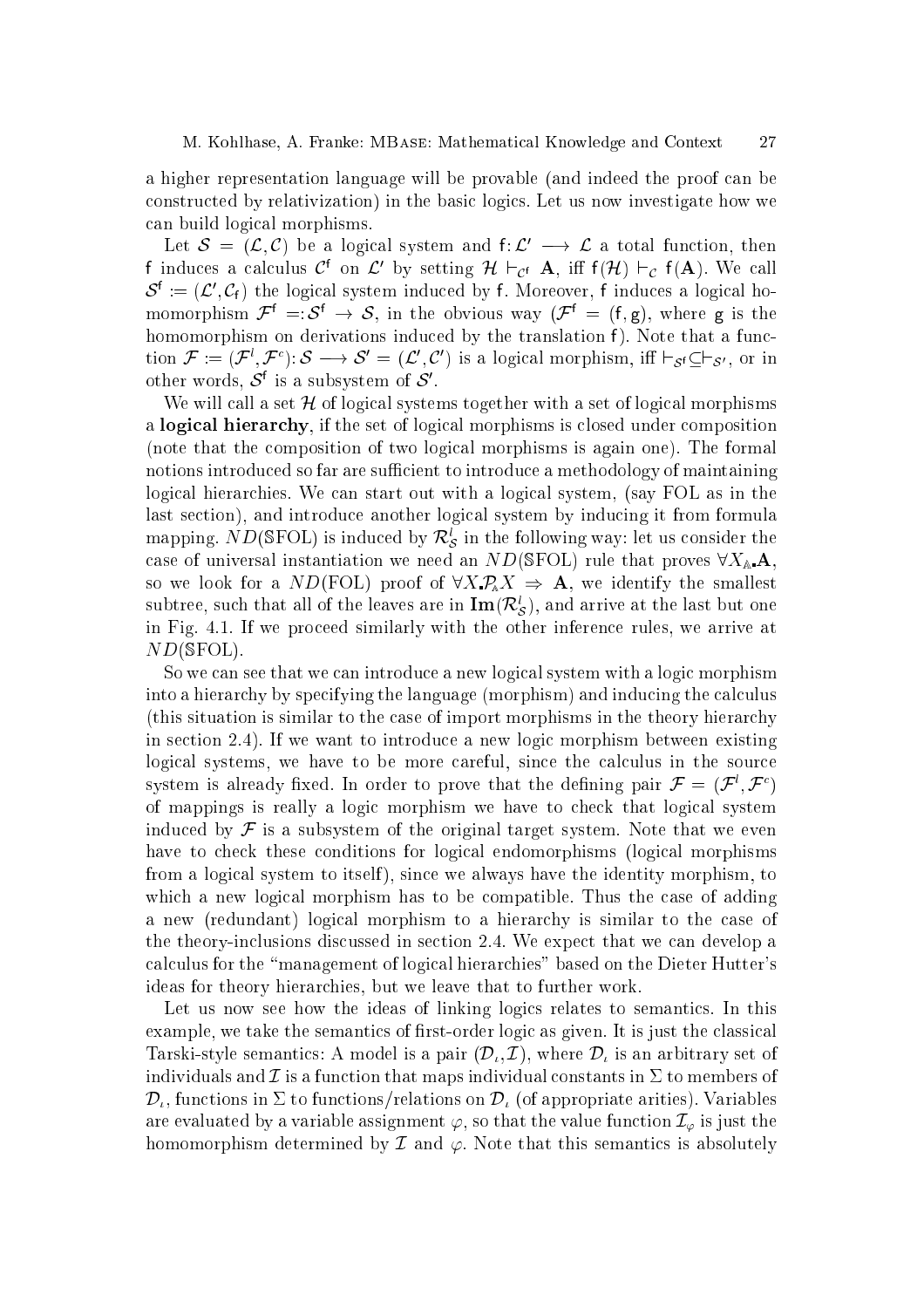consistent with our choice to take the simply typed  $\lambda$ -calculus as a meta-logic: the choice of the universe  $\mathcal{D}_\iota$  determines the standard model  $\mathcal{D} = {\mathcal{D}_\alpha : \alpha \in \mathcal{T}}$  if we take  $\mathcal{D}_o := \{T, F\}$ . *n*-ary functions are then objects of type  $\iota \to \iota \to \iota \to \iota$ , and predicates of type  $\iota \to \ldots \to \iota \to o$ . The semantics of universal quantification is regalitied by setting  $L(T)$  to be the predicate that evaluates to T, in its argument is 1 on an inputs:  $L_{\varphi}(\forall \Lambda \cdot \mathbf{A}) = L_{\varphi}(\Pi \cdot (\Lambda \Lambda \cdot \mathbf{A})) = L(\Pi \cdot ((L_{\varphi}(\Lambda \Lambda \cdot \mathbf{A}))) = 1$ , iii  $\mathcal{I}_{\varphi}(\lambda X. \mathbf{A})$ a = T for all a  $\in \mathcal{D}_{\alpha}$ . This is the case, iff  $\mathcal{I}_{\varphi,[a/X]}$ **A** = T, by definition of the value of  $\lambda$ -terms in the simply typed  $\lambda$ -calculus.

The semanti
s of SFOL is similar and well-known from the literature. Let us for the moment forget this and see whether we can *define* the semantics of the logical system SFOL by  $\mathcal{R}_{\mathcal{S}}$ . For this we intuitively work the relativization mapping ba
kwards.

We start out with the sorts. These are members of the signature, so they should be reflected directly in the structure of the model. Since they are relativized to unary predicates, a sort A must correspond to a subset  $\mathcal{D}_A = \{a \in \mathcal{D}_L | \mathcal{I}(A) =$  $T_{i} \subseteq \mathcal{D}_{i}$  of the universe  $\mathcal{D}_{i}$ . Now, the signature axioms tell us that if  $[A \leq \mathbb{B}] \in \Sigma$ , then  $\mathcal{D}_A \subseteq \mathcal{D}_B$  and if  $[c : A] \in \Sigma$ , then  $\mathcal{I}(c) \in \mathcal{D}_A$ . In particular, the signature axiom for functional sorts insists on the right input-output behavior of functions. For a variable context  $\Gamma$ , the context assumptions specify that the context is well-sorted.

Note that this is a (a posteriori) verification of the semantics of sorted logics from the literature. Also note that this account does not entail the fact that sorts are non-empty (a fact that is often assumed in sorted logics). We only know this if there is a onstant de
laration for ea
h base sort in the signature.

We will say that the semantics we have constructed by looking at the relativization was induced to the semantic semantic contraction to a complete the relativization of  $\sim$ theorem gives us a conservative extension result: If  $ND(FOL)$  is sound for firstorder semantics, then  $ND(\text{SFOL})$  is for the induced semantics. Furthermore, the logi
al system SFOL is not more expressive than FOL.

In the special case of  $\mathcal{R}$ : SFOL  $\longrightarrow$  FOL we also have the converse result, (SFOL and FOL are equally expressive), since there is a partial inverse  $\mathcal{R}_{\text{Top}}$  to  $\mathcal{R}_{\mathcal{S}}$  ( $\mathcal{R}_{\mathcal{S}} \circ \mathcal{R}_{\mathbb{T}_{\text{OD}}}=$  Id<sub>FOL</sub>), which embeds FOL as a **fragment** into SFOL.  $\mathcal{R}_{\mathbb{T}_{\text{OD}}}(\Sigma)$ contains only one (base) sort  $\mathbb{Top}_k$  and one declaration  $[c:\mathbb{Top}_\alpha]$ , for each constant of type  $\alpha$  in  $\Sigma$  (here we use the convention that  $\mathbb{Top}_{\alpha \to \alpha} = \mathbb{Top}_{\alpha} \to \mathbb{Top}_{\beta}$ ). The language and calculus morphism are the identity. Clearly, the semantics induced from the semantics of SFOL by  $\mathcal{R}_{\text{Top}}$  is again the semantics of FOL.

## 4.3. Relativizing Type Theory into Set Theory

The goal of the next section will be to construct a hierarchy of representation languages culminating in a high-level logical system  $\mathcal{MV}$  (see section 5) for formalizing mathematics.  $\mathcal{B} \mathcal{W}$  is a joint generalization of Ohori's record  $\lambda$ -calculus (47) and the sorted  $\lambda$ -calculus from (41). MV extends BMV by speialized sort ma
hinery to formalize mathemati
al stru
tures like groups. Before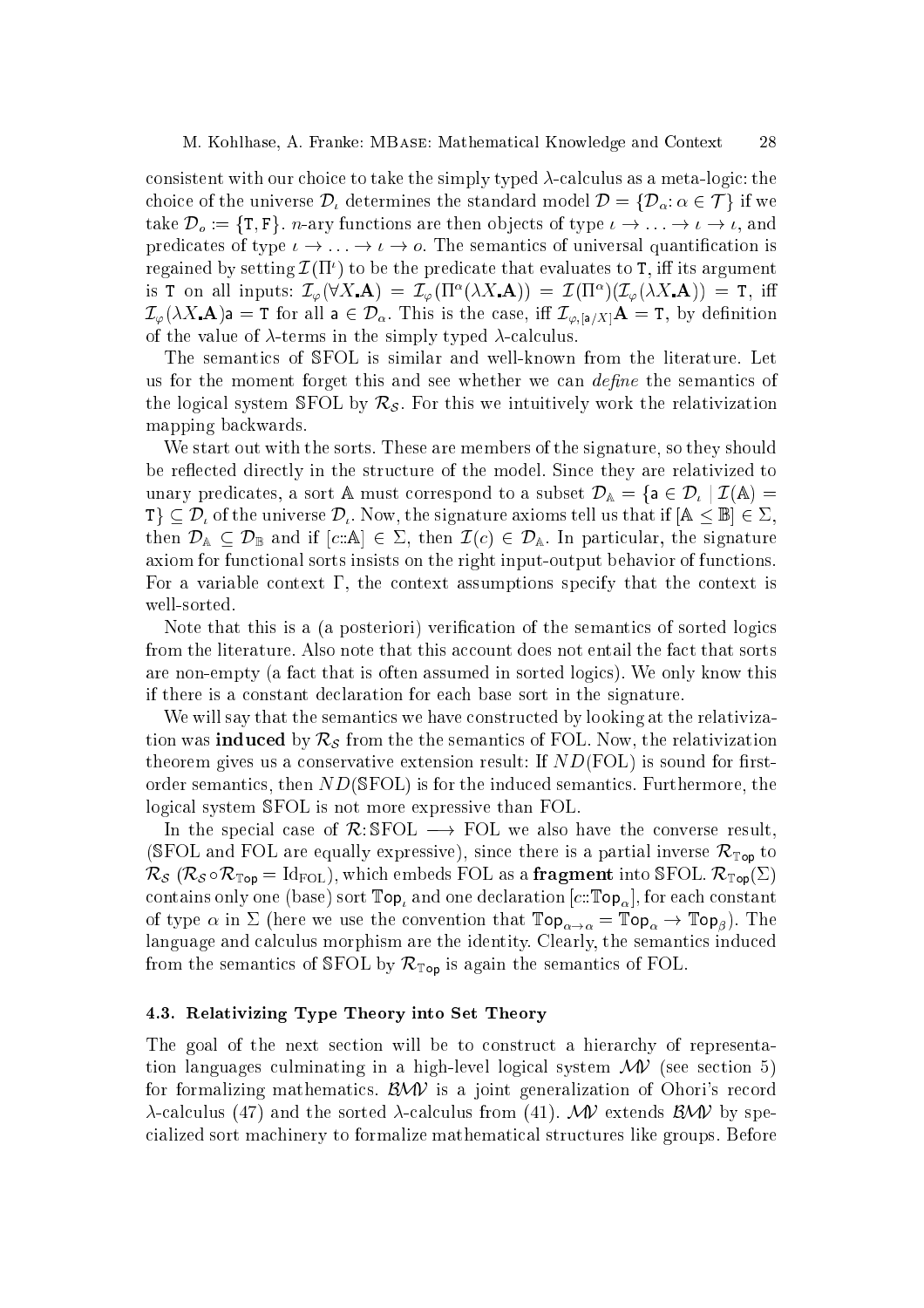we undertake that, let us briefly complete the discussion of the lower half of Fig. 7.

The method of relativizations can be used to build up the simply typed  $\lambda$ calculus ( $\lambda$  ) from axiomatic set theories like  $\Delta$ F ( $\lambda$ 5), and we will spend the rest of this se
tion exploring this possibility to ground the hierar
hy of representation languages in set theories. Since the logical side of this is rather standard and wellunderstood (see e.g. (21)) and has been formalized in several deduction systems, e.g. in OTTER  $(49)$  or ISABELLE  $(48)$ , we will only briefly sketch the process.

Axiomatic set theories like ZF only come with a basic type  $\gamma$  of "set" and with the logical relation constant  $\in$  for element-hood. The axiomatic method is used to restri
t set omprehension to get around paradoxi
al sets like Russell's set of all sets that do not contain themselves: the theories contain specific axioms for set omprehension; for instan
e there is an axiom stating that for any sets A and B, the Cartesian product  $A \times B$  is again a set. (Partial) functions are construed as univocal relations (a relation  $\mathcal{F} \subset \mathbb{A} \times \mathbb{B}$  is a function, iff for all  $(x, y), (x, z) \in \mathcal{F}$  we have  $y = z$ ) and function application is represented as projection to the second argument (f[a] is the (unique) b, such that  $(a, b) \in f$ .)

We start out by relativizing the simply typed  $\lambda$ -calculus to **typed set theory**  $\mathcal{L}$  set, i.e. a simply typed in for-order prediction  $\mathcal{L}$  . To get the simple state  $\mathcal{L}$ mulation of the ZF axioms, interpreting sets as predicates and element-hood as predication (i.e.  $A \in S$  stands for  $S(A)$ ). HOL is a variant of Andrews' system Q with omprehension axioms instead of onversion; the types make <sup>T</sup> Set consistent (see (3) for a deduction-related introduction of higher-order logic and the simply typed model theory). Using the te
hniques from (21; 48), we use the selection axiom from ZF to construct a  $\Lambda$ -operator, i.e. a  $\mathcal{T}$ SET-formula that behaves like the  $\lambda$ -abstraction operator. Thus we can construct a language morphism from the simply typed  $\lambda$ -calculus to TSET by mapping  $\lambda$ -abstractions in  $\lambda$  to HOL-formulae using  $\Lambda$ . The calculus morphism is constructed by mapping the p-axiom scheme of  $\lambda$  to the proof of the validity p in TSET.

The next step is to relativize  $\mathcal{T}$ SET (higher-order logic) to sorted first-order logic. For this, we can either use a technique developed by Manfred Kerber (38) or we can directly use the definition of functions as univocal relations in ZF to build a logic morphism from TSET to sorted first-order logic. Finally, the techniques detailed in section 4.1 get us to classical ZF. Note that we have to take are to relativize the ZF axioms in the sour
e system to a form in whi
h they are equivalent to the ZF axioms native to the target system.

#### 4.4. Evaluation

The logi morphisms presented in this se
tion an always be used to transform any proof in the sour
e system into one of the target system (this is the reason for the definition of logic morphism used in this article), in other words, from a purely theoretical point of view, the expressive type-theoretic representation formalisms in the  $\mathcal{M}$  hierarchy can be viewed as being only syntactic sugar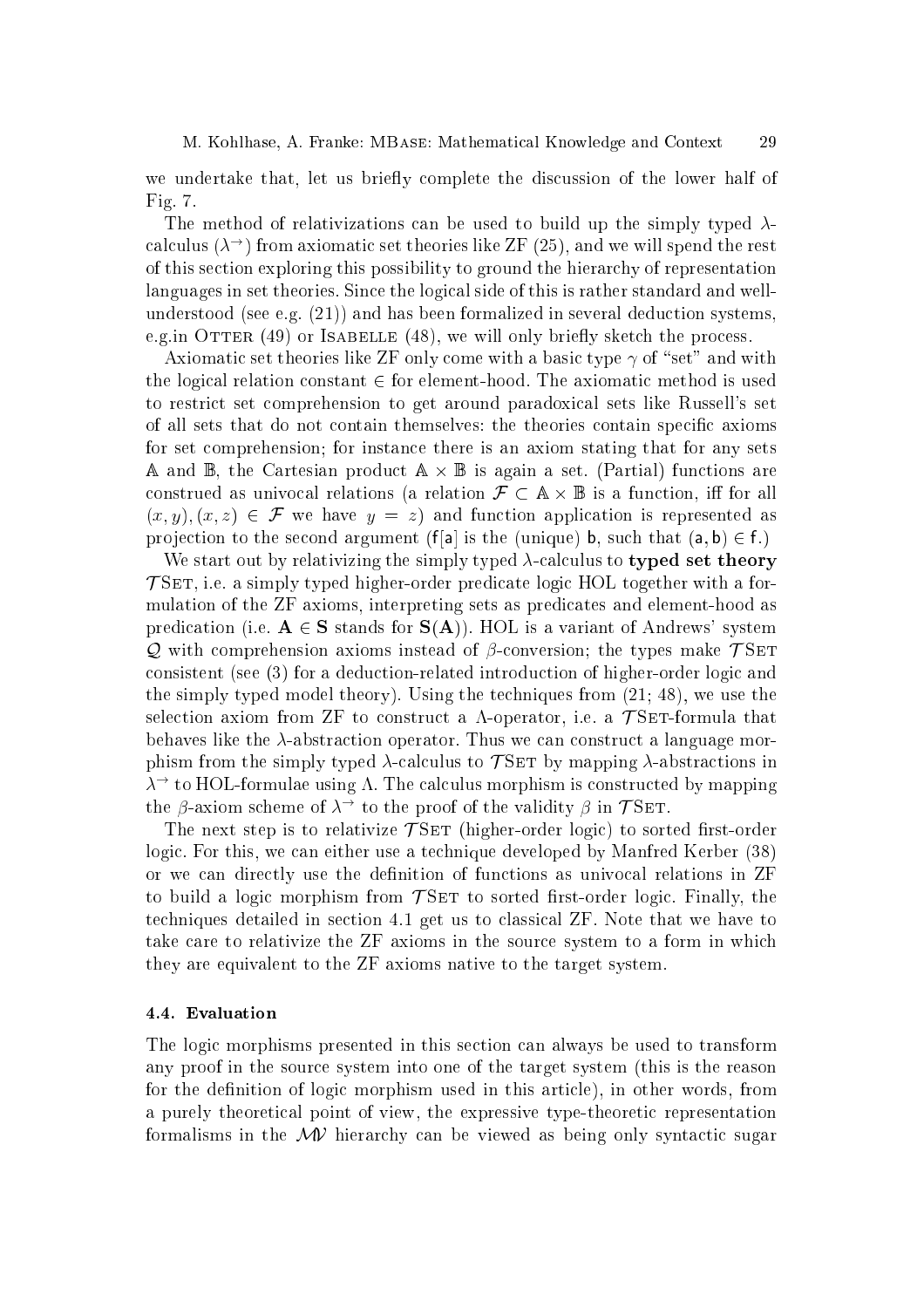to enhance legibility. However, from a practical point of view, the expressive formalisms allow for more efficient inference systems that allow the knowledge base system to give added value servi
es, that would be impra
ti
al on the level of set theory.

We believe that while axiomatic set theories address foundational issues of formalizing mathematics  $-$  in the old *representational tradition* of classical logic, where there is a quest for the minimal logical system that is expressive enough to encode all relevant problems  $-\logical$  systems like the simply typed  $\lambda$ -calculus are more adequate to address *computational* needs of doing mathematics.

Orthogonal to the debate about set theory vs. type theory, there is a dis
ussion, whether or not formalized mathematics should be constructive or not. We do not make any assertion about this, but note, that it is simple to extend the hierarchy of representation languages by providing a logical morphism to intuitionistic set theory that basi
ally introdu
es ora
les for the law of the ex
luded middle; see e.g.  $(33)$ . In Fig. 7, we have marked the intuitionistic logical systems with an i and the ora
le-morphisms with dotted lines.

In the next section, we will continue to develop higher-level representation formalisms for mathematics by the logical morphism method discussed in this section.

In this section, we develop the basic concepts for a representation language  $\mathcal{M}$ for formalizing and reasoning about mathematics in MBASE. Such a logic must be flexible, easy to use, and last but not least, it must support the rich, structured inference machinery mathematicians have at their disposal. In short, it should be modeled after the natural language of everyday mathemati
s, that is sometimes called "mathematical vernacular" (This term is taken from N.G. de Bruin in (19). where he proposes a different logical system with similar intentions).

In contrast to other authors, we contend that this language can be modeled in a formal language, and that the system  $\mathcal{M}$  is a good first approximation. We will develop the syntax and operational semantics of  $\mathcal{M}$ , and show that it can be grounded in simpler logical systems (and ultimately in axiomatic set theory) by the te
hnique of logi
al morphisms developed in se
tion 4. This also gives us a way of relativizing all inferen
e me
hanisms, su
h as sort omputation, sorted higher-order matching and unification into less expressive logics, where they can (if wanted) be verified.

Note that the relativizations give us a form of set-theoretic semantics (by mapping formulae to set theory), which can be shown to be equivalent to the standard Tarski-style semantics for  $\lambda^+$  (see (3) for typed Henkin models and (41) for a sorted version).

To get a better intuition about the language, we will develop  $\mathcal{M}V$  in three steps. To introdu
e the basi setup of the language we start out with a language  $\beta \mathcal{W}$ , which extends the simply typed  $\lambda$ -calculus by sorts and records in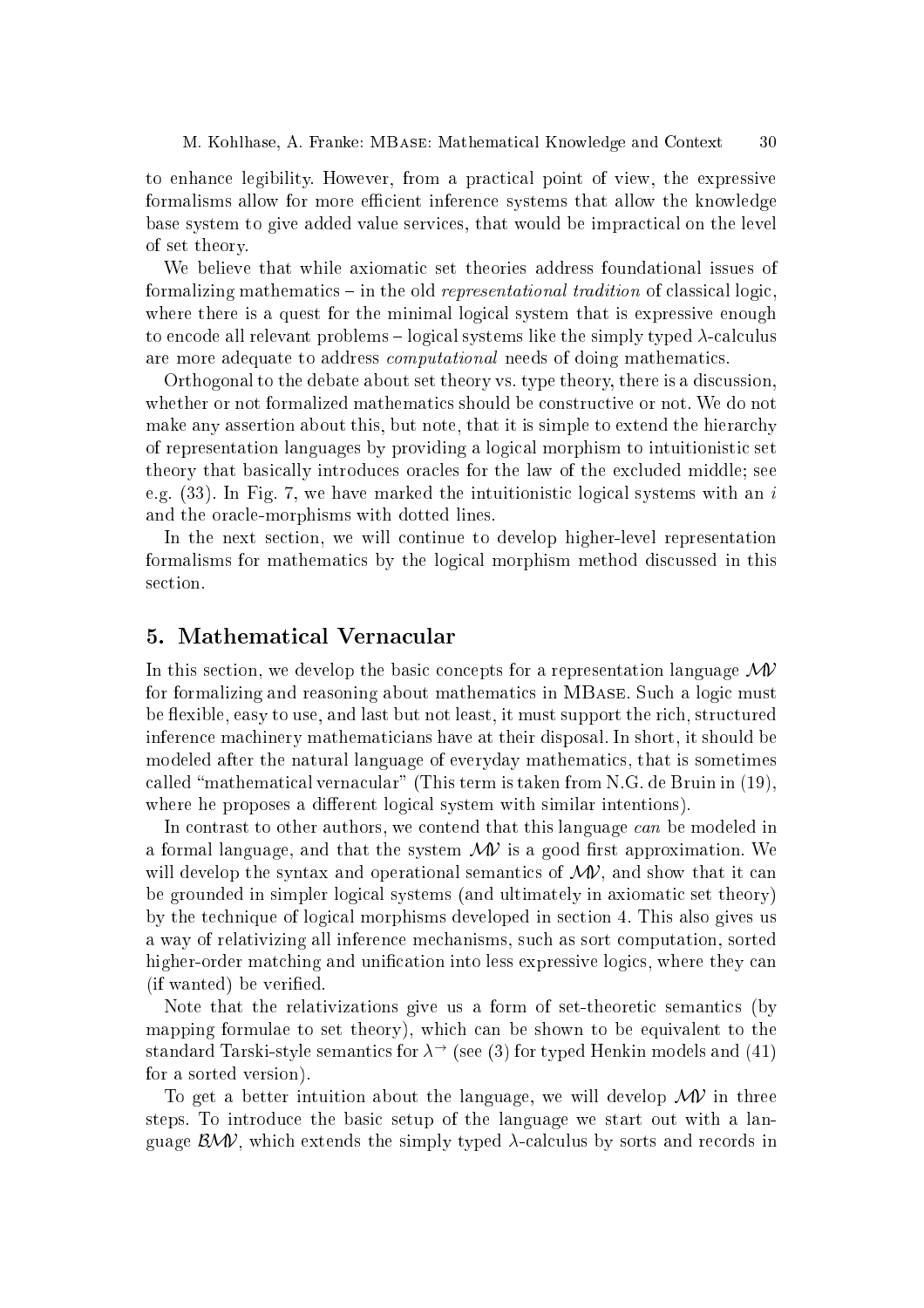section 5.1. Then we successively enhance the practical expressive power of the language by introducing label-selective application and abstractions, and dependent sorts as additional language constructs using semigroups as the motivating example. As we will see in section 5.5, this does not enhance the expressivity in principle, but (as we will see in the mathematical examples in section 5.4) it has practical advantages both for conciseness of representation and in enabling inference procedures.

#### 5.1.  $B\mathcal{W}$  an Expressive Sorted Record- $\lambda$ -Calculus

| $\mathcal{T}$ ::= $\iota \mid o \mid \mathcal{T} \rightarrow \mathcal{T}' \mid \{\!\!\{\ell^1\colon \mathcal{T}^1,\ldots,\ell^n\colon \mathcal{T}^n\}\!\!\}$                                  | (Types: $\alpha, \beta, \ldots$ )        |
|-----------------------------------------------------------------------------------------------------------------------------------------------------------------------------------------------|------------------------------------------|
| $\mathcal{S}$ ::= $\mathbb{Top}_{\tau}$   $\mathcal{S} \rightarrow \mathcal{S}'$   $\{\ell_1 \colon \mathcal{S}^1, \ldots, \ell_n \colon \mathcal{S}^n\}$   $\mathcal{S} \sqcap \mathcal{S}'$ | $(Sorts A, B, \ldots)$                   |
| $\mathbf{M} ::= X \mid c \mid (\mathbf{MN}) \mid \lambda X \mathbf{M}$                                                                                                                        | $(Terms \mathbf{A}, \mathbf{B}, \ldots)$ |
| $\{ \mathcal{E}^1 = \mathbf{M}_1, \ldots, \ell^n = \mathbf{M}_n \} \mid \mathbf{M}.\ell$                                                                                                      |                                          |
| variables : $X, Y, Z$ ; constants : $c, \Pi^{\alpha}, \wedge, \neg$                                                                                                                           |                                          |
| $\Sigma$ ::= $\emptyset$   $\Sigma$ , $[M:\mathcal{S}]$   $\Sigma$ , $[\mathcal{S} > \mathcal{T}]$   $\Sigma$ , $[\mathcal{S} \leq \mathcal{S}']$                                             | (Signature)                              |
| $\Gamma$ ::= $\emptyset$   $\Gamma$ , $[X:\mathcal{S}]$                                                                                                                                       | (Environment)                            |

Figure 12: Syntax of  $B\mathcal{W}$ 

 $\mathcal{B}\mathcal{W}$  is a sorted record- $\lambda$ -calculus (see Fig. 5.1), i.e. an extension of the simply typed  $\lambda$ -calculus by records. We will use the type  $\sigma$  for the truth values and the type  $\iota$  for individuals. As a consequence terms and formulae can be distinguished by their type: the equivalents of (first-order) formulae are  $\lambda$ -terms of type  $\rho$ . whereas terms are  $\lambda$ -terms of type  $\iota$ . We will call a type a **record type**, iff it is of the form  $\{\ell_1:\alpha_1,\ldots,\ell_n:\alpha_n\}$ , and we will use the standard record **selection** operator "." with the assumption that it is only applied to record types.

Furthermore, the type system is augmented with a typed sort system, that can be used to specify domains and ranges of functions and thus enables the system to compute most of the definedness preconditions that are ubiquitous in mathematics fully autonomously. From an abstract point of view, sorts enable us to constrain the set of models and restrict the inference procedures to this set of models. It is important for the soundness of the system that sorts are also typed (see Fig. 15 for an inference system that computes the type of a given sort).

The set of judgments (see Fig. 5.1) that are needed for the formal development of the calculus comprises the typing judgments for terms  $\Gamma \not\models A$ :  $\alpha$  and sorts  $\frac{1}{\lambda_1}$  A>  $\alpha$ , the sorting judgment ( $\Gamma \vdash R : A : A$ ).

All of these judgments are relative to a set of global type/sort assumptions in the **signature**  $\Sigma$  and the judgments for terms (sorts do not contain variables) are also relative to a set of (local) type and sort assumptions  $\Gamma$  (the **context**) for the variables.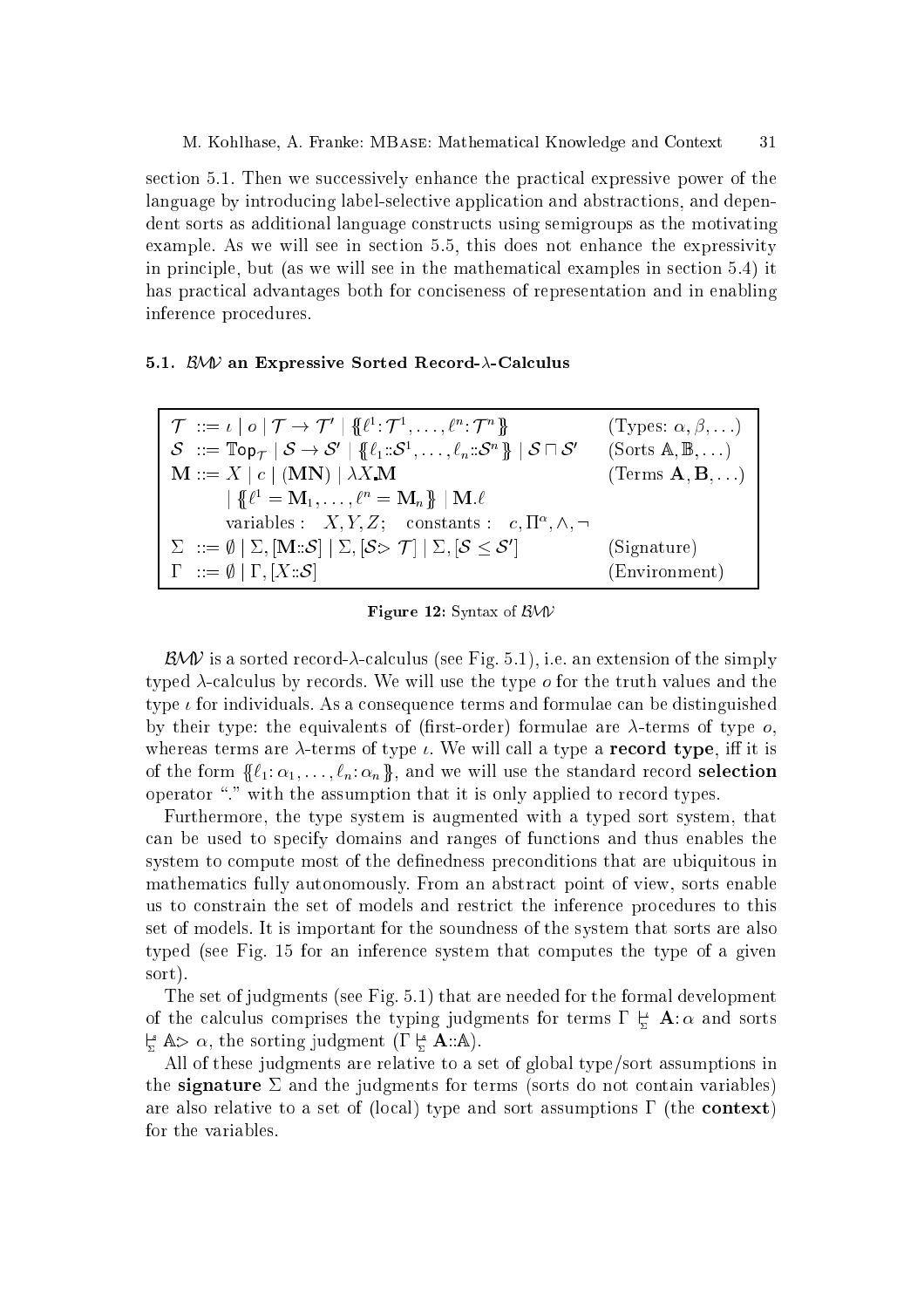M. Kohlhase, A. Franke: MBASE: Mathematical Knowledge and Context

| $\mid \Gamma \Vdash_{\scriptscriptstyle{\Sigma}}^{\!\!\!\!\!\!\!\!\!\circ} \mathbf{M}$ | $\bf{M}$ is provable from assumptions $\Gamma$                                      |
|----------------------------------------------------------------------------------------|-------------------------------------------------------------------------------------|
| $\vert \vdash_{\Sigma} A \leq \mathbb{B}$                                              | Sort $A \in \mathcal{S}$ is a subsort of $\mathbb{B} \in \mathcal{S}$               |
| $\vert \frac{\mathsf{L}}{\Sigma} \mathbb{A} > \alpha \vert$                            | Sort $A \in \mathcal{S}$ has type $\alpha \in \mathcal{T}$ (at most one per sort A) |
| $\Gamma \vdash_{\Sigma}^s \mathbf{A} :: \mathbb{A}$                                    | Term <b>A</b> has sort A assuming $\Gamma$ and $\Sigma$                             |
| $\Gamma \vdash A : \alpha$                                                             | Term <b>A</b> has type $\alpha \in \mathcal{T}_0$ assuming $\Gamma$ and $\Sigma$    |

| <b>Figure 13: Judgments</b> |  |
|-----------------------------|--|
|-----------------------------|--|

| $[\mathbf{A} : A] \in \Sigma$<br>$\Gamma \vdash^s \mathbf{A} : A$                                                                                                                                                                                                                                                                                 | $[X:\mathbb{A}] \in \Gamma$<br>$\Gamma \models X : A$              | $\Gamma \models_{\Sigma} \mathbf{A} : \alpha$<br>$\Gamma \models A : Top_{\alpha}$                                                                                                                                                                              |  |
|---------------------------------------------------------------------------------------------------------------------------------------------------------------------------------------------------------------------------------------------------------------------------------------------------------------------------------------------------|--------------------------------------------------------------------|-----------------------------------------------------------------------------------------------------------------------------------------------------------------------------------------------------------------------------------------------------------------|--|
| $\Gamma \vdash_{\Sigma}^s \mathbf{A} : \mathbb{C} \to \mathbb{A} \quad \Gamma \vdash_{\Sigma}^s \mathbf{C} : \mathbb{C}$<br>$\Gamma \models AC : A$                                                                                                                                                                                               |                                                                    | $\Gamma, X \mathrel{\mathop{:}}\mathbb{B} \models_{\Sigma} \mathbf{A} \mathrel{\mathop{:}}\mathbb{A} \quad \models_{\Sigma} \mathbb{B} \triangleright \beta$<br>$\Gamma \vdash_{\Sigma}^{\mathscr{S}} \lambda X_{\beta} \mathbf{A} : \mathbb{B} \to \mathbb{A}$ |  |
| $\Gamma \models$ <b>A</b> :: A $\Gamma \models$ <b>A</b> $=$ $\beta \eta$ <b>B</b><br>$\Gamma \models \mathbf{B} : A$                                                                                                                                                                                                                             |                                                                    |                                                                                                                                                                                                                                                                 |  |
| $\Gamma \models A : A$<br>$\Gamma \vdash_{\Sigma}^s \mathbf{A}_1 : \mathbb{A}_1 \quad \ldots \quad \Gamma \vdash_{\Sigma}^s \mathbf{A}_n : \mathbb{A}_n$<br>$\Gamma \xi \{ \ell_1 = \mathbf{A}_1, \ldots, \ell_n = \mathbf{A}_n \}$ : $\{ \ell_1 : A_1, \ldots, \ell_n : A_n \}$<br>$\Gamma \vdash_{\nabla}^s \mathbf{A}.\ell :: \mathbb{A}.\ell$ |                                                                    |                                                                                                                                                                                                                                                                 |  |
| $\Gamma \models A : A \quad \Gamma \models A : B$<br>$\Gamma \not\models A : A \sqcap B$                                                                                                                                                                                                                                                          | $\Gamma \vdash A : A \sqcap B$<br>$\Gamma \vdash^s \mathbf{A} : A$ | $\Gamma \vdash_{\Sigma}^{\mathscr{B}} \mathbf{A} : A \sqcap \mathbb{B}$<br>$\Gamma \models A : B$                                                                                                                                                               |  |

Figure 14: Well-sorted terms in  $B\mathcal{W}$ 

The most important judgment for well-formedness of  $\mathcal{M}\mathcal{V}$  expressions is the term sorting judgment (see Fig. 14), which classifies terms by their sorts. The first set of rules comes from the ordinary sorted  $\lambda$ -calculus (see (41) for an introduction), the second is an obvious adaptation of Ohori's rules for record typing  $(47)$ , and the third set of rules is that for intersection sorts from  $(44)$ . The most important rule in the sorted calculus is the first one in Fig. 14, the term declaration rule. In contrast to other systems it allows to declare and use sort information for term schemata like  $[X_{\mathbb{R}} * X : \mathbb{P}]$  (doubling a real number produces an positive real),  $[(\lambda X.X), (\lambda X.Y_{\mathbb{R}}) : \mathbb{M}]$  (the identity and the constant function are monomials), and even  $[(\lambda F, G, X F X * G X) : \mathbb{M}^2 \to \mathbb{M}]$  (the set of monoids is closed under pointwise multiplication). Note that the latter give a full theory of monoid functions on the reals. The term typing judgment – which guarantees consistency and termination of  $\beta\eta$ -reduction – is defined in terms of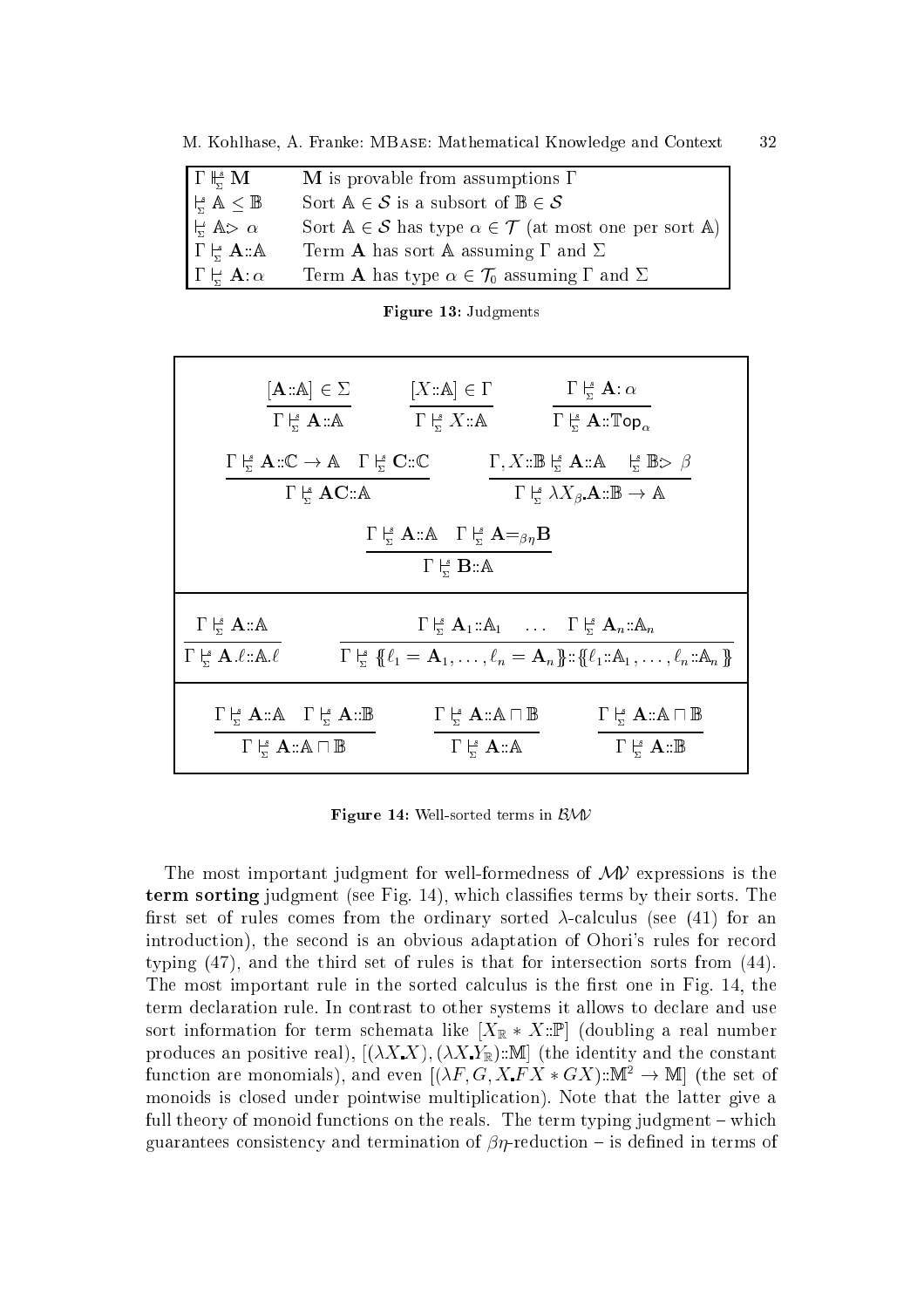| $[A > \alpha] \in \Sigma$                                                                                   |                                                                | $\n  F \land \n  A \land \n  G \land \n  G \land \n  G \land \n  G \land \n  G \land \n  G \land \n  G \land \n  G \land \n  G \land \n  G \land \n  G \land \n  G \land \n  G \land \n  G \land \n  G \land \n  G \land \n  G \land \n  G \land \$ |
|-------------------------------------------------------------------------------------------------------------|----------------------------------------------------------------|-----------------------------------------------------------------------------------------------------------------------------------------------------------------------------------------------------------------------------------------------------|
| $\frac{1}{2}$ A> $\alpha$                                                                                   | $\frac{14}{5}$ Top <sub><math>\alpha</math></sub> $>$ $\alpha$ | $\vdash$ A $\rightarrow$ B $\rightarrow$ $\alpha \rightarrow \beta$                                                                                                                                                                                 |
| $\frac{14}{5}$ A <sub>1</sub> $> \alpha_1$ $\frac{14}{5}$ A <sub>n</sub> $> \alpha_n$                       |                                                                | $\frac{14}{5}$ A> $\{\ell:\alpha,\ldots\}$                                                                                                                                                                                                          |
| $\frac{1}{2} \{ \ell_1 : A_1, \ldots, \ell_n : A_n \} > \{ \ell_1 : \alpha_1, \ldots, \ell_n : \alpha_n \}$ |                                                                | $\frac{1}{2}$ A. $\ell > \alpha$                                                                                                                                                                                                                    |

Figure 15: Sort Typing

| $[A \leq \mathbb{B}] \in \Sigma$<br>$L_{\overline{X}}^s \mathbb{A} \leq \mathbb{B}$                                       | $\n  \n  A\n  A\n$                                           | $\frac{15}{5}$ $\mathbb{A} \leq \mathbb{B}$ $\frac{15}{5}$ $\mathbb{B} \leq \mathbb{C}$<br>$\vdash$ $\mathbb{A} \leq \mathbb{C}$ |
|---------------------------------------------------------------------------------------------------------------------------|--------------------------------------------------------------|----------------------------------------------------------------------------------------------------------------------------------|
|                                                                                                                           | $\n  \frac{1}{2} \mathbb{A} \cap \mathbb{B} \leq \mathbb{A}$ | $\frac{15}{5}$ $\mathbb{A}$ $\Box$ $\mathbb{B}$ $\leq$ $\mathbb{B}$                                                              |
| $\mathbb{A}' < \mathbb{A} \quad \mathbb{B} < \mathbb{B}'$<br>$\mathbb{A} \to \mathbb{B} \leq \mathbb{A}' \to \mathbb{B}'$ |                                                              | $\mathbb{Top}_{\alpha \to \beta} \leq \mathbb{Top}_{\alpha} \to \mathbb{Top}_{\beta}$                                            |

Figure 16: Subsorting

it: if  $\Gamma \xi$  A:: A and  $\xi$  A:  $\alpha$ , then  $\Gamma \xi$  A:  $\alpha$ . Note that the typed system is just Ohori's record calculus (47), which is a conservative extension of the simply typed  $\lambda$ -calculus.

For such a construction, sorts must also be typed (see Fig. 15 for an inference system for the sort typing judgment). We will see in section 5.5 that this gives us a conservative extension of the simply typed  $\lambda$ -calculus. Subsorting is used in the signature to declare an intended subset relation between sorts. We do not have to declare all subsort relations in the signature, since some can be inferred by the inference system in Fig. 16. Note that we do not need a subsort judgment in a system like  $B\mathcal{W}$ , since the notion of subsorting is in principle subsumed by the mechanism of term declarations (the rules in Fig. 16 are in fact admissible; see (41) for details). However it is good to include them explicitly in a system like  $\mathcal{M}$ , intuitive usability and readability are important. With the methods from (41), we can check that  $\mathcal{M}V$  is a well-defined system, e.g. if  $\frac{1}{2}$   $\mathbb{A} \leq \mathbb{B}$ , then there is a type  $\alpha \in \mathcal{T}$ , such that  $\frac{1}{2}$   $\mathbb{A} > \alpha$  and  $\frac{1}{2}$   $\mathbb{B} > \alpha$ .

Now, we come to the  $B\mathcal{W}$  calculus for validity: a variant of Gentzen's calculus of natural deduction. We will use alphabetic renaming and permutation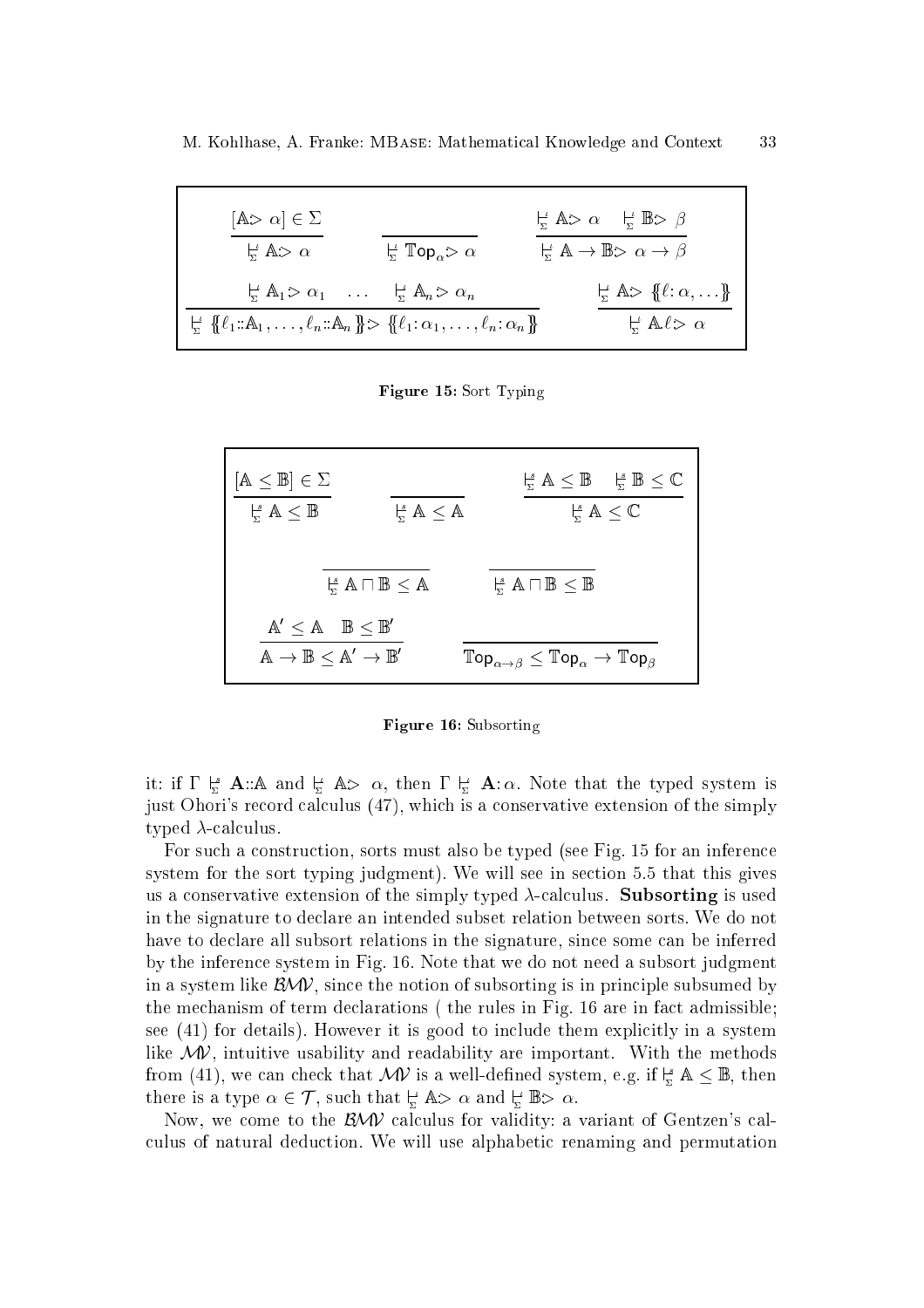$$
\frac{\Gamma, X::\mathbb{B} \underset{\Sigma}{\models} \mathbf{A::A} \quad \Gamma \underset{\Sigma}{\models} \mathbf{B::\mathbb{B}}}{\Gamma \underset{\Sigma}{\models} (\lambda X_{\mathbb{B}}.\mathbf{A})\mathbf{B} \longrightarrow_{\beta} [\mathbf{B}/X] \mathbf{A}} \qquad \qquad \frac{\Gamma \underset{\Sigma}{\models} \mathbf{A}: \alpha \to \beta \quad X \notin \mathbf{Free}(\mathbf{A})}{\Gamma \underset{\Sigma}{\models} (\lambda X.\mathbf{A}X) \longrightarrow_{\eta} \mathbf{A}}
$$
\n
$$
\frac{\Gamma \underset{\Sigma}{\models} (\lambda X.\mathbf{A}X) \longrightarrow_{\eta} \mathbf{A}}{\Gamma \underset{\Sigma}{\models} (\lambda X.\mathbf{A}X) \longrightarrow_{\eta} \mathbf{A}}
$$

Figure 17: Operational Equality for  $B\mathcal{W}$ .

| $\Gamma \models^s \Pi^{\mathbb{A}} \mathbf{B} \quad \Gamma \models^s \mathbf{A} :: \mathbb{A}$ | $\Gamma, [X:\mathbb{A}] \Vdash_{\Sigma} \mathbf{A} X$  | $\Gamma \Vdash_{\Sigma}^{\mathscr{B}} \mathbf{A} =_{\beta\eta\rho} \mathbf{B} \quad \Gamma \Vdash_{\Sigma}^{\mathscr{B}} \mathbf{A}$ |
|------------------------------------------------------------------------------------------------|--------------------------------------------------------|--------------------------------------------------------------------------------------------------------------------------------------|
| $\Gamma \nvdash$ <b>BA</b>                                                                     | $\Gamma \Vdash_{\nabla}^s \Pi^{\mathbb{A}} \mathbf{A}$ | $\Gamma \nvdash B$                                                                                                                   |

Figure 18: Natural Deduction for  $B\mathcal{W}$ .

for records, record types and record sorts without reference. Furthermore, MV knows sorted variants of  $\beta\eta$ -reduction like the one in (41) and furthermore  $\rho$ reduction for record constructors (see Fig. 18). Finally, we have the introduction and elimination rules for the sorted quantifier  $\Pi^{\mathbb{A}}$ . The  $\Pi^{\mathbb{A}}$  ( $\mathbb{A} \in \mathcal{S}$ ) are logical constants of sort  $(A \to Top_{\alpha}) \to Top_{\alpha}$  for  $B\mathcal{M}V$ , we use the usual higher-order abstract syntax, where  $\forall X_{\mathbb{A}}$ **A** stands for  $\Pi^{\mathbb{A}}(\lambda X \mathbf{A})$ .

## 5.2. Label-Sele
tive Abstra
tion and Appli
ation

When formalizing larger bodies of mathematics or reusing already existing theories it often be
omes problemati to remember argument order of fun
tions. For this, programming languages like COMMON LISP  $-$  where the situation is similar – have developed the so-called **keyword arguments**, i.e. a variant of function application and abstraction, where the mapping of arguments to formal parameters is not based on argument order, but on identification by so-called keywords. This idea has been formalized by Ait Kaci and Garrigue in the socalled *label-selective*  $\lambda$ -calculus (2), which extends the simply typed  $\lambda$ -calculus by label-selective application and abstraction.

In the following, we will briefly sketch how to extend  $\mathcal{M}\mathcal{V}$  analogously. Formally, we need an additional type schema:  $\alpha \rightarrow \beta$ , a corresponding sort schema  $\mathbb{A} \xrightarrow{\sim} \mathbb{B}$  and two new term constructors:  $[\mathbf{A} \mathbb{Q}_\ell \mathbf{B}]$  for labeled application and  $\lambda^{\ell} X$  A for labeled  $\lambda$ -abstraction. We will reuse the record labels as selection labels, since they serve a similar purpose  $(\ell \text{ and } k \text{ correspond to the keywords})$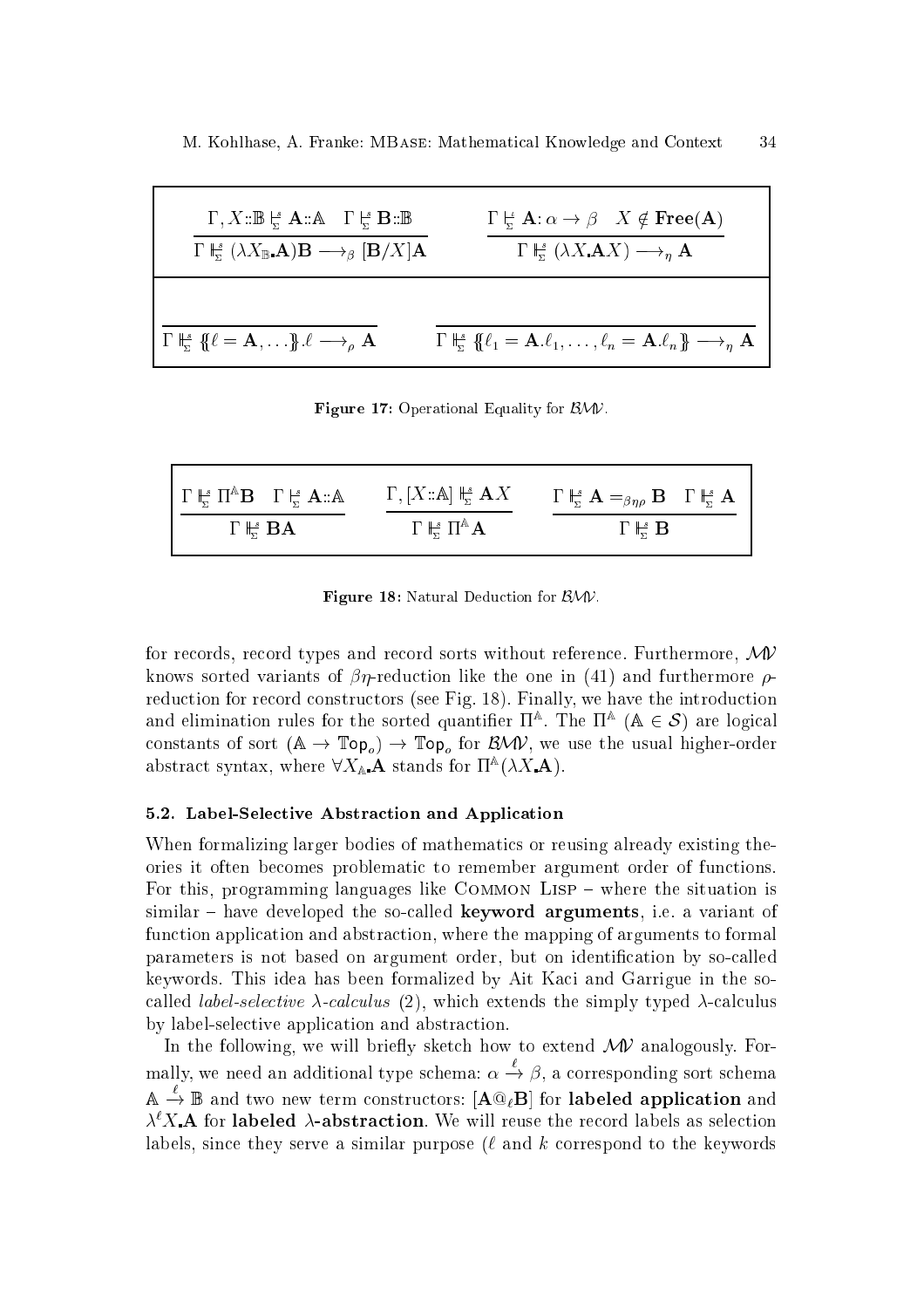| $\Gamma \stackrel{s}{\Vdash} \mathbf{A} : \mathbb{C} \stackrel{\ell}{\to} \mathbb{A} \quad \Gamma \stackrel{s}{\Vdash} \mathbf{C} : \mathbb{C}$<br>$\Gamma \vdash \mathbf{A} \mathbb{Q}_{\ell} \mathbf{C} :: \mathbb{A}$                 | $\Gamma, X \mathbb{B} \models A \mathbb{A}$<br>$\Gamma \vdash^s \lambda^{\ell} X \mathbf{A} : \mathbb{B} \xrightarrow{\ell} \mathbb{A}$ |
|------------------------------------------------------------------------------------------------------------------------------------------------------------------------------------------------------------------------------------------|-----------------------------------------------------------------------------------------------------------------------------------------|
| $\Gamma, X \mathpunct{:}\mathbb{B} \models A \mathpunct{:}\mathbb{A} \quad \Gamma \models B \mathpunct{:}\mathbb{B}$<br>$[(\lambda^{\ell} X \mathbf{A}) \mathbb{Q}_{\ell} \mathbf{B}] \longrightarrow_{\beta} [\mathbf{B}/X] \mathbf{A}$ |                                                                                                                                         |
| $X \notin \text{Free}(B)$                                                                                                                                                                                                                | $\Gamma \models \mathbf{A} : \alpha \xrightarrow{\ell} \beta \quad X \notin \mathbf{Free}(\mathbf{A})$                                  |
| $[(\lambda^{\ell} X. \mathbf{A}) \mathbb{Q}_k \mathbf{B}] \longrightarrow_{\eta} (\lambda^{\ell} X. [\mathbf{A} \mathbb{Q}_k \mathbf{B}])$                                                                                               | $(\lambda^{\ell} X \cdot [\mathbf{A} \otimes_{\ell} X]) \longrightarrow_{\eta} \mathbf{A}$                                              |

 $A_1 \xrightarrow{\ell_1} A_2 \xrightarrow{\ell_2} B =_\rho A_2 \xrightarrow{\ell_2} A_1 \xrightarrow{\ell_1} B$  $(\lambda^{\ell} X. \lambda^{k} Y. \mathbf{A}) =_{\rho} (\lambda^{k} Y. \lambda^{\ell} X. \mathbf{A})$  $\overline{[{\bf A} @_{\ell}{\bf B} @_{k}{\bf C}]} =_{\rho} [{\bf A} @_{k}{\bf C} @_{\ell}{\bf B}]$ 

Figure 19: A label-selective extension to  $\mathcal{MV}$ .

in LISP). Finally, we will use the *n*-ary notation  $[\mathbf{A} \mathbb{Q}_{\ell} \mathbf{B} \mathbb{Q}_{k} \mathbf{C}]$  as an abbreviation for  $[ [A \mathbb{Q}_{\ell} B] \mathbb{Q}_{k} C ]$ .

The extensions to the respective inference systems can be found in Fig. 19. In particular, we consider labeled application/abstraction to be commutative (they are associative by construction, since types are left-associative). With this extension, to  $\mathcal{M}$  we can for instance have a constant div for integer division and express the term 5div2 as  $\left[$  div@dividend5@divisor2 $\right]$  or  $\left[$  div@divisor2@dividend5 $\right]$ 

## 5.3. Dependent (Record) Sorts

Label-selectivity gives us another advantage, we can extend it to a system with dependent sorts, if we allow terms and labels of type  $\beta \to o$  to appear as base sorts locally. Conceptually, in  $B\mathcal{W}$ , sorts are unary predicate *constants*, so the generalization is not as large as it seems at first. Let us look at the following formalization of associativity:

$$
\text{assoc} := \lambda^{\text{Set}} S \cdot \lambda^{\text{Op}} F \cdot \forall X_S Y_S Z_S F X (F Y Z) = F (F X Y) Z \tag{1}
$$

In  $B\mathcal{M}V$ , this would have the sort  $\mathbb{Top}_{\alpha\to\rho}\to(\mathbb{A}\to\mathbb{A}\to\mathbb{A})\to\mathbb{Top}_{\rho}$  for some a priori given sort A. We would however to have [ $\text{assoc@}_{\text{Set}} S$ ] (associativity on a given set S) to have sort  $(S \to S \to S) \to \mathbb{Top}_o$ , i.e. to be a predicate on binary functions on S.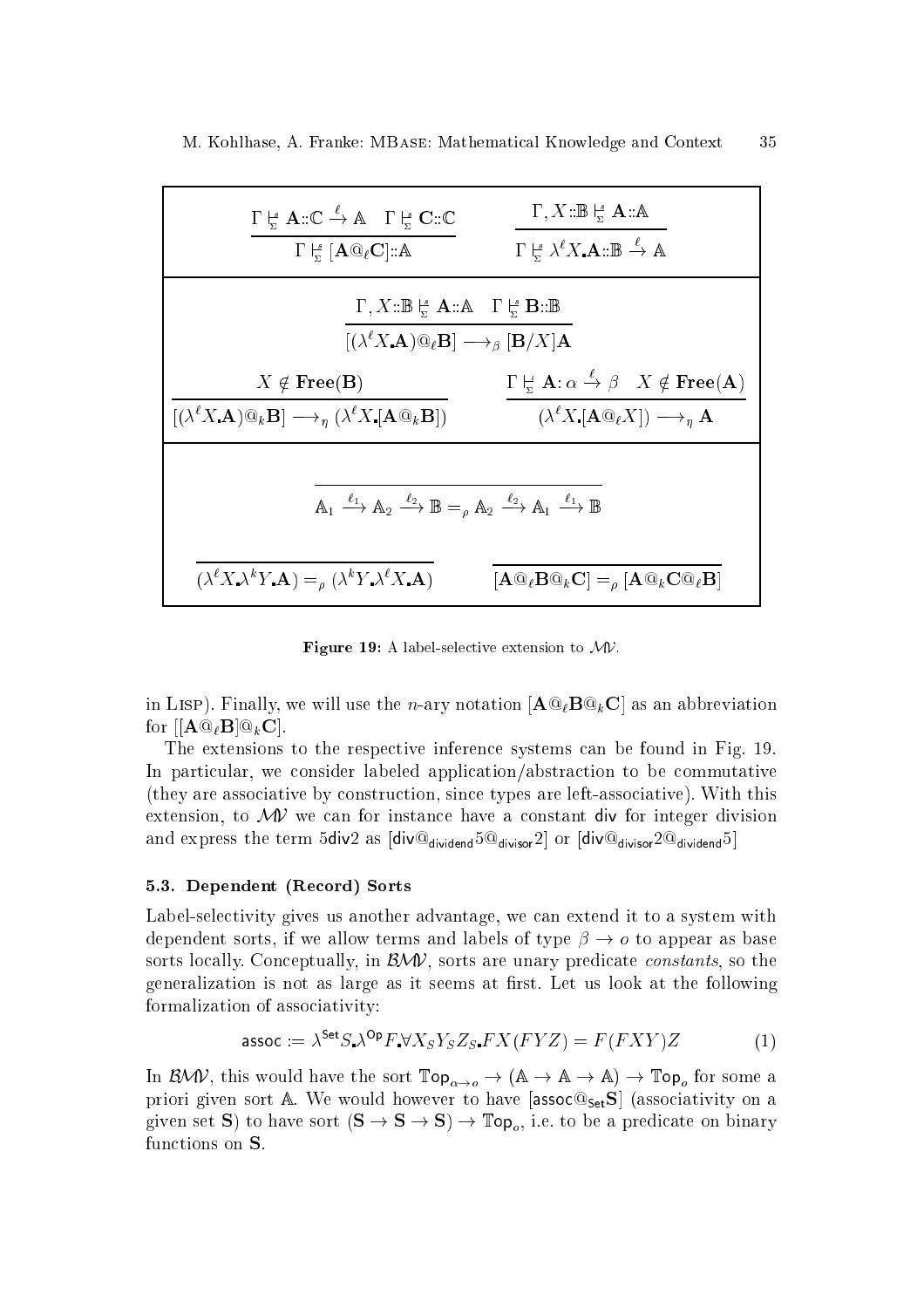If we extend the set of base sorts by variables of type  $\alpha \to o$  (and of course make the sort typing judgment dependent on a context  $\Gamma$ , by extending all rules in Fig.  $15$  with contexts in the obvious way) and add the first two rules in Fig. 20 to  $\mathcal{M}V$ , then we obtain the following sort derivation, which gives us a sort that does show the dependence missing above.

| $[S:\text{Top}_{\alpha\rightarrow o}], [F:S\rightarrow S\rightarrow S] \models_{\Sigma}^s (\forall X_S Y_S Z_S F X (FY Z) = F (FXY)Z)$ : Top <sub>o</sub>                                                                          |
|------------------------------------------------------------------------------------------------------------------------------------------------------------------------------------------------------------------------------------|
| $[S::Top_{\alpha\rightarrow o}] \overset{\iota_s}{\rightarrow} \lambda^{\mathsf{Op}} F \forall X_S Y_S Z_S.FX(FYZ) = F(FXY)Z :: (S \rightarrow S \rightarrow S) \overset{\mathsf{Op}}{\longrightarrow} \mathbb{T}_{\mathsf{op}_o}$ |
| $\overline{\mathcal{F}}_2$ assoc:: $\mathbb{Top}_{\alpha\to 0} \xrightarrow{\text{Set}} (\text{Set}^3) \xrightarrow{\text{Op}} \mathbb{Top}_{\alpha}$                                                                              |

Here (and in the following) we use  $\mathbb{A}^3$  as an abbreviation for the sort  $\mathbb{A} \to \mathbb{A} \to$  $\mathbb A$  .

Unfortunately, the sorts discussed so far are not yet expressive enough for a direct representation of common mathematical structures such as semigroups. A semigroup is a pair (S;  $\mu$ ), were S is an arbitrary set and  $\mu$  . S is an arbitrary associative binary function on S. Just as in the case of associativity discussed in section 5.3, we would like to represent S as a sort  $S$  and  $\circ$  as a function of sort  $\mathbb{S} \to \mathbb{S} \to \mathbb{S}$  in a record of type  $\{\mathsf{Set}:\alpha \to o, \mathsf{Op}:\alpha \to \alpha \to \alpha\}$ . However, in the system developed so far, we cannot express a record sort like

$$
\text{Setop} := \{\!\!\{\text{Set::Top}_{\alpha \to o}, \text{Op::Set} \to \text{Set} \to \text{Set}\}\!\!\}
$$

The second two rules in Fig. 20 extend  $\mathcal{M}V$  by very dependent record sorts. This name is chosen to resemble Jason Hickey's "very dependent record types" (31) and serve the same purpose, even if the formalization on the level of sorts is mu
h more unproblemati
, sin
e there are no onsisten
y problems involved: Well-typedness is preserved at the level of (simple) record types.

To make the records dependent, we have to serialize the record construction rule from Fig. 14. Technically, we will (ab)use the context to store the necessary assumptions about the feature values and use the standard record merge operator () is watch the rule in Fig. 20. A . 20.

Let **IN** be the set of natural numbers and  $\pm$ ::N<sup>3</sup> the addition function on natural numbers, then we have the following sort derivation in  $\mathcal{M}V$ .

$$
\frac{\frac{1}{\sum_{\Sigma}^{s}} + \dots \mathbf{IN}^{3}}{[\mathsf{Set} = \mathbf{IN}] \frac{1}{\sum_{\Sigma}^{s}} + \dots \mathsf{Set}^{3}}
$$
\n
$$
\frac{\mathsf{Set} = \mathbf{IN}] \frac{1 \cdot s}{\sum_{\Sigma}^{s}} \{ \mathsf{Op} = + \} \dots \{ \mathsf{Op} \dots \mathsf{Set}^{3} \}}{\frac{1 \cdot s}{\sum_{\Sigma}^{s}} \{ \mathsf{Set} = \mathbf{IN}, \mathsf{Op} = + \} \dots \mathsf{Setop}}
$$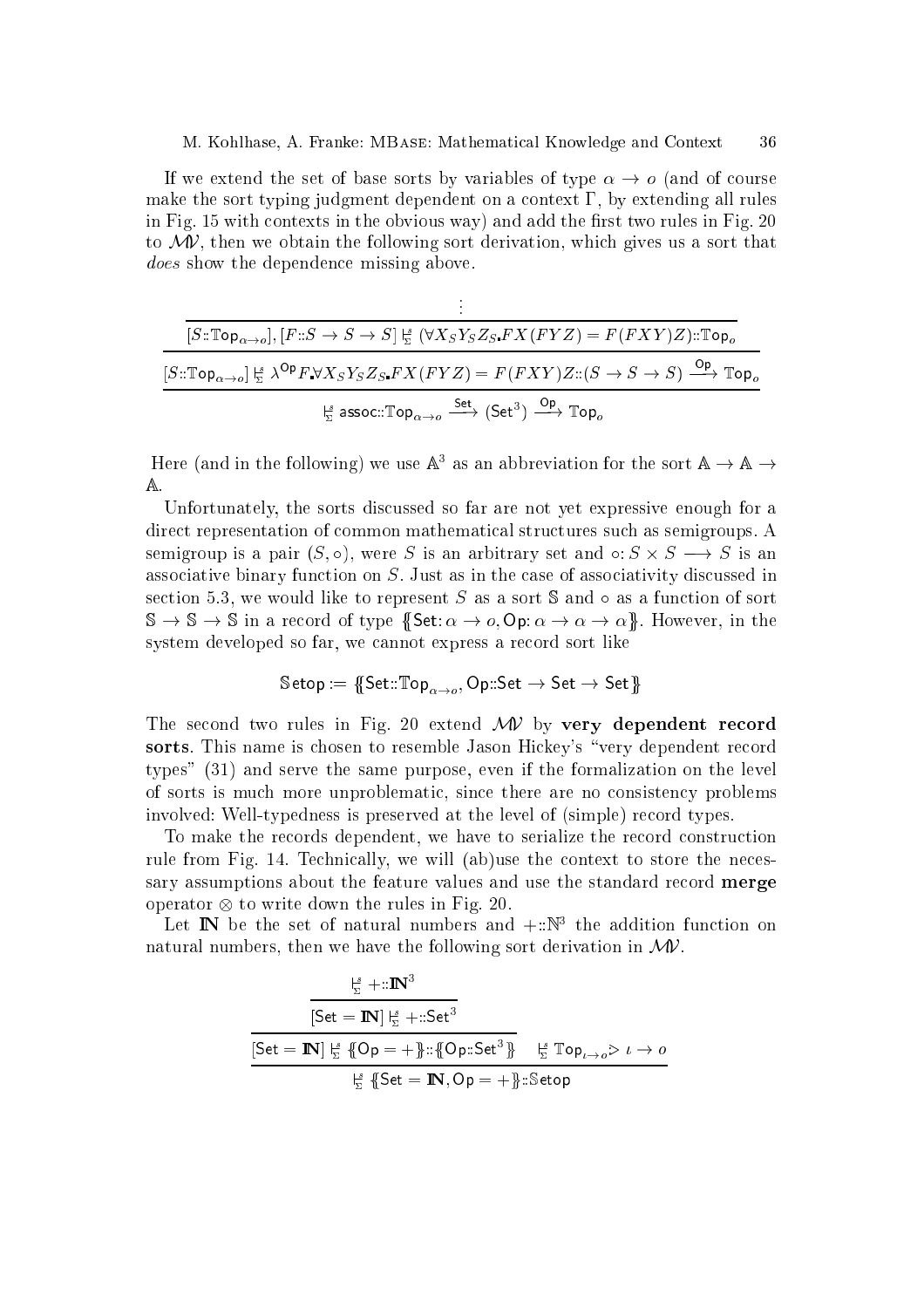| $\Gamma, [X::B] \underset{\Sigma}{\Leftrightarrow} \mathbf{A::A} \quad \underset{\Sigma}{\Leftrightarrow} \mathbb{B} \geq \beta \rightarrow o$  | $\Gamma \stackrel{s}{\vdash} \mathbf{A} :: \mathbb{C} \stackrel{\ell}{\to} \mathbb{A} \quad \Gamma \stackrel{s}{\vdash} \mathbf{C} :: \mathbb{C}$ |
|-------------------------------------------------------------------------------------------------------------------------------------------------|---------------------------------------------------------------------------------------------------------------------------------------------------|
| $\Gamma \vdash^s \lambda^{\ell} X \mathbf{A} : \mathbb{B} \xrightarrow{\ell} [\ell/X] \mathbb{A}$                                               | $\Gamma \vdash_{\nabla}^{\nabla} \mathbf{AC} :: [\mathbf{C}/\ell] \mathbb{A}$                                                                     |
| $\Gamma, [\ell = A] \models_{\Sigma} \mathbf{B} : \mathbb{B} \quad \Gamma \models_{\Sigma} A : A \quad \Gamma \models A > \alpha \rightarrow 0$ | $\Gamma \vdash_{\nabla}^s [\mathbf{B}/\ell] \mathbf{A} :: [\mathbf{B}/\ell] \mathbb{A}$                                                           |
| $\Gamma \uplus \{\ell = A\} \otimes B : \{\ell : A\} \otimes B$                                                                                 | $\Gamma$ , $\ell = \mathbf{B}$ $\vert \xi$ <b>A</b> :: A                                                                                          |

**Figure 20:** Extending  $\mathcal{M}$  by dependent sorts

| $L_{\Sigma}^{\epsilon} \{\mathbb{A} \mathbf{P}\}\leq \mathbb{A}$                                                             | $\Gamma \vdash_{\Sigma}^s \mathbf{A} : A \quad \Gamma \vdash_{\Sigma}^s \mathbf{PA}$<br>$\Gamma \uplus \mathbf{A} : {\mathbf{A}}   {\mathbf{P}}\}$ |
|------------------------------------------------------------------------------------------------------------------------------|----------------------------------------------------------------------------------------------------------------------------------------------------|
| $\frac{14}{5}$ P: $\alpha \to o$ $\frac{14}{5}$ A $\ge \alpha$<br>$L \nightharpoonup \{\mathbb{A} \mathbf{P}\}\colon \alpha$ | $\Gamma$ , $[X:\{\mathbb{A} \mathbf{P}\}\]\ \mathbb{R}$ <b>P</b> X                                                                                 |

Figure 21: Augmenting  $\mathcal{MV}$  by Selection Sorts

#### 5.4. Selection Sorts and Semigroups

In this section, we will fortify our intuition about  $\mathcal{MV}$  by considering an example from elementary algebra: semigroups. To be able to handle them naturally, we will need to upgrade the system by **selection sorts**. Concretely, we use a new sort constructor  $\{\cdot | \cdot \}$  that yields a new (base) sort  $\{A\|\mathbf{P}\}\$ for a given sort A with  $\frac{11}{5}$  A>  $\alpha$  and a closed term **P** of type  $\alpha \to \alpha$ . Intuitively, this sort corresponds to the set of all objects of sort A, on which P holds. Consider for instance the set of continuous real functions, that we can model as the sort  $\mathbb{C} := \{(\mathbb{R} \to \mathbb{R}) | (\lambda X \forall \epsilon \exists \delta \dots) \}.$  Now we can represent the theorem that the sum of two continuous functions is again continuous by  $\forall F_{\mathbb{C}}G_{\mathbb{C}}\mathbb{C}(\lambda X_{\mathbb{R}} + (FX)(GX))$ If we want to prove this lemma, we have to be able to expand the definitions of the sort  $\mathbb{C}$ , which explains the necessity of the last axiom in Fig. 21. Note that once we have proven this theorem, we can interpret it as a term declaration, add it to the signature, and directly use it for further sort computations.

But let us come back to the problem of modeling semigroups. We have seen in section 5.3 that we can represent the structure consisting of a set and an operation on this set by the sort  $\text{Setop} = \{\text{Set::Top}_{\alpha \to \alpha}, \text{Op::Set}^3\}$ , thus we can represent the sort of all semigroups by

 $\mathbf{A} := (\lambda X \cdot [\text{assoc} @_{\mathsf{Set}} (X.\mathsf{Set}) @_{\mathsf{Op}} (X.\mathsf{Op})])$ Semigroup := {Setop| $A$ } where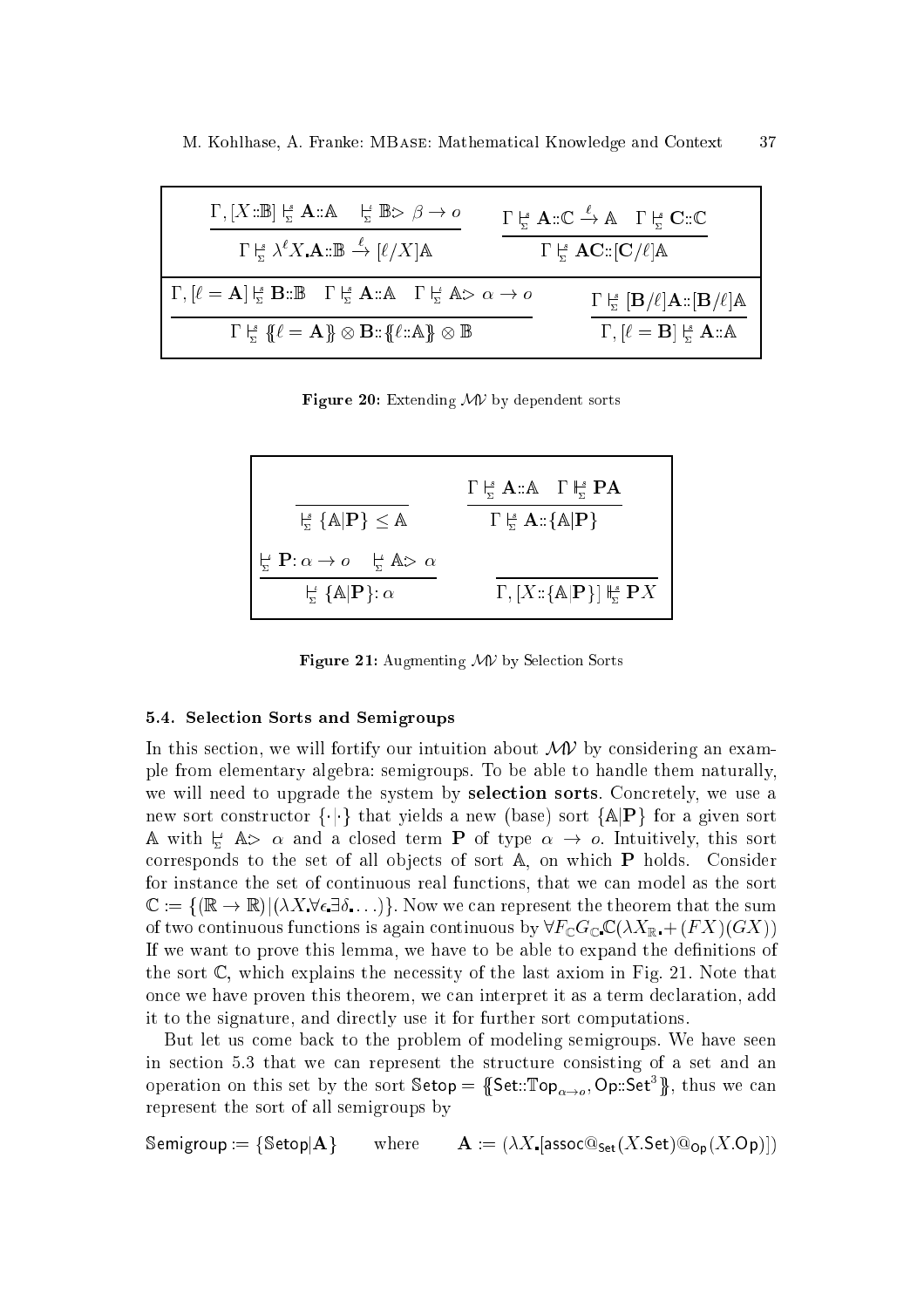As we have seen above, we have  $\frac{1}{2}$  assoc::  $\mathbb{A} := (\mathbb{Top}_{\alpha \to o}) \stackrel{\text{Set}}{\longrightarrow} (\mathsf{Set}^3) \stackrel{\text{Op}}{\longrightarrow} \mathbb{Top}_{o}$ and therefore we can show that Semigroup is a well-typed sort.

$$
\frac{[X:\text{Step}]\underset{\Sigma}{\models}\text{assoc::A}\quad[X:\text{Step}]\underset{\Sigma}{\models}\text{XSet:}\text{Top}\underset{\Sigma}{\models}\text{XSet:}\text{Top}_{\alpha\rightarrow o}}{\underbrace{[X:\text{Step}]\underset{\Sigma}{\models}\text{[assoc@}_{\text{Set}}X.\text{Set}]:\cdot(X.\text{Set})^3\xrightarrow{\text{Op}}\text{Top}_{o}}}\frac{\vdots}{[X:\text{Step}]\underset{\Sigma}{\models}\text{[assoc@}_{\text{Set}}X.\text{Set}]}:\cdot}{\underbrace{[X:\text{Step}]\underset{\Sigma}{\models}\text{[assoc@}_{\text{Set}}(X.\text{Set})\text{@}_{\text{Op}}(X.\text{Op})]:\cdot\text{Top}_{o}}}_{\underbrace{\underset{\Sigma}{\models}\lambda X.\text{[assoc@}_{\text{Set}}(X.\text{Set})\text{@}_{\text{Op}}(X.\text{Op})]:\cdot\text{Step}\rightarrow\text{Top}_{o}}}
$$

To see how we can use the selection sorts, let us now prove that the operation of a semigroup is associative on its set, i.e. we want to prove the formula  $\Pi^{\text{Semigroup}}A$ , then — using Semigroup  $=$  {Setop| ${\bf A}\}$  — we have  $[X$  ::Semigroup]  $\mathbb{H}^{\mathrm{s}}_{\Sigma}$   ${\bf A} X$  by the axiom in Fig. 20 and thus  $\frac{1}{2} \prod^{\text{Semigroup}} A$  by the sorted quantifier introduction rule from Fig. 18.

## 5.5. Relativization for extended MV

In this section, we will present two relativization morphisms that show that the records and selection sorts in  $\mathcal{M}$  can be eliminated and that therefore  $\mathcal{M}$  is a conservative extension of the simply typed  $\lambda$ -calculus.

For constructing an elimination morphism for label-selective applications and abstractions, we will make use of the record calculus in  $\mathcal{B}\mathcal{W}$ . Intuitively, the translation works like this: maximal hains of labeled abstra
tions are represented as single abstractions over records with the same labels. Similarly, maximal chains of labeled applications as applications to single records. In our example involving integer division we would translate:

$$
\begin{array}{lll}\left[\left(\mathsf{div}@_{\mathsf{dividend}}5\right)@_{\mathsf{divisor}}2\right] & \quad\text{to}\quad\mathsf{div}\{\!\!\{ \mathsf{dividend} = 5, \mathsf{divisor} = 2\}\!\!\!\!\!\}\\\mathsf{div}\!=_{\eta}\lambda^{\mathsf{dividend}}X.\lambda^{\mathsf{divisor}Y}.\mathbf{A} & \quad\text{to} & \quad\lambda Z_{\text{\{dividend}:t,\mathsf{divisor}:t}\mathbf{I}}.\mathbf{A}'\end{array}
$$

The language morphism  $\overline{\phantom{a}}$  is given by the three equations below.

$$
\mathbb{A}_{1} \xrightarrow{\ell_{1}} \dots \xrightarrow{\ell_{n-1}} \mathbb{A}_{n} \xrightarrow{\ell_{n}} \mathbb{B} = \{\!\!\{ \ell_{1} \colon \overline{A_{1}} \}\!\!\} \otimes [\mathbb{A}_{1} / \ell_{1}] (\{\!\!\{ \ell_{2} \colon \overline{A_{2}} \}\!\!\} \otimes [\mathbb{A}_{2} / \ell_{2}] (\dots
$$
\n
$$
\frac{\otimes [\mathbb{A}_{n-1} / \ell_{n-1}] \{\!\!\{ \ell_{n} \colon \overline{A_{n}} \}\!\!\} \dots ) \rightarrow \overline{\mathbb{B}}}{[\mathbf{B} \mathbb{Q}_{\ell_{1}} \mathbf{C}_{1} \mathbb{Q} \dots \mathbb{Q}_{\ell_{n}} \mathbf{C}_{n}]} = \mathbf{A} Z \{\!\!\{ \ell_{1} \colon \overline{Z \cdot \ell_{1}} / X_{1} \}, \dots, \{\!\!\{ \mathbb{Z} \cdot \ell_{n} / X_{n} \}\!\!\} \,\!]\mathbf{A}}{\{\!\!\{ \mathbf{B} \mathbb{Q}_{\ell_{1}} \mathbf{C}_{1} \mathbb{Q} \dots \mathbb{Q}_{\ell_{n}} \mathbf{C}_{n}]} = \mathbf{A} \{\!\!\{ \ell_{1} = \overline{\mathbf{C}_{1}}, \dots, \ell_{n} = \overline{\mathbf{C}_{n}} \}\!\!\}
$$

Here, **A** and  $\mathbb{B}$  must be of base type and **B** may not be an application, so that we always transform maximal sequen
es of arguments and bound variables in one step. Note that this is not a restri
tion of generality, sin
e we an always  $\eta$ -expand. This translation uses the fact that entries in a record do not have a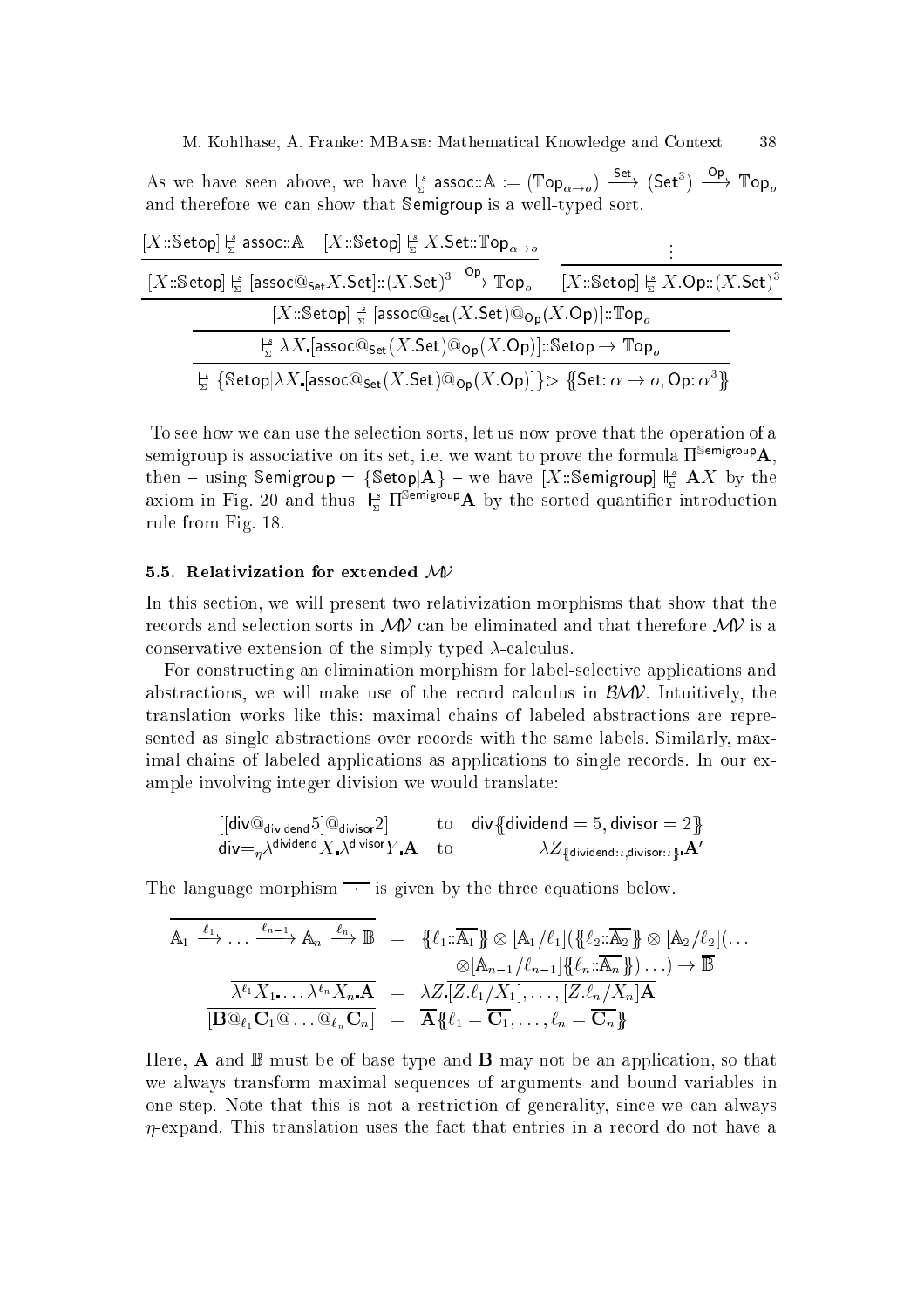|                                                                                                                      | $[\Gamma, [X:\mathbb{A}] \Vdash_{\Sigma} \mathbf{P} X]^1$<br>$\Gamma, [X:\mathbb{A}] \Vdash \mathbf{A} X$ |
|----------------------------------------------------------------------------------------------------------------------|-----------------------------------------------------------------------------------------------------------|
| $\Gamma \Vdash \Gamma^* \mathbb{A}(\lambda X.PX \Rightarrow BX)$ $\Gamma \Vdash_{\Sigma}^s \mathbf{A} :: \mathbb{A}$ | $\Gamma$ , $[X:\mathbb{A}] \Vdash_{\Sigma} \mathbf{P} X \Rightarrow \mathbf{A} X$                         |
| $\Gamma \models \mathrm{PA} \Rightarrow \mathrm{BA}$<br>$\Gamma \not\models \mathbf{PA}$                             | $\Gamma \models (\lambda Y \, \mathbf{P} Y \Rightarrow \mathbf{A} Y) X$                                   |
| $\Gamma \nvdash$ <b>BA</b>                                                                                           | $\Gamma \Vdash_{\mathcal{F}} \Pi^* \mathbb{A}(\lambda X, \mathbf{P} X \Rightarrow \mathbf{A} X)$          |

Figure 22: Relativizing Selection Sorts (from the Calculus Morphism)

fixed order to obtain the order-independence of labeled abstraction:

$$
\overline{B^{\mathbb{Q}}\ell_1 C_1 \mathbb{Q}\ell_2 C_2]} = \overline{B} \{ \ell_1 = \overline{A_1}, \ell_2 = \overline{A_2} \}
$$
\n
$$
= \overline{B} \{ \ell_2 = \overline{A_2}, \ell_1 = \overline{A_1} \} = \overline{B} \mathbb{Q} \ell_2 C_2 \mathbb{Q} \ell_1 C_1
$$
\n
$$
\overline{\lambda^{\ell_1} X_1 \lambda^{\ell_2} X_2 \mathbf{A}} = \lambda Z \overline{[Z.\ell_1/X_1], [Z.\ell_2/X_2] \mathbf{A}}
$$
\n
$$
= \lambda Z \overline{[Z.\ell_2/X_2], [Z.\ell_1/X_1] \mathbf{A}} = \overline{\lambda^{\ell_2} X_2 \lambda^{\ell_1} X_1 \mathbf{A}}
$$

The argumentation for the types and sorts is analogous to the case for applications. A tedious but simple calculation with ND proofs shows that this language morphism can be extended to a calculus morphism. In particular, the inference rules in Fig. 19 turn into trivial ND proofs about records and their sets of labels.

We will not go in to details for relativizing away re
ord sorts and types. This an be a
hieved by using one of two standard te
hniques. By introdu
ing a new type  $\rho$  for record objects and modeling all record labels as partial functions from records to values. Thus a record  $\mathcal{B}M\mathcal{V}$  of type  $\{\ell:\alpha,k:\beta\}$  would receive type  $\rho$  and we would extend the signature by functions  $f_{\ell}: \rho \to \alpha$  and  $f_k: \rho \to \beta$ . Alternatively, one can fix an ordering on record labels and map records to  $n$ tuples.

The logic morphism for eliminating selection sorts uses the fact that we can define selection sorts by relativization using  $\mathcal{P}_{\text{AIP}} := \lambda X \mathcal{P}_{\text{A}} X \wedge \mathbf{P} X$ , just like we did for ordinary sort relativization in section 4.1. Thus the language morphism relativizes all occurrences of formulae of the form  $\Pi^{\{\mathbb{A}|\mathbf{P}\}}\mathbf{A}$  to  $\Pi^\mathbb{A}(\lambda X.\mathbf{P} X\Rightarrow \mathbf{A})$ . The calculus morphism is given in Fig. 22, it shows the relativization rules for  $\Pi^{\{\mathbb{A}|\mathbf{P}\}}$  elimination and introduction. Finally, the relativization of the axiom in Fig. 20 is a trivial. Note that this allows any proof  $\Gamma, [X:\{\mathbb{A}|\mathbf{P}\}] \Vdash^s_{\Sigma} \mathbf{A}$  to be transformed into one of the form for  $\Gamma, [X : A] \Vdash_{\Sigma}^{\mathbb{L}} A$  under the assumption of  $\Gamma, [X : A] \Vdash$   $\Gamma$   $\longrightarrow$  PX. This justifies the implication introduction step in the transformation of the se
ond derivation in Fig. 22 (we only have to make sure that the first rule is eliminated first during the transformation).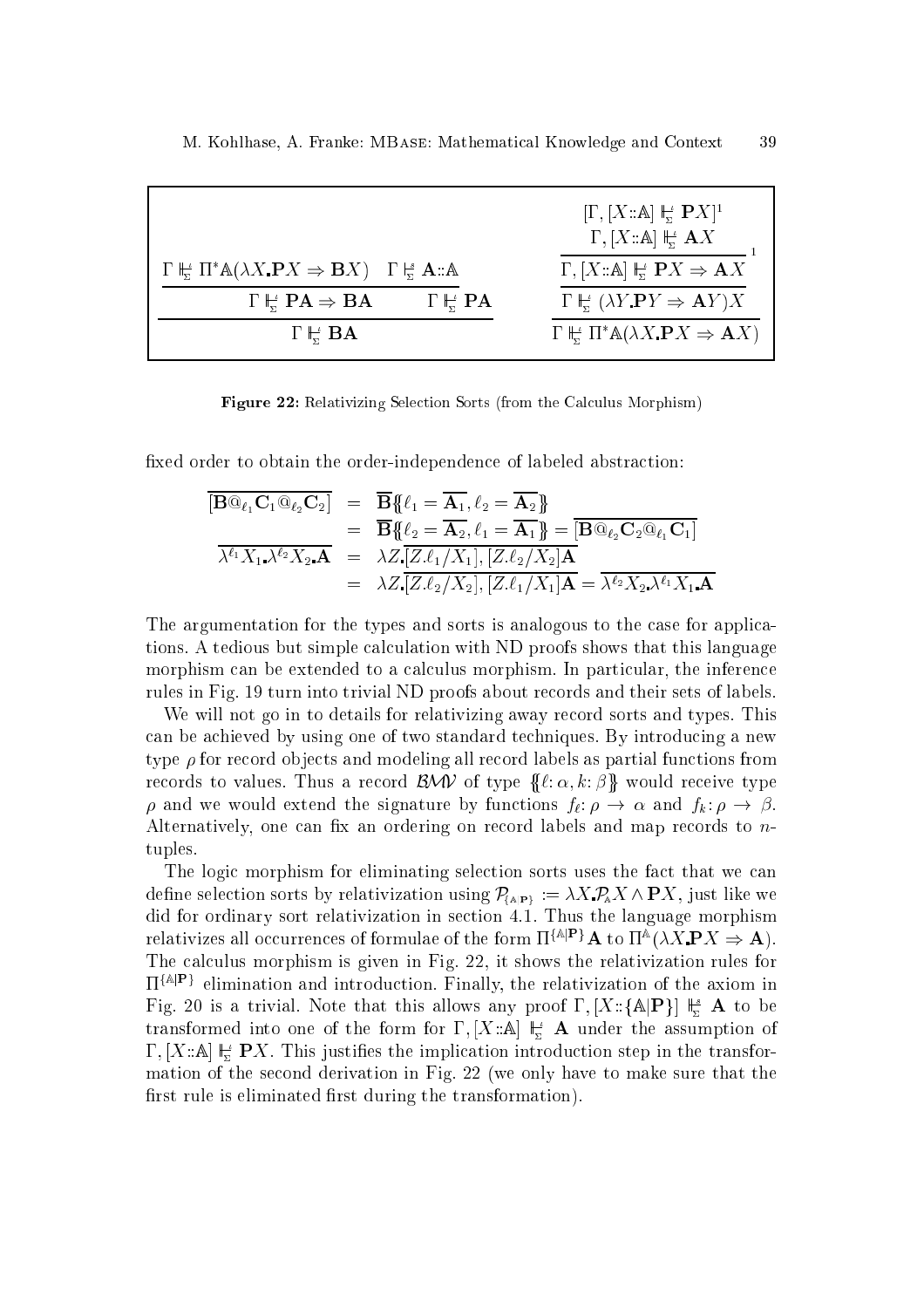M. Kohlhase, A. Franke: MBase: Mathemati
al Knowledge and Context 40

## 6. Con
lusion

We have described the data model of the MBASE system, a web-based, distributed mathemati
al knowledge base (it is realized as a mathemati
al servi
e in MATHWEB) that offers the infrastructure for a universal repository of formalized mathematics. We have explained how the distribution of MBASE supports repositories from the ar
hive server level, where large parts of formalized mathematics are kept centrally, to the personal (scratch-pad) level, where a researcher has a personal MBASE to manage her mathematical theories under development. In between there may be workgroup or institute servers, that support ollaborative development of mathemati
al theories.

We have presented a methodology for building a hierarchy of representation languages for a mathematical knowledge base. We have shown that using logic morphisms allows us to define high-level language features, such as dependent sorts in a step-by-step manner from lower (and more standard) ones, and ultimately from axiomatic set theory. The intended meaning of the more expressive logical systems is induced via the logical morphisms from the simpler logical systems, thus a knowledge base that is built up using the method proposed in this arti
le is truly grounded in set theory. An implementation of the logi morphisms in a knowledge base system, su
h as the MBase system under development in Saarbrücken, will give constructive evidence to the old belief of working mathematicians that all of mathematics can be relativized (and thus grounded) in set theory.

We have instantiated this methodology by sket
hing the development of a sorted  $\lambda$ -calculus that we claim is well-suited for formalizing mathematical practice. It is an extension of the sorted  $\lambda$ -calculus from (41) by dependent functionrecord-, and selection sorts. We have sketched the relativizations needed to integrate it into the MBase system. The advantage of a sorted formulation over a classical type-theoretic one (e.g. LF dependent type discipline or Jason Hickeys "very dependent record types"  $(31)$ ) is that consistency is a consequence of the relativization, since the sorts are typed. This makes all objects simply typed, and hen
e important meta-theorems like strong normalization of the built-in redu
tions are relatively easy to prove.

The next step will be to develop inferen
e pro
edures like higher-order mat
hing that are needed for answering high-level queries in MBASE. We conjecture that this will be possible by adapting the methods (in particular, the structure theorem) from (41). In fa
t, one key motivation to extend known representation languages for mathematics by the additional structure developed in this article was to use the additional structure for inference purposes. We conjecture that the availability of such inference procedures will decide on the usefulness, and thus ultimately on the success of a mathematical knowledge base system.

The MBASE service can be used as an ontology server giving a semantics for system integration and furthermore, the formal representation of knowledge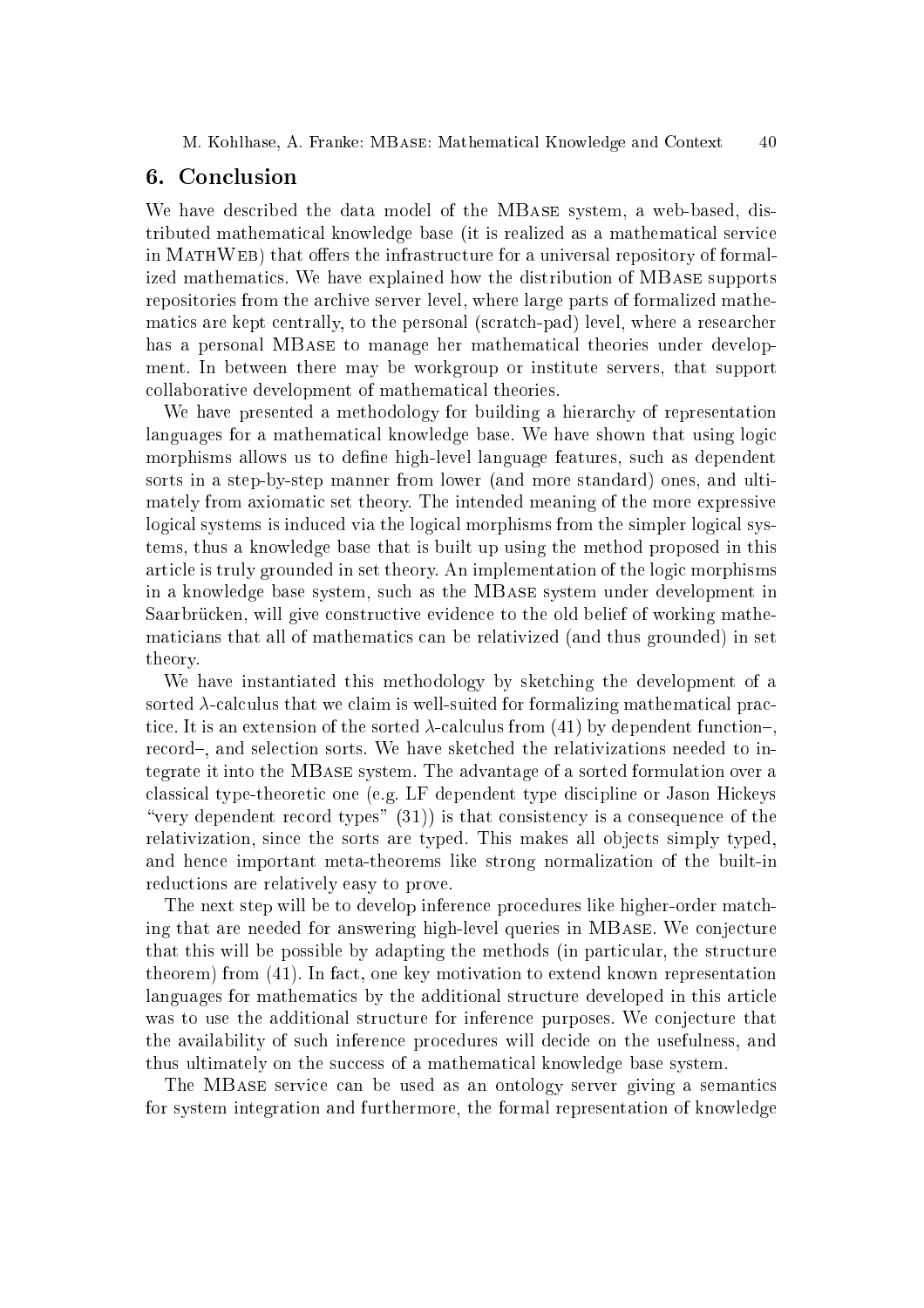41

elements allows semantics-based retrieval of distributed mathematical facts. Possible queries to MBASE could be glossed as follows:

- 1. For a formula  $\bf{A}$ , give me all knowledge elements  $\bf{B}$ , which are instances of  $\bf{A}$ ; This kind of queries allows searching for all instances of a given schema. This is particularly valuable if the formalism allows function and predicate variables. For instance a schema  $\mathbf{A} = \forall X, Y, F(X + Y = Y + X)$ allows to sear
h for knowledge elements that use/assert the ommutativity of addition using the variable  $F$  to return the context.
- 2. Give me all theorems/simplifiers that are applicable to a formula  $C$ . In this query, mat
hing has to be augmented by quantier elimination. It is interesting to obtain a set of possible forward inferen
es in a on
rete situation.
- 3. Classify the mathematical structure given by the set  $S$  of axioms. This kind of query ould be issued, in order to retrieve the mathemati
al knowledge about a concrete mathematical structure (which may turn out to be a wellknown one like a ring in disguise). A possible follow-up query could be one whether there are "interesting" specializations of the structure that would allow for stronger results.

These queries crucially depend on the notion of matching employed. The more expressive (higher up in the taxonomy in Fig. 7) the representation formalism is, the more powerful the matching algorithms can become (e.g. higher-order  $max_{\text{min}}$  in  $\Lambda$  ).

It will be necessary to augment the known matching algorithms to make them aware of the logi morphisms: If we are only looking for formulae, building in the language morphisms will be sufficient; if we want to be able to search for proofs of a ertain form, it will also be ne
essary to extend mat
hing to proofs and also to build in calculus morphisms. This will generate interesting research questions that we will address in due ourse, but not in this arti
le.

Finally, there are many kinds of data mining applications that could be run on a larger olle
tion of formal mathemati
al knowledge. For instan
e it would be interesting to search for similarity of mathematical structures. Also to search for possible logi morphisms between theories that may be reused later to transport proofs.

## Referen
es

- [1] A. Adams, H. Gottliebsen, S. Linton, and U. Martin. VSDITLU: a Verifiable Symbolic Definite Integral Table Look-up. In Ganzinger (28), pages 112-126.
- [2] Hassan Ait-Kaci and Jacques Garrigue. Label-selective lambda-calculus: Syntax and confluence. In *Proceedings of the 13th International Conference*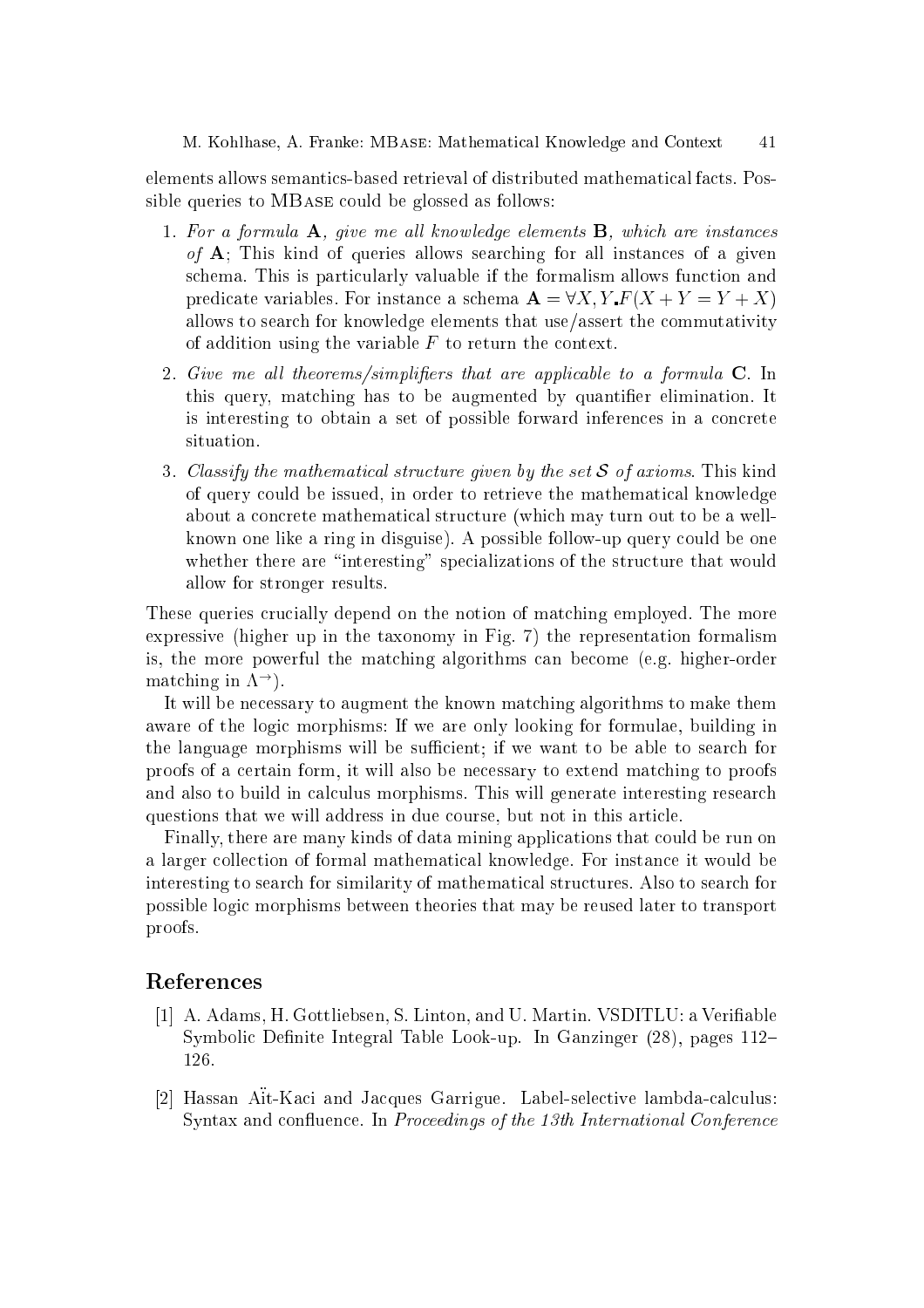on Foundations of Software Technology and Theoretical Computer Science, volume 761 of LNCS, Bombay, India, 1993.

- [3] Peter B. Andrews. An Introduction to Mathematical Logic and Type Theory: To Truth Through Proof. Academic Press, 1986.
- [4] Peter B. Andrews, Matthew Bishop, Sunil Issar, Dan Nesmith, Frank Pfenning, and Hongwei Xi. TPS: A theorem-proving system for lassi
al type theory. Journal of Automated Reasoning,  $16:321-353$ , 1996.
- [5] Alessandro Armando, Michael Kohlhase, and Silvio Ranise. Communication proto
ols for mathemati
al servi
es based on KQML and OMRS. In Manfred Kerber and Michael Kohlhase, editors, CALCULEMUS-2000, Systems for Integrated Computation and Deduction, St. Andrews, Scotland, 2000. AKPeters. in press.
- [6] Serge Autexier, Dieter Hutter, Heiko Mantel, and Axel Schairer. Towards an evolutionary formal software-development using CASL. In C. Choppy and D. Bert, editors, *Proceedings Workshop on Algebraic Development Tech*niques, WADT-99. Springer, LNCS 1827, 2000.
- $[7]$  C. Ballarin, K. Homann, and J. Calmet. Theorems and algorithms: An interface between isabelle and maple. In *Proceedings of International Symposium* on Symbolic and Algebraic Computation (ISSAC'95), pages 150-157. ACM Press, 1995.
- [8] A. Bauer, E. Clarke, and X. Zhao. Analytica an Experiment in Combining Theorem Proving and Symboli Computation. Journal of Automated  $Reasoning, 21(3):295-325, 1998.$
- [9] C. Benzmüller, L. Cheikhrouhou, D. Fehrer, A. Fiedler, X. Huang, M. Kerber, M. Kohlhase, K. Konrad, E. Melis, A. Meier, W. S
haars
hmidt, J. Siekmann, and I. Sorge. In Towards a mathematic and and and assistant and an indicated in Management. McCune, editor, *Proceedings of the 14th Conference on Automated Deduc* $tion$ , number 1249 in LNAI, pages 252–255, Townsville, Australia, 1997. Springer Verlag.
- [10] Christoph Benzmüller, Matthew Bishop, and Volker Sorge. Integrating TPs and mega. Journal of Universal Computer S
ien
e, 5(2), 1999.
- [11] Matthew Bishop and Peter B. Andrews. Selectively instantiating definitions. In Kirchner and Kirchner (40), pages 365–380.
- [12] R. Boulton, K. Slind, A. Bundy, and M. Gordon. An interface between CLAM and HOL. In Jim Grundy and Malcolm Newey, editors, Theorem Proving in Higher Order Logics: Emerging Trends, Technical Report CS-98-08, pages 87–104, The Australian National University Canberra, 1998.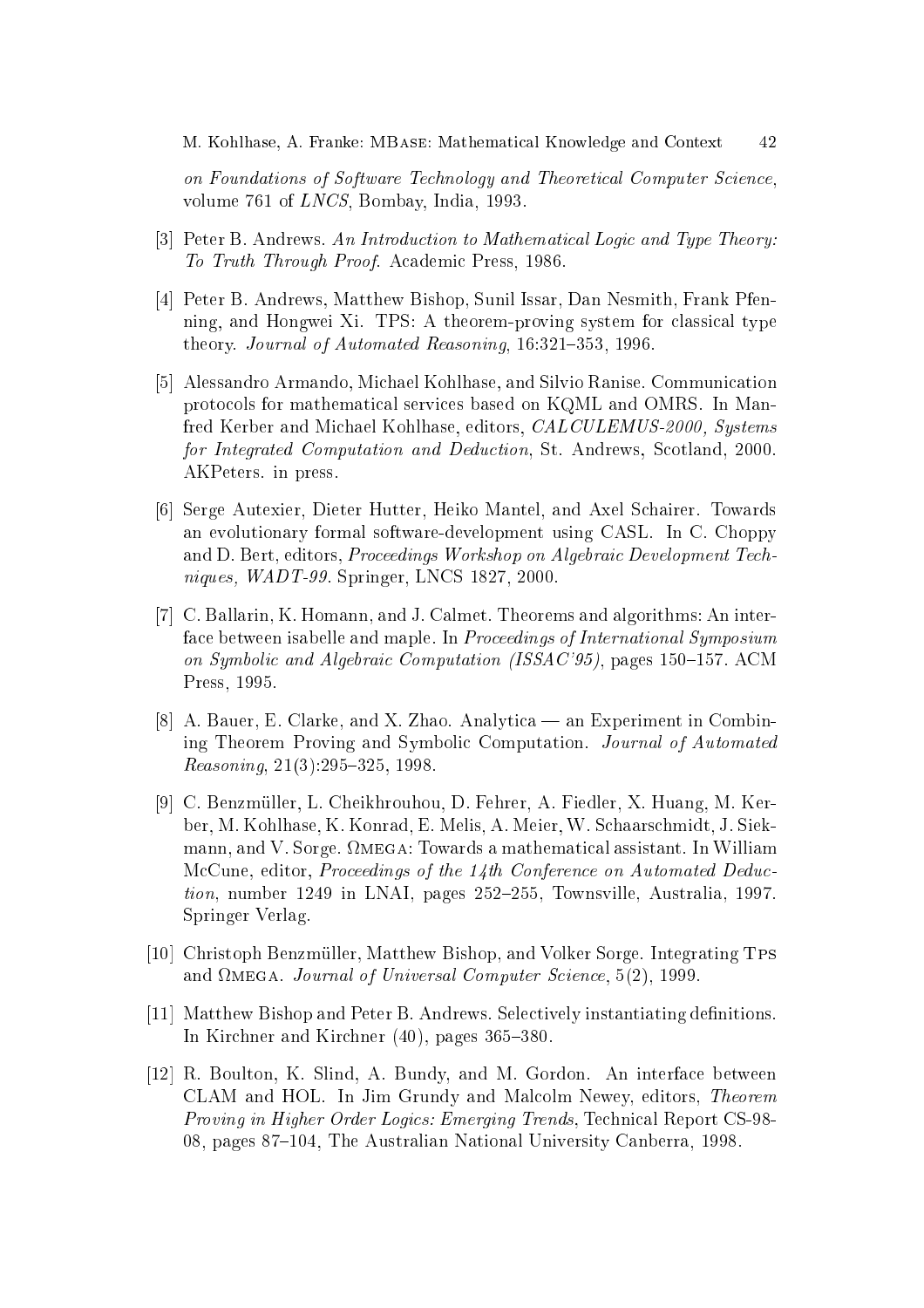- [13] Tim Bray, Jean Paoli, and C. M. Sperberg-McQueen. Extensible Markup Language (XML). W3C Recommendation TR-XML, World Wide Web Consortium, De
ember 1997. Available at http://www.w3.org/TR/PR-xml. html.
- [14] Jacques Calmet and Karsten Homann. Towards a mathematics software bus. Theoreti
al Computer S
ien
e, 107, 1997.
- [15] Olga Caprotti and Arjeh M. Cohen. Draft of the Open Math standard. The Open Math Society, http://www.nag.co.uk/projects/0penMath/omstd/, 1998.
- [16] Lassaad Cheikhrouhou and Jörg Siekmann. Planning diagonalization proofs. In Fausto Giunchiglia, editor, Artificial Intelligence: Methodology, Systems and Applications, number 1480 in LNAI, pages  $167-180$ , Sozopol, Bulgaria, 1998. Springer Verlag.
- [17] Language Design Task Group CoFI. Casl the CoFI algebraic specification language — summary, version 1.0. Technical report, http://www.brics. dk/Projects/CoFI, 1998.
- [18] Arjeh Cohen, Hans Cuypers, and Hans Sterk. Algebra Interactive! Springer Verlag, 1999. Intera
tive Book on CD.
- [19] N. G. de Bruijn. The mathematical vernacular, a language for mathematics with typed sets. In R. P Nederpelt, J. H. Geuvers, and R. C. de Vrijer, editors, Selected Papers on Automath, volume 133 of Studies in Logic and the Foundations of Mathematics, pages  $865 - 935$ . Elsevier, 1994.
- [20] Stephen Deach. Extensible stylesheet language (xsl) specification. W3c working draft, W3C, 1999. Available at http://www.w3.org/TR/WD-xsl.
- [21] H.D. Ebbinghaus. Einführung in die Mengenlehre. Wissenschaftliche Bu
hgesells
haft, 1977.
- [22] William M. Farmer. Theory interpretation in simple type theory. In HOA'93, an International Workshop on Higher-order Algebra, Logic and Term Rewriting, volume 816 of LNCS, Amsterdam, The Netherlands, 1993. Springer Verlag.
- [23] William M. Farmer, Joshua D. Guttman, and F. Javier Thayer. IMPS: An Interactive Mathematical Proof System. Journal of Automated Reasoning, 11(2):213-248, October 1993.
- [24] T. Finin and R. Fritzson.  $KQML a$  language and protocol for knowledge and information exchange. In *Proceedings of the 13th Intl. Distributed* Artificial Intelligence Workshop, pages 127–136, Seattle, WA, USA, 1994.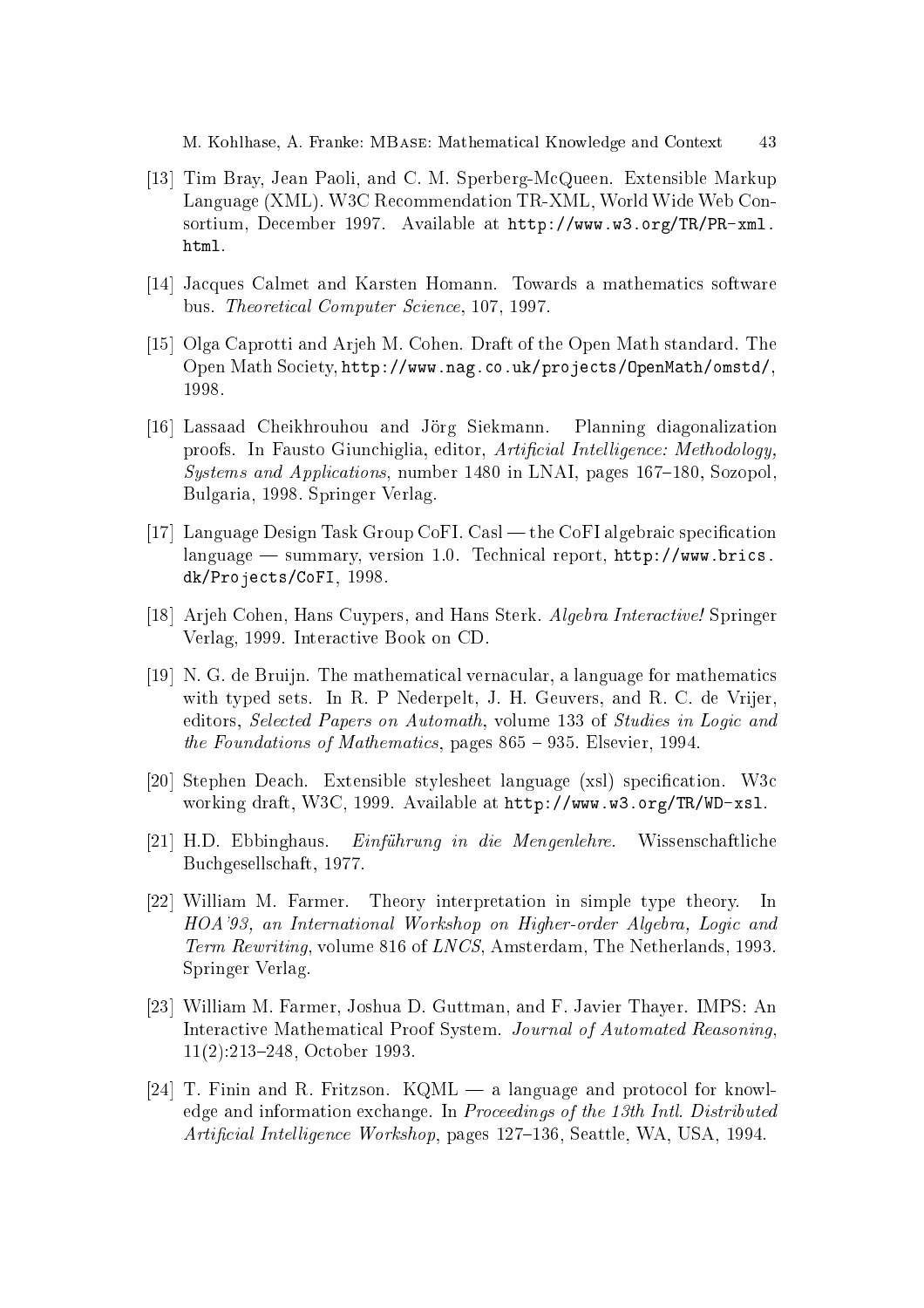M. Kohlhase, A. Franke: MBASE: Mathematical Knowledge and Context 44

- [25] Adolf Abraham Fraenkel. Zu den Grundlagen der Cantor-Zermeloschen Mengenlehre. Mathematische Annalen, 86:230-237, 1922.
- [26] Andreas Franke, Stephan M. Hess, Christoph G. Jung, Michael Kohlhase. and Volker Sorge. Agent-oriented integration of distributed mathematical services. Journal of Universal Computer Science, 5:156-187, 1999.
- [27] Andreas Franke and Michael Kohlhase. System description: MATHWEB, an agent-based communication layer for distributed automated theorem proving. In Ganzinger  $(28)$ , pages  $217-221$ .
- [28] Harald Ganzinger, editor. Proceedings of the 16th Conference on Automated *Deduction*, number 1632 in LNAI. Springer Verlag, 1999.
- [29] Gerhard Gentzen. Untersuchungen über das logische Schließen I & II. Mathematische Zeitschrift, 39:176-210, 572-595, 1935.
- [ILF] The ILF Group. The ILF mathematical library. Internet page at http: //www-irm.mathematik.hu-berlin.de/"ilf/mathlib.html.
- [30] J. Harrison and L. Théry. A Skeptic's Approach to Combining HOL and Maple. Journal of Automated Reasoning, 21(3):279-294, 1998.
- [31] Jason J. Hickey. Formal objects in type theory using very dependent types. In Foundations of of Object Oriented Languages 3, 1996.
- [32] J. Hindley and J. Seldin. Introduction to Combinators and Lambda Calculus. Cambridge University Press, 1986.
- [33] Douglas Howe, Semantic foundations for embedding hol in nuprl. In Martin Wirsing and Maurice Nivat, editors, Algebraic Methodolgy and Software Technology, volume 1101 of LNCS, pages 85-101. Springer Verlag, 1996.
- [34] Xiaorong Huang and Armin Fiedler. Presenting machine-found proofs. In McRobbie and Slaney  $(46)$ , pages  $221-225$ .
- Reasoning about theories. Technical report, Deutsches [35] Dieter Hutter. Forschungszentrum für Künstliche Intelligenz (DFKI), 1999.
- [36] Dieter Hutter and Claus Sengler. INKA The Next Generation. In McRobbie and Slaney  $(46)$ , pages  $288-292$ .
- [IMPS] The imps online theory library. Internet interface at ftp://math. harvard.edu/imps/imps\_html/theory-library.html.
- [37] Patrick Ion and Robert Miner. Mathematical Markup Language (MathML) 1.0 specification. W3C Recommendation REC-MathML-19980407, World Wide Web Consortium, April 1998. Available at http://www.w3.org/TR/ REC-MathML/.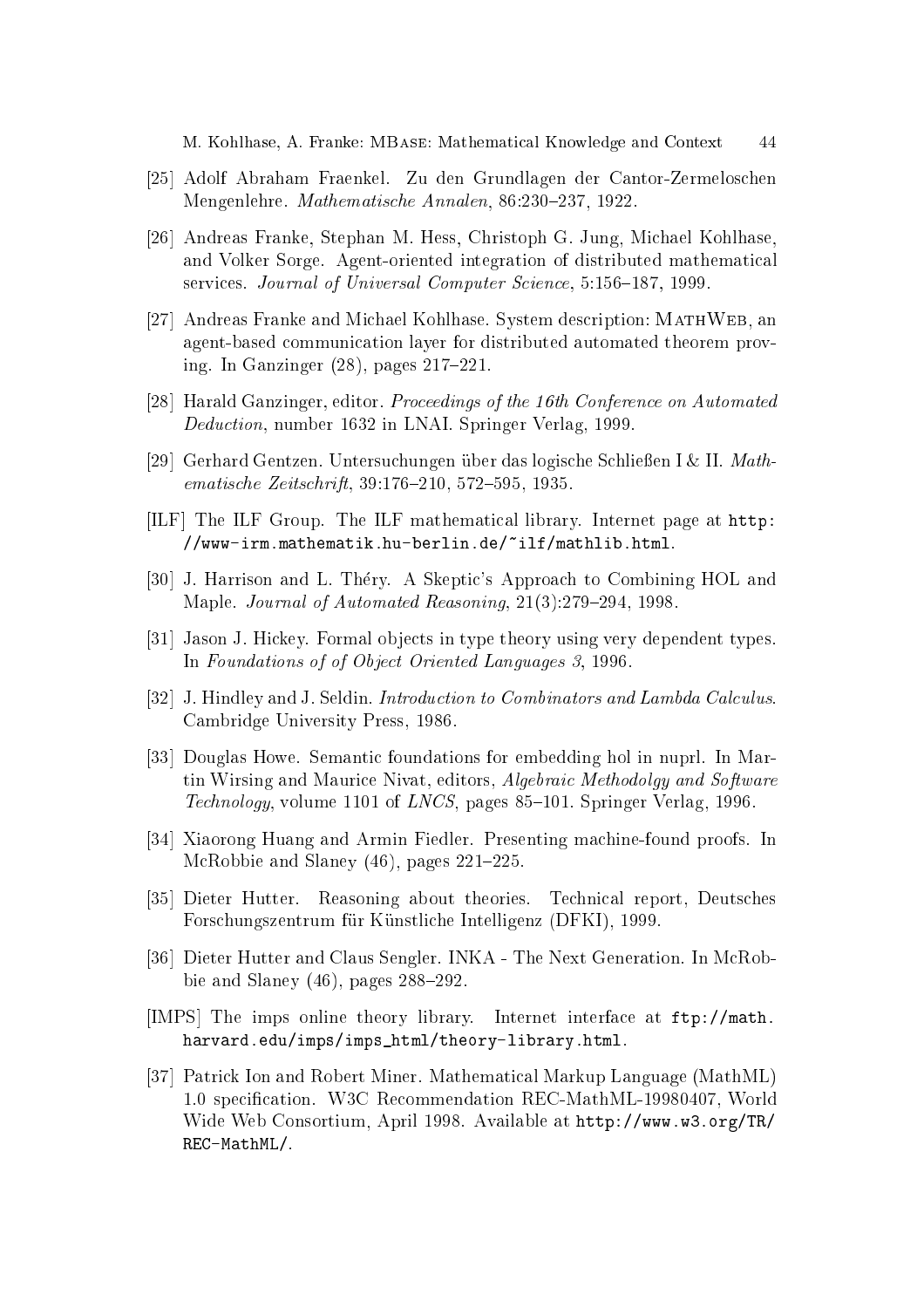- [IsabelleKB] The isabelle online theory library. Internet interface at http:// www4.informatik.tu-muen
hen.de/~isabelle/library-Isabelle98-1.
- [38] Manfred Kerber. How to prove higher order theorems in first order logic. In John Mylopoulos and Ray Reiter, editors, *Proceedings IJCAI'91*, pages 137-142, 1991. Morgan Kaufmann.
- [39] Manfred Kerber, Michael Kohlhase, and Volker Sorge. Integrating computer algebra into proof planning. Journal of Automated Reasoning,  $21(3):327-$ 355, 1998.
- [40] Claude Kirchner and Hélène Kirchner, editors. *Proceedings of the 15th Con*ference on Automated Deduction, number 1421 in LNAI. Springer Verlag, 1998.
- [41] Michael Kohlhase. A Mechanization of Sorted Higher-Order Logic Based on the Resolution Principle. PhD thesis, Universität des Saarlandes, 1994.
- [42] Michael Kohlhase. ODOC: Towards an internet standard for the administration, distribution and teaching of mathematical knowledge. In *Proceedings* AISC'2000, 2000. forth
oming.
- [43] Michael Kohlhase. OMDOC: Towards an OPENMATH representation of mathemati
al do
uments. Seki Report SR-00-02, Fa
hberei
h Informatik, Universität des Saarlandes, 2000. http://www.mathweb.org/omdoc.
- [44] Michael Kohlhase and Frank Pfenning. Unification in a  $\lambda$ -calculus with intersection types. In Dale Miller, editor, Proceedings of the International Logic Programming Sympsion. ILPS'93, pages 488-505. MIT Press, 1993.
- [45] J. Loeckx, H.-D. Ehrig, and M Wolf. Specification of Abstract Data Types. Teubner, Chi
hester;New York;Brisbane, 1996. ISBN 3-519-02115-3.
- [46] M.A. McRobbie and J.K. Slaney, editors. Proceedings of the 13th Conference on Automated Deduction, number 1104 in LNAI, New Brunswick, NJ, USA. 1996. Springer Verlag.
- [47] Atsushi Ohori. A polymorphic record calculus and its compilation.  $ACM$ Transactions on Programming Languages and Systems, 17(6):844-895, 1995.
- [48] Lawrence C. Paulson. Set theory for verification: I. from foundations to functions. *Journal of Automated Reasoning*, 11:353-389, 1993.
- [PVS] Pvs libraries. http://pvs.csl.sri.com/libraries.html.
- [49] Art Quaife. Automated deduction in von Neumann-Bernays-Gödel set theory. Journal of Automated Reasoning,  $8(1):91-148$ , 1992.